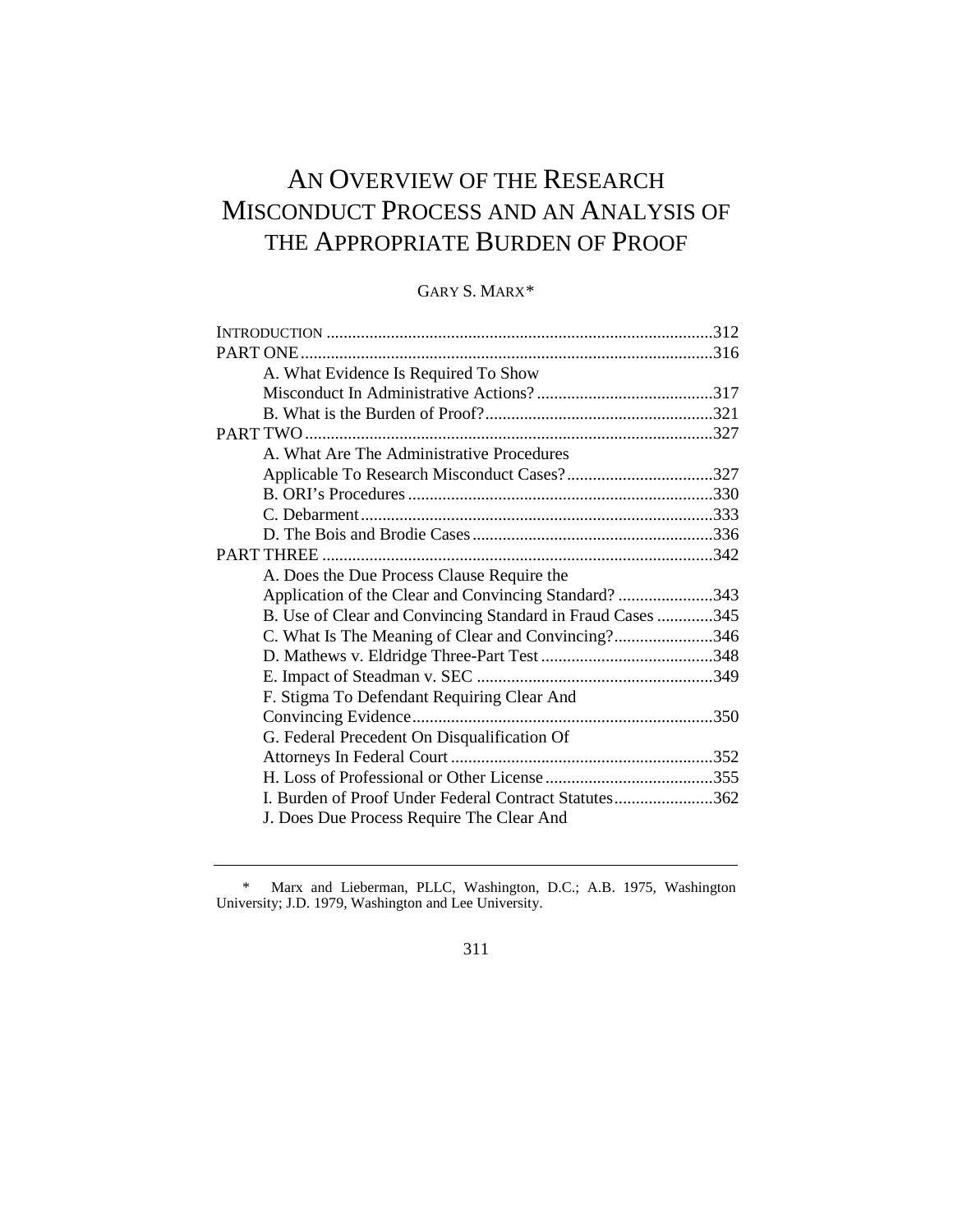| Convincing Standard To Be Applied At Least In           |  |
|---------------------------------------------------------|--|
| Circumstances When ORI Or OIG May Seek                  |  |
| To Debar A Researcher Based On Research Misconduct?364  |  |
| K. Did HHS And NSF's Violate the APA In                 |  |
| Adopting the Preponderance Of The Evidence Standard?368 |  |
|                                                         |  |
|                                                         |  |
|                                                         |  |
|                                                         |  |

#### INTRODUCTION

The number of research misconduct cases faced by institutions has increased substantially over recent years.<sup>[1](#page-1-0)</sup> The proffered explanations for this increase range from greater pressure on scientists to publish quickly to there simply being more emphasis in identifying research misconduct.<sup>[2](#page-1-1)</sup>

In 2012, the 6,714 funded institutions reported 323 allegations, inquiries, or investigations. The count in year 2012 is a record of what institutions submitted in their 2011 Annual Report, which is submitted to ORI in 2012. . . .; From all sources, ORI received 423 allegations in 2012, an increase of 56 percent over the 240 allegations handled in 2011, and well above the 1992-2007 average of 198; [The Division of Investigative Oversight's ] review process involved opening 41 new cases, closing 35, and carrying 45 cases into 2013. The number of open cases was the highest number in 16 years. \*\*\*In 2012, ORI made findings of research misconduct in 40 percent of the cases (14/29). In contrast, the historical average of this finding is 36 percent; Administrative actions imposed on those who committed research misconduct included: debarred 6 respondents for a varying number of years, prohibited 14 from working as advisors, and required 9 to be supervised in any PHS-supported research activity. OFFICE OF RESEARCH INTEGRITY, 2012 ANNUAL REPORT.

*See also*, Dr. Jim Kroll, Director, Research Integrity and Administrative Investigations Unit, NATIONAL SCIENCE FOUNDATION OFFICE OF INSPECTOR GENERAL, *NSF OIG: Stories from the Case Files* ("Kroll Presentation"), *available at* http://www.slideserve.com/poppy/nsf-oig-stories-from-the-case-files-national-sciencefoundation-office-of-the-inspector-general (contains statistics on NSF's research misconduct investigations). To assist the reader, there is an appendix setting forth the most common abbreviations used in this article.

<span id="page-1-1"></span>2. A 2015 article in Science News noted that researchers are facing unprecedented funding challenges that put "scientist under extreme pressure to publish quickly and often." According to the article "[t]hose pressures may lead researchers to publish results before proper vetting or to keep hush about experiments that didn't pan out." Tina Hesman Saey, *Repeat Performance: Too Many Studies, When Replicated, Fail to Pass Muster*, 187 SCIENCE NEWS 21 (Jan. 24, 2015). In a PowerPoint presentation at the INORMS 2014 CONCURRENT SESSIONS, the presenters answered the question of why there is an increase in research misconduct cases at NSF by setting forth the following: "We have become better at catching it. Increased

<span id="page-1-0"></span><sup>1.</sup> The Office of Research Integrity (ORI) is a component of the Office of the Assistant Secretary for Health in the Office of the Secretary, within the U.S. Department of Health and Human Services (HHS). The ORI's mission includes research misconduct investigations. The ORI's Annual Report for 2012 states as follows: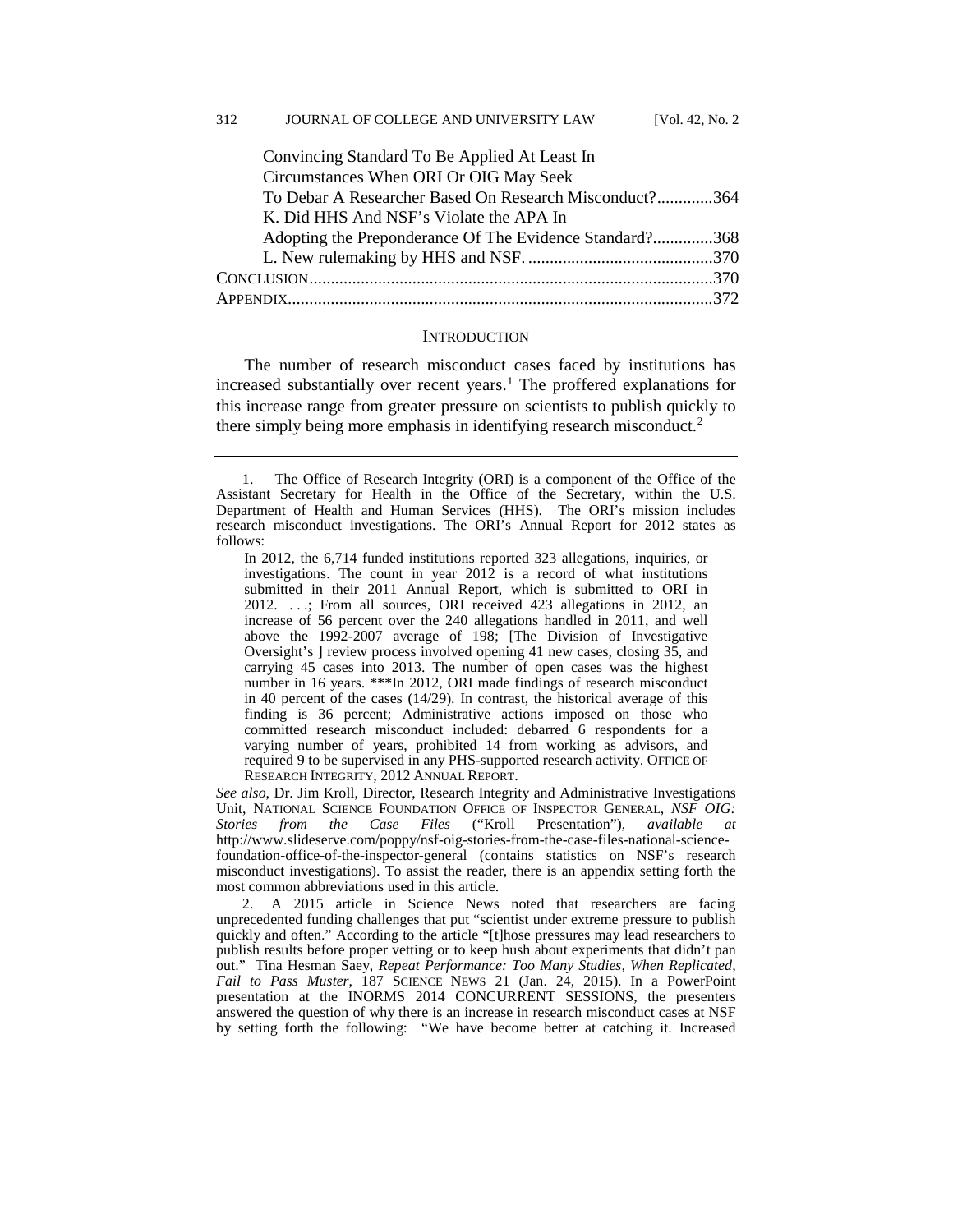"Research misconduct" is broadly defined to mean fabrication, falsification, or plagiarism in proposing, performing, or reviewing research, or in reporting research results. For purposes of that definition: (a) "fabrication" is making up data or results and recording or reporting them;<sup>3</sup> (b) "falsification" is manipulating research materials, equipment, or processes, or changing or omitting data or results such that the research is not accurately represented in the research record;<sup>4</sup> and (c) "plagiarism" is the appropriation of another person's ideas, processes, results, or words without giving appropriate credit.<sup>5</sup> Research misconduct does not include honest error or differences of opinion.<sup>[6](#page-2-3)</sup>

This article discusses the administrative process in research misconduct cases pursuant to regulations adopted by the Department of Health and Human Services (HHS) and by the National Science Foundation (NSF). It also analyzes key legal terms and discusses the burden of proof applied in research misconduct cases with a focus on those instances where HHS or NSF seek to debar the researcher from future government contracts or grants.

Consider the following simplified example. $<sup>7</sup>$  $<sup>7</sup>$  $<sup>7</sup>$ </sup>

Dr. White was the principal investigator on Project X. Dr. Black was a post-doctoral researcher working with Dr. White. Dr. White's team ran three complex and expensive experiments to test a particular hypothesis—Experiment 1, Experiment 2 and Experiment 3. Experiments 1 and 3 were consistent with the

<span id="page-2-0"></span>3. *See, e.g.*, *Case Summary: Chen, Li*, OFFICE OF RESEARCH INTEGRITY, http://ori.hhs.gov/chenli (last visited May 29, 2016).

<span id="page-2-1"></span>4. *See, e.g.*, *Case Summary: Bijan, Ahvazi*, OFFICE OF RESEARCH INTEGRITY, http://ori.hhs.gov/content/case-summary-ahvazi-bijan (last visited May 29, 2016).

competition for limited resources; Technology makes it easier to cheat and to catch a cheat. High profile cases increase awareness. RCR training increases awareness. Government interaction with research communities raise awareness of our role in handling RM allegations." NATIONAL SCIENCE FOUNDATION, OFFICE OF THE INSPECTOR GENERAL RESEARCH INTEGRITY AND ADMINISTRATIVE INVESTIGATIONS DIVISION, *Navigating the Research Misconduct Process: Observations from the U.S. National Science Foundation OIG* (2016), *available at* tmcstrategies.net/wpcontent/uploads/. . ./4-NSF-OIG-Presentation.pptx.

<span id="page-2-2"></span><sup>5.</sup> *See, e.g*., 20 OFFICE OF RESEARCH INTEGRITY NEWSLETTER 1, 7 (2011), *available at* https://ori.hhs.gov/images/ddblock/dec\_vol20\_no1.pdf. More information on plagiarism can be found at *26 Guidelines at a Glance on Avoiding Plagiarism*, OFFICE OF RESEARCH INTEGRITY, http://ori.hhs.gov/plagiarism-0 (last visited May 29, 2016).

<sup>6.</sup> 42 CFR § 93.103 (2015); 45 CFR § 689.1(a) (2015).

<span id="page-2-4"></span><span id="page-2-3"></span><sup>7.</sup> Use of the hypothetical is not intended to suggest that HHS or NSF would seek debarment in such a case. To the contrary, a review of HHS and NSF debarment cases indicates that the agencies seek debarment only when the evidence of misconduct is significantly stronger. Nevertheless, under the current regulations, nothing would preclude the agencies from seeking debarment even under the facts of the hypothetical.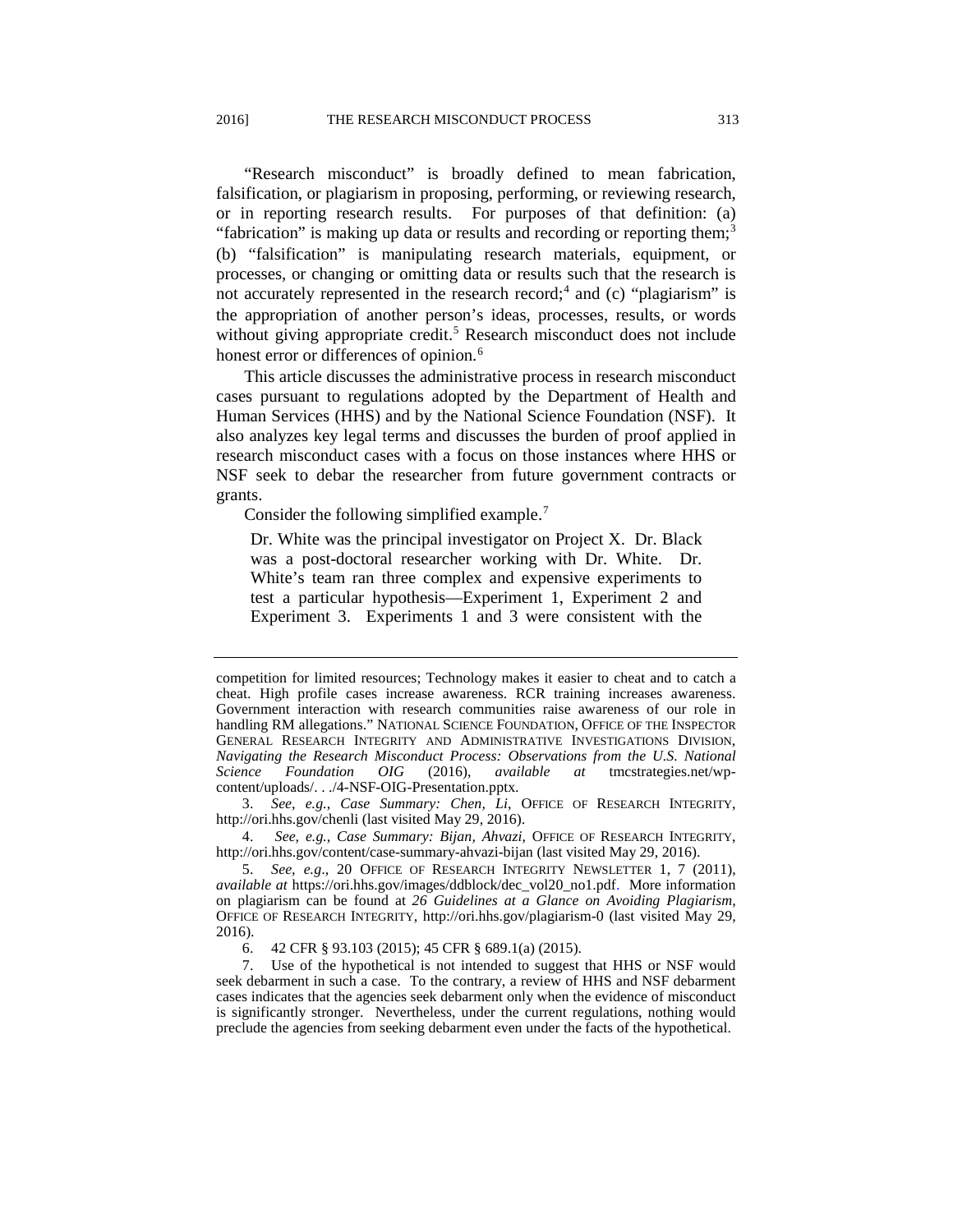hypothesis although the results of the experiments were not identical. The results of Experiment 2 were inconsistent with the hypothesis. Dr. White determined that Experiment 2 was flawed in some undetermined way. He decided not to repeat Experiment 2 because he felt it would be an unnecessary cost and unduly delay the publication of his report. Dr. Black, on the other hand, felt that Dr. White's decision not to repeat Experiment 2 was a mistake and he expressed his opinion to Dr. White. During the course of the project, Dr. White required Dr. Black to change statistical assumptions relating to certain tests and, as result of such changes, the results more strongly supported Dr. White's hypothesis than would otherwise have been the case. Dr. Black expressed his view to Dr. White that the manipulation of the assumptions could cause the report to not accurately represent the research record. Dr. White explained to Dr. Black why he felt the modifications were statistically justified based upon his experience. Dr. White determined that it was not worth the time and expense to retain a statistical expert to validate his decision. Eventually Dr. White published his report without reference to Experiment 2 or a discussion of the statistical assumptions challenged by Dr. Black. In Dr. Black's view, Dr. White's decisions were a significant departure from accepted practices.

The fact pattern here would seem to be one where the objective evidence is not completely clear as to whether Dr. White's decisions were appropriate. In the past, Dr. Black may have simply kept quite as to Dr. White's report, accepting the dispute as merely an academic disagreement and one in which he should defer to Dr. White as the principal investigator. But today, with the greater emphasis being placed on research misconduct, Dr. Black may very well have felt warranted in filing a complaint with his institution asserting that Dr. White acted inappropriately.

Assuming Dr. Black filed a complaint against Dr. White, there would potentially begin a long and expensive process whereby the institution would investigate Dr. White's conduct and decision-making. Ultimately, the institution would have to make a judgment as to whether Dr. White acted inappropriately in excluding Experiment 2.[8](#page-3-0) It would also have to

*Id. See also*, Raymond De Vries, Melissa S. Anderson, & Brian C. Martinson, *Normal Misbehavior: Scientists Talk about the Ethics of Research*, 1 J. EMPIRICAL RES. ON

<span id="page-3-0"></span><sup>8.</sup> *See* Dov Greenbaum, *Research Fraud: Methods For Dealing With An Issue That Negatively Impacts Society's View Of Science*, 10 COLUM. SCI. & TECH. L. REV. 61 (2009). Dr. Greenbaum noted the following:

Additionally, experienced scientists might drop outliers in their data or add in fudge factors, relying not on scientific rigor but on honed hunches, justifying the disposal of those points as spurious. Again, dropping data points without scientific justification may border on falsification of data, or not. The gut reaction, acceptable in many other areas of life, might be necessary when researching uncharted corners of science.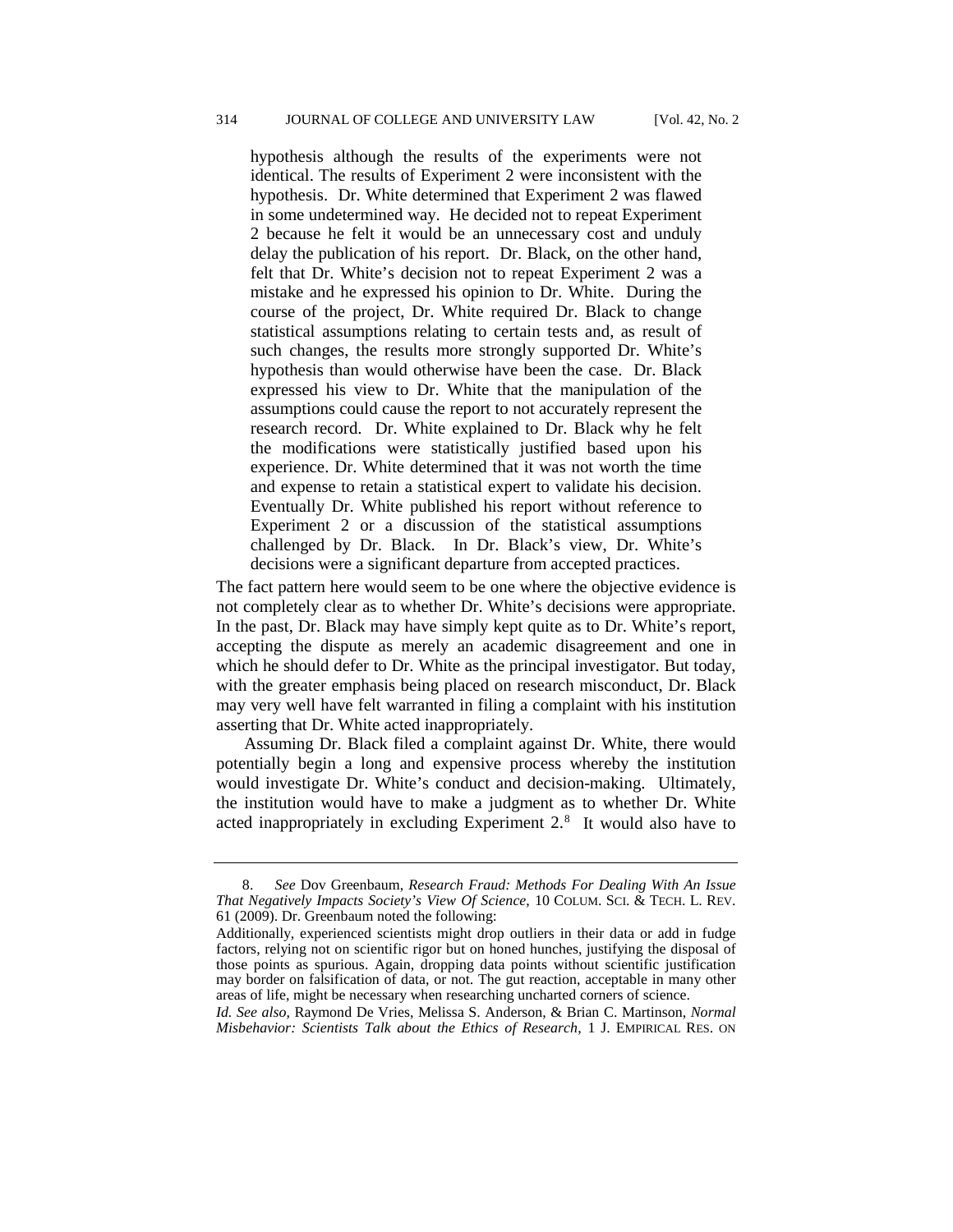determine if Dr. White's changes in his statistical assumptions constituted the falsification of data. To some degree, the institution's decision would depend upon the investigating committee's view of the credibility of Dr. White and Dr. Black and the communications between them.

As described below, after the institution completed its investigation and made its decision, its report would then be evaluated by the appropriate agency (typically HHS or NSF), which might undertake its own investigation and would make its own determination as to whether Dr. White's decisions constituted research misconduct. If Dr. White were found to have engaged in research misconduct, he could be debarred from receiving future government grants or contracts.

Under current regulations of HHS and NSF, the "preponderance of the evidence" standard would be applied to Dr. White's case. In other words, whether Dr. White would be found to have engaged in research misconduct wound depend upon whether the factfinders determined that it was more likely than not that his decisions constituted research misconduct. As some courts have held, preponderance of the evidence means 50% of the evidence and "a feather."[9](#page-4-0) Thus, in the foregoing hypothetical, Dr. White's

*Id. See also*, Dan L. Burk, *Research Misconduct: Deviance, Due Process, and the Disestablishment of Science*, 3 GEO. MASON INDEP. L. REV. 305, 333-34 (1995). Professor Burk stated:

HUM. RES. ETHICS 43, 45 (2006) (cited by Dr. Greenbaum) which quotes a researcher as follows:

One gray area that I am fascinated by . . . is culling data based on your 'experience' . . . [T]here was one real famous episode in our field . . . [where] it was clear that some of the results had just been thrown out . . . . [When] queried [the researchers] . . . said, 'Well we have been doing this for 20 years, we know when we've got a spurious result . . . .' [When that happens] . . . [d]o you go back and double check it or do you just throw it out . . . [and] do you tell everybody you threw it out? I wonder how much of that goes on?

The discord between the scientific and legal approaches to misconduct is well illustrated by the efforts of federal agencies to settle upon a proper definition of "misconduct.". . .The division between misconduct and legitimate science may be difficult to distinguish, and not even a mens res requirement such as "deliberate falsification" is sufficient to adequately distinguish the two. For example, consider the problem of selective reporting of data. The scientific report is by no means a stenographic or historical description of the research completed, nor is it meant to be. The scientist chooses carefully and deliberately what aspects of his research deserve to be reported. In doing so, he exercises the creativity that lies at the heart of science,. . .The essence of scientific genius is the ability to choose what ought to be left out.

*Id.*

<span id="page-4-0"></span><sup>9.</sup> Colon v. Sec. Dept. Health and Human Services, 2007 WL 268781 (Fed. Cl. 2007) (the preponderance of the evidence means "50% and a feather."). *See also*, United States v. Restrepo, 946 F.2d 654, 661 (9th Cir.1991) (Norris, J., dissenting), (en banc), cert. denied, 503 U.S. 961 (1992) (noting that preponderance standard "allows a fact to be considered true if the factfinder is convinced that the fact is more probably true than not, or to put it differently, if the factfinder decides there is a 50%-plus chance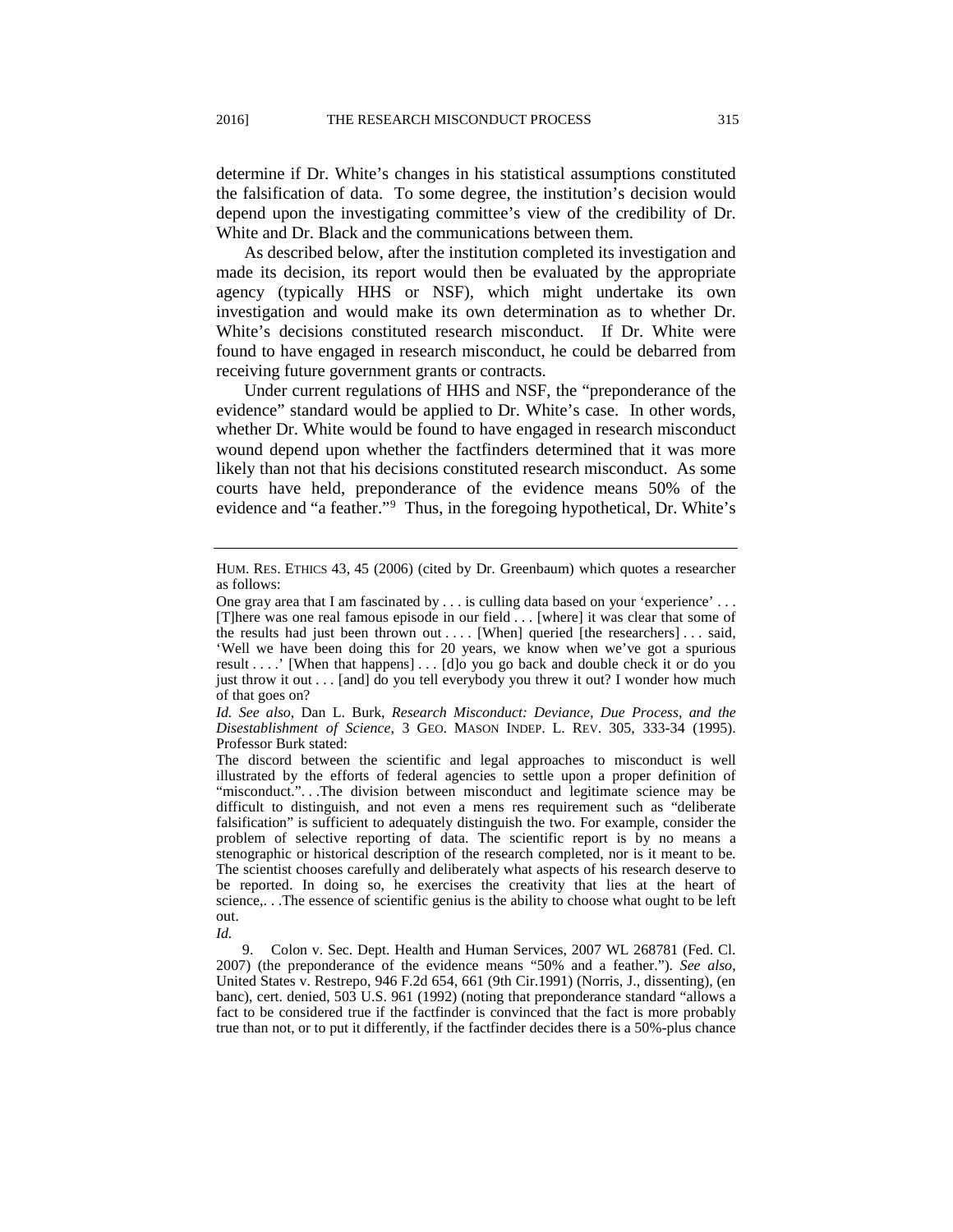future career may rest on that "feather."[10](#page-5-0) If, on the other hand, the standard of proof were "clear and convincing" evidence—the traditional common law standard in fraud cases—the factfinders would be required to have a much greater degree of certainty in their conclusion before finding that Dr. White engaged in research misconduct.<sup>[11](#page-5-1)</sup>

This article acknowledges the strong public interest in research integrity. But, it suggests that there are constitutional arguments supporting the contention that the clear and convincing standard of proof (rather than the preponderance standard) is required in cases such as Dr. White's, at least when the agencies seek to debar a researcher. And while the article concludes that the application of the preponderance standard is likely constitutional, it argues that the HHS and NSF's regulations may nevertheless be invalid under the Administrative Procedures Act  $("APA").<sup>12</sup>$  $("APA").<sup>12</sup>$  $("APA").<sup>12</sup>$  It further suggests that, regardless of the legality of the current regulations, HHS and NSF should undertake rulemaking to evaluate whether the clear and convincing standard should be applied in research misconduct cases, especially where debarment is the proposed remedy.<sup>[13](#page-5-3)</sup>

#### PART ONE

Part One of this article discusses the primary facts that must be established to support a finding of research misconduct, the applicable standard of proof, and the allocation of the burden of proof between the parties.

<span id="page-5-3"></span>13. *Id.*

that it is true"). Comment Note, *Instructions Defining Term "Preponderance or Weight of Evidence*, 93 A.L.R. 155 (originally published in 1934).

<span id="page-5-0"></span><sup>10.</sup> Roger Wood, *Scientific Misconduct – The High Cost of Competition*, INFOEDGE (Sept. 8, 2014), http://researchadministrationdigest.com/high-costcompetition-scientific-misconduct/ ("The impact on individual researcher's careers is more significant, with most – but not all – researchers found to have engaged in misconduct by the DHHS Office of Research Integrity experiencing a "severe decline in research productivity."). Andrew M. Stern et al., *Financial Costs and Personal Consequences of Research Misconduct Resulting in Retracted Publications*, ELIFE (Aug. 14, 2014), https://elifesciences.org/content/3/e02956 ("We found that in most cases, authors experienced a significant fall in productivity following a finding of misconduct").

<span id="page-5-2"></span><span id="page-5-1"></span><sup>11.</sup> Speiser v. Randall, 357 U.S. 513, 526 (1958) ("the possibility of mistaken factfinding [is] inherent in all litigation"); Addington v. Texas, 441 U.S. 418, 423 (1979) (It is because of the possibility of mistakes, the standard of proof "serves to allocate the risk of error between the litigants and to indicate the relative importance attached to the ultimate decision.").

<sup>12.</sup> 5 U.S.C. § 706(2)(B) (2012).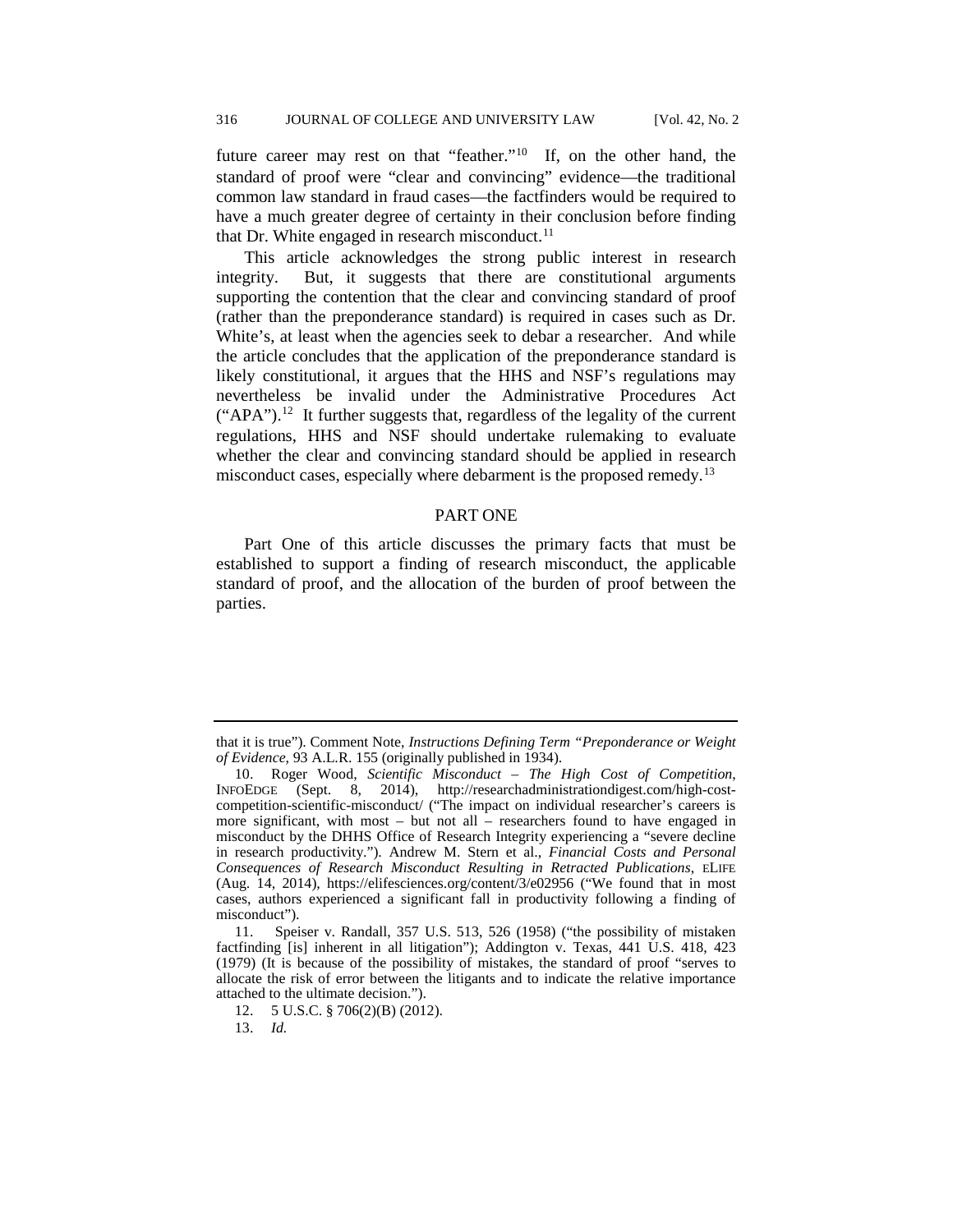A. What Evidence Is Required To Show Misconduct In Administrative Actions?

Under the regulations adopted by HHS and by NSF, the following evidence is required to establish research misconduct: (a) there must be a significant departure from accepted practices of the relevant research community, (b) the misconduct must be committed intentionally, knowingly, or recklessly; and (c) the allegation must be proven by a preponderance of the evidence.<sup>[14](#page-6-0)</sup>

One threshold question is the meaning of "significant departure from accepted practices of the relevant research community." The phrase is not defined in the HHS or NSF regulations. However, the limited judicial precedent discussing similar terminology suggests that it means more than a departure that could be explained by mere negligence. Rather, it is a degree of departure that in and of itself might suggest a fraudulent intent.<sup>15</sup> Applying the foregoing to Dr. White's situation, the question would be whether his decisions relating to Experiment 2 and the modifications of his statistical assumptions were, even if incorrect, significantly at odds with the normative practices of his field.

<span id="page-6-0"></span><sup>14.</sup> 42 CFR § 93.104 (2015); 45 CFR § 689.3(c) (2015). The NSF Regulations defines "research" to include proposals submitted to NSF in all fields of science, engineering, mathematics, and education and results from such proposals. 45 CFR § 689.1(a)(4) (2015). *See also*, *Public Health Service (PHS) Policies on Research Misconduct – 42 CFR Part 93 – June 2005*, U.S. DEPT. OF HEALTH & HUMAN SERVICES, THE OFF. OF RES. INTEGRITY, http://ori.hhs.gov/FR\_Doc\_05-9643 (last visited May 30, 2016) (hereinafter referred to as the "PHS Regulations"); NATIONAL SCIENCE FOUNDATION, *Part 689—Research Misconduct, available a*t http://www.nsf.gov/oig/\_pdf/cfr/45-CFR-689.pdf (hereinafter referred to as the "NSF Regulation").

<span id="page-6-1"></span><sup>15.</sup> *See* Collignon v. Milwaukee County, 163 F.3d 982 (7th Cir. 1998); Williams v. City of New York, 508 F.2d 356 (2d Cir. 1974). When HHS adopted its current regulations, it noted that it was changing "serious deviation" to "significant departure" from the standards of the relevant research community. It expressed the following in explanation of this change:

We propose to revise slightly the burden for establishing research misconduct in three ways: First, in keeping with the OSTP policy, the proposed regulation would require that the FFP be a "significant departure" from accepted practices as opposed to ORI's current standard of "serious deviation." As discussed in the OSTP policy statement, the phrase "significant departure" intends to make clear that behavior alleged to invoke research misconduct should be assessed in the context of practices generally accepted by the relevant research community. As the current definition requires a serious deviation from practices generally accepted in the particular scientific community, we do not anticipate that this change in phraseology would alter the burden of proving or disproving research misconduct in any significant way. However, we specifically ask for comments on this issue.

Public Health Service Policies on Research Misconduct, 69 Fed. Reg. 20778, 20780 (Apr. 16, 2004).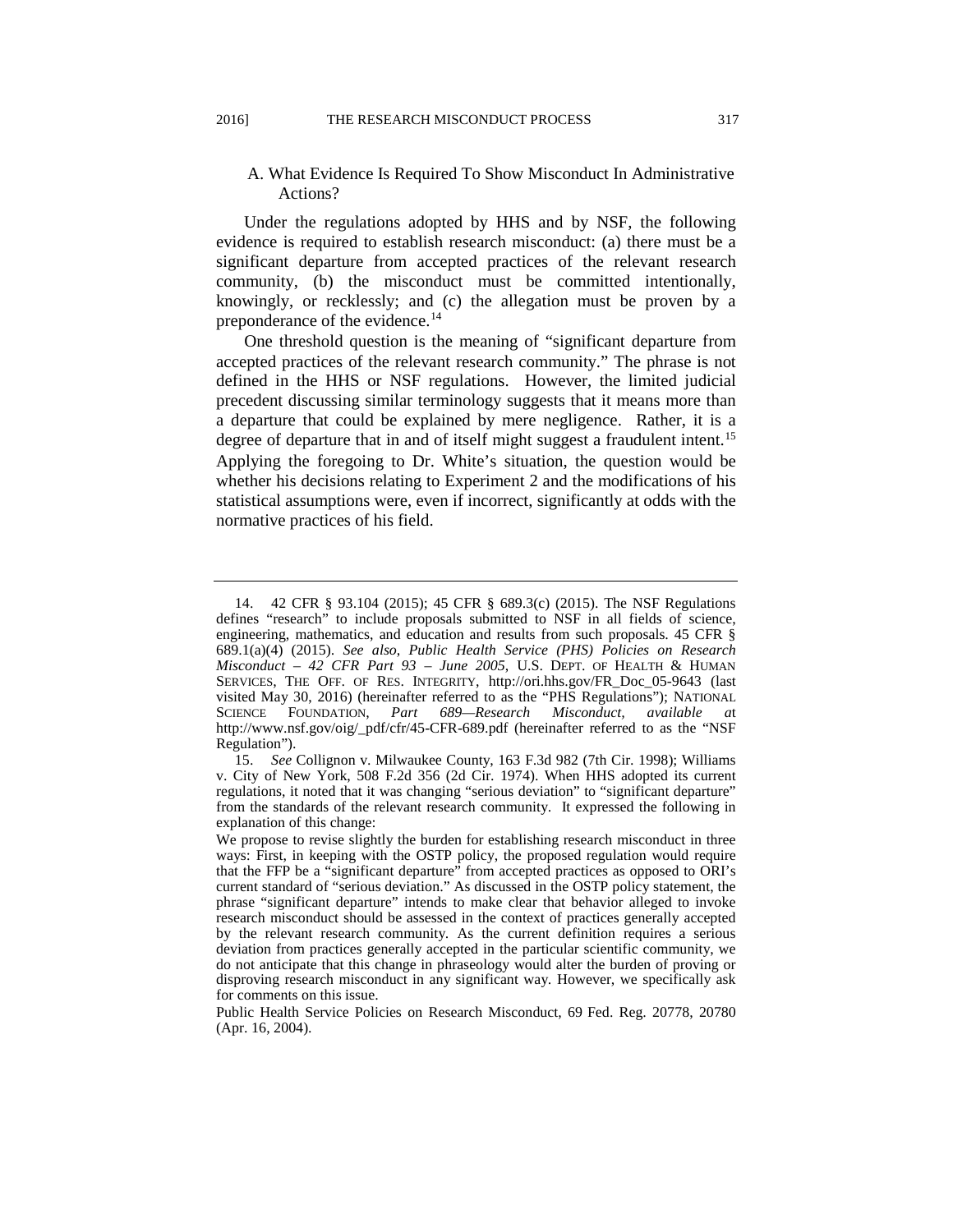A second question is whether the terms "intentional" and "knowingly" mean that the researcher must intend to deceive or simply intends to do an act that constitutes a significant departure from accepted practices of the relevant research community. In the 1993 case of Mikulas Popovic, M.D., PH.D.,<sup>[16](#page-7-0)</sup> before what was then the Research Integrity Adjudications Panel of HHS, the panel indicated that there must be an affirmative intent to deceive (i.e., mens rea) . ORI vehemently argued that this decision was in error.[17](#page-7-1)

Under the current regulations, the importance of the researcher's state of mind is somewhat unclear. HHS's initial proposed regulation provided that the researcher had the burden of proving "honest error" as an affirmative defense. HHS received a number of objections contending that HHS and institutions should have the burden of proving the absence of "honest error." HHS rejected this argument, reasoning that the Office of Science and Technology Policy's Federal Policy on Research Misconduct  $(OSTP)^{18}$  $(OSTP)^{18}$  $(OSTP)^{18}$  (on which the HHS Regulations were based), excluded honest error from the definition of research misconduct. Nevertheless, both HHS and NSF agree that the terms "misconduct or misconduct in science" do not include honest error or honest differences in interpretations or judgments of data.[19](#page-7-3)

Thus, to the extent the term "honest error" can be interpreted to mean "an absence of fraudulent motive" neither HHS nor NSF are required to prove a fraudulent intent in order to make out a prima facie case. Instead, it is up to the researcher to try to convince the factfinder that he/she made an "honest error". Thus, going back to Dr. White's situation, it would be the view of HHS and NSF that the agencies (and Dr. White's institution) are not required to determine Dr. White's intent in making the decisions challenged by Dr. Black. Rather, the burden of proof would be on Dr. White to convince the factfinders that his decisions relating to Experiment

<span id="page-7-0"></span><sup>16.</sup> Mikulas Popovic, DAB 1446 (1993), *available at*  http://www.hhs.gov/dab/decisions/dab1446.html (The decision was under the 1989 HHS regulations that were superseded by the current regulations.).

<span id="page-7-1"></span><sup>17.</sup> OFFICE OF RESEARCH INTEGRITY, 2(1) ORI NEWSLETTER 1 (Dec. 1993), *available at* http://ori.hhs.gov/images/ddblock/vol2\_no1.pdf. For a discussion of early cases before the DAB *see* Alan R. Price, *Research Misconduct And Its Federal Regulation: The Origin And History Of The Office Of Research Integrity*, 20 ACCOUNTABILITY IN RES. 291, fn. 8 (2013), *available at* http://www.tandfonline.com/doi/pdf/10.1080/08989621.2013.822238#.UkmnjZ0o5eU (hereinafter referred to as "Price Article"). The author of the Price Article, Alan Price, was from 1987 to 2006 an employee of the Federal Government, serving as a senior official of the Office of Scientific Integrity (1989-1992) and later the ORI (1992-2006).

<span id="page-7-3"></span><span id="page-7-2"></span><sup>18</sup>*. Federal Research Misconduct Policy*, OFFICE OF RESEARCH INTEGRITY, http://ori.hhs.gov/federal-research-misconduct-policy (last visited May 30, 2016) (hereinafter the "OSTP Policy"). For an interesting article on the history of the Office of Research Integrity of HHS *see* Price, *supra* note 17.

<sup>19.</sup> 42 CFR § 93.103 (2015); 49 CFR § 689.1(a) (2015).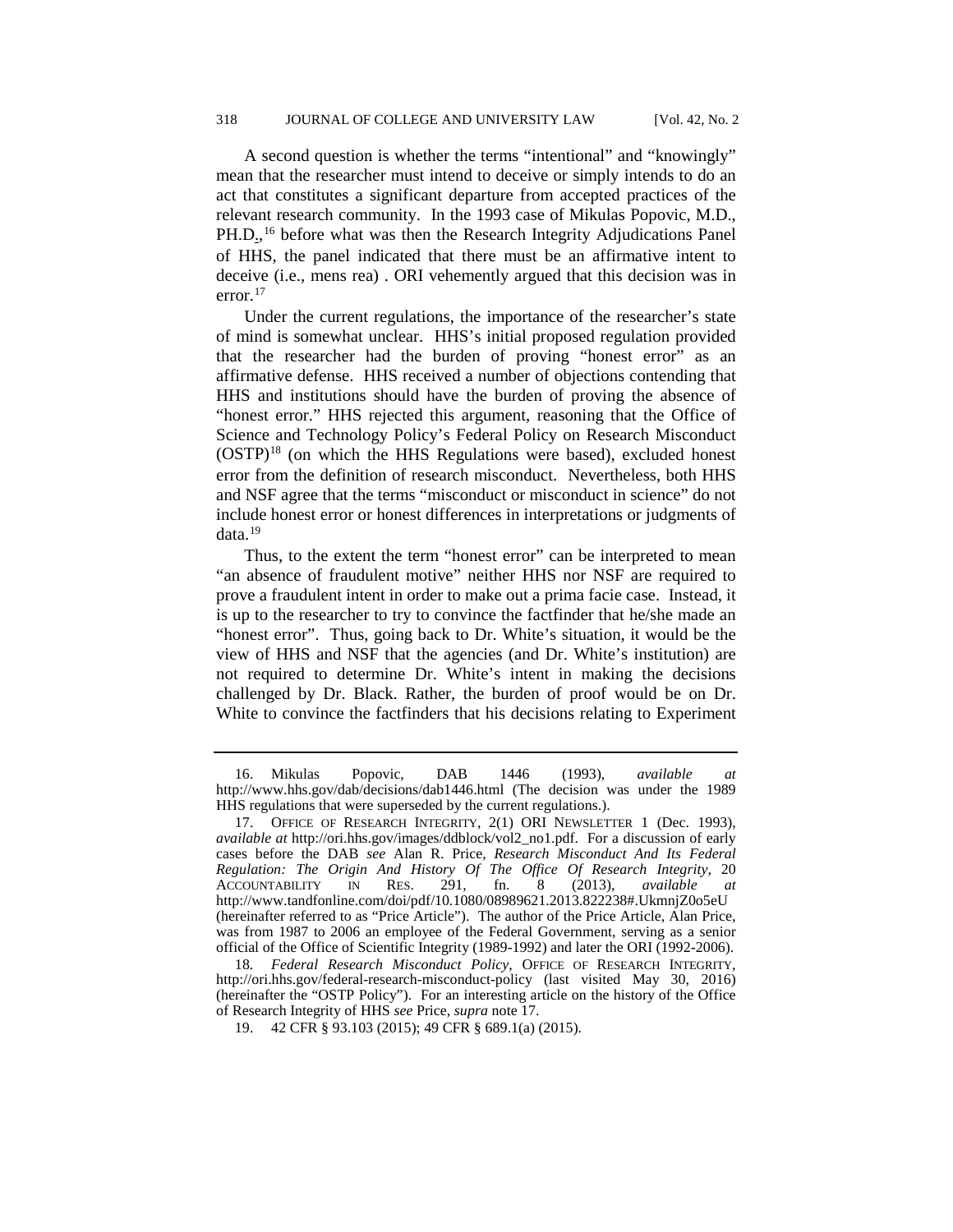2 and his statistical modifications constituted "honest error" if the factfinders otherwise conclude there was research misconduct. But regardless of who has the burden of proof on the issue, the honest error concept suggests that, at least to some degree, the researcher's state of mind is a factor that must be considered in determining whether he/she acted intentionally or knowingly in engaging in the challenged conduct.<sup>20</sup>

Nevertheless, HHS continues to emphasize that "honest error is not included in the definition of research misconduct," which suggests that it does not consider intent a component of research misconduct.<sup>[21](#page-8-1)</sup> As noted by HHS, this view is supported by the OSTP Policy, which states in its Preamble:

*Issue:* Despite general support for the rationale for the phrase "does not include honest error or honest differences of opinion," several comments requested various clarifications.

*Response:* This phrase is intended to clarify that simple errors or mere differences of judgment or opinion do not constitute research misconduct. The phrase does not create a separate element of proof. Institutions and agencies are not required to disprove possible "honest error or differences of opinion." \*\*\*\*

*Issue*: Several comments requested clarification regarding the level of intent that is required to be shown in order to reach a finding of research misconduct.

*Response*: Under the policy, three elements must be met in order to establish a finding of research misconduct. One of these elements is a showing that the subject had the requisite level of intent to commit the misconduct. The intent element is satisfied by showing that the misconduct was committed "intentionally, or knowingly, or recklessly." Only one of these needs to be demonstrated in order to satisfy this element of a research misconduct finding.<sup>[22](#page-8-2)</sup>

Of course, the term "reckless"—which is an independent basis for finding research misconduct—suggests something other than a requirement of "a mental state embracing intent to deceive, manipulate, or defraud"  $(i.e.,$  scienter).<sup>23</sup> The 1989 federal regulation governing research

<span id="page-8-0"></span><sup>20.</sup> For an article critical of the agencies' approach to the issue of honest errors, see Jacqueline D. Wright Bonilla, *Illusory Protections for Those Accused of Scientific Research Misconduct: Need for Reform*, 16 J. TECH. L. & POL'Y 107 (2011).

<span id="page-8-3"></span><span id="page-8-2"></span><span id="page-8-1"></span><sup>21.</sup> *Update on the Philippe Bois Research Misconduct Case*, OFFICE OF http://ori.hhs.gov/blog/update-philippe-bois-researchmisconduct-case (last visited May 30, 2016).

<sup>22.</sup> *See* OSTP Policy, *supra* note 18.

<sup>23.</sup> See Ernst & Ernst v. Hochfelder, 425 U.S. 185, 194 n. 12 (1976) for the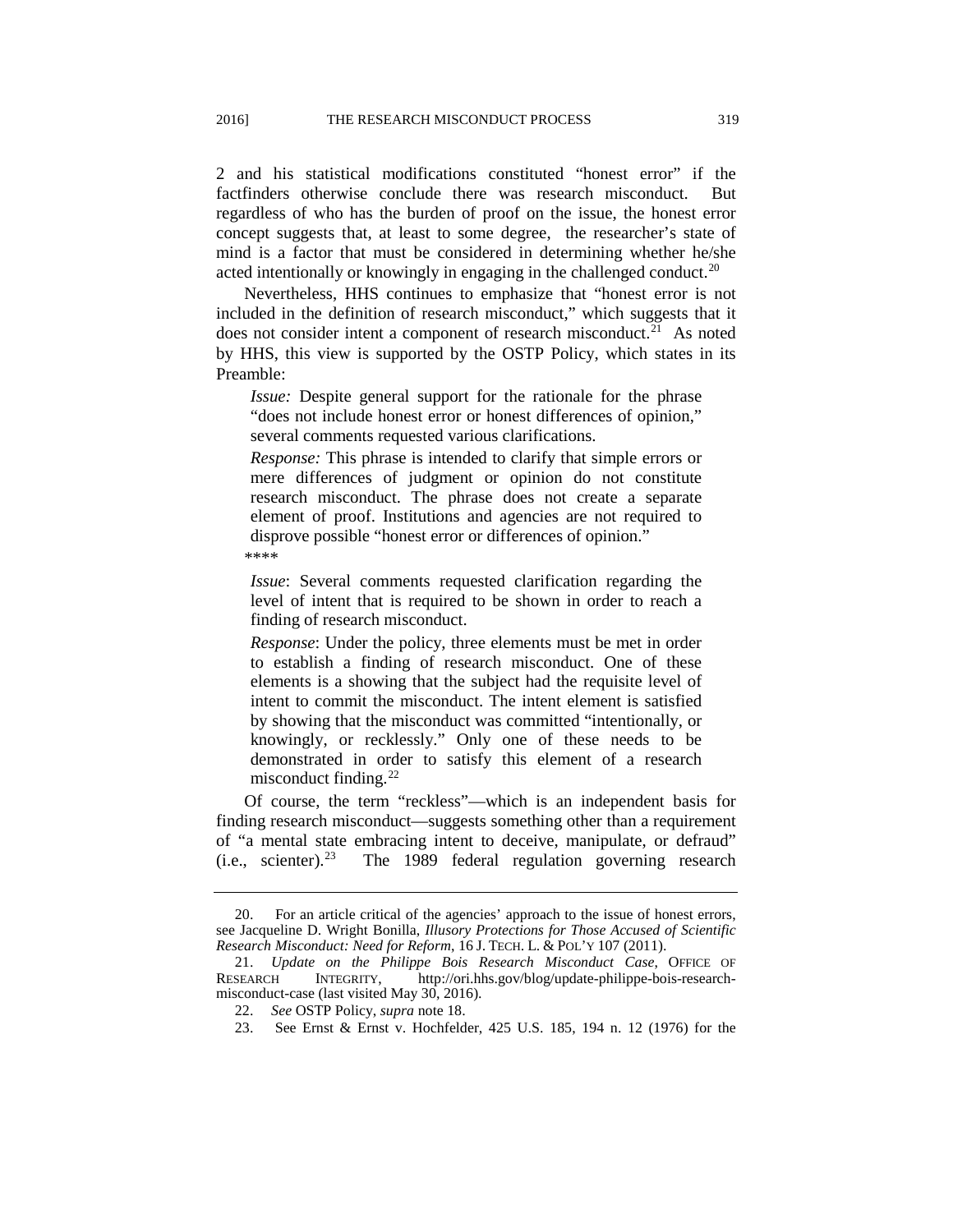misconduct did not expressly include the term "recklessness." When those regulations were replaced in  $2005$ ,<sup>[24](#page-9-0)</sup> HHS expanded the level of intent from "beyond an intentional and knowing standard to include recklessness."[25](#page-9-1) Therefore, the remaining question is what the term "recklessness" means if honest error is a defense to a claim of research misconduct.

Although the term "recklessly" is not defined in the regulations, it has been characterized in judicial opinions as an extreme version of ordinary negligence<sup>[26](#page-9-2)</sup> or gross negligence plus.<sup>27</sup> On the other hand, courts have recognized that "the definition of 'reckless behavior' should not be a liberal one lest any discernible distinction between 'scienter' and 'negligence' be obliterated."[28](#page-9-4) Nevertheless, it is fair to assume that by the addition of the term "recklessly" to the regulations, the agencies intend to put the burden of proof on the researcher to show that he/she was not indifferent to the truth whenever the researcher asserts a lack of fraudulent intent.<sup>[29](#page-9-5)</sup> This

24. 42 C.F.R. § 93.104(b) (2015).

<span id="page-9-1"></span><span id="page-9-0"></span>25. 69 Fed. Reg. 20780 (Apr. 16, 2004) ("consistent with the OSTP policy, the level of intent would be expanded beyond an intentional and knowing standard to include recklessness"). *See* Plaintiff's Trial Motion, Memorandum and Affidavit, Brodie v. Dept. of Health and Human Services, 2010 WL 3416349 (D.D.C.) for a detailed discussion about the change from the 1989 to the 2005 standard; *see also* court's opinion in Brodie v. Dept. of Health and Human Services Brodie, 715 F. Supp. 2d 747 (D.D.C. 2010).

<span id="page-9-2"></span>26. Gulf Grp. Gen. Enter. Co. W.L.L. v. United States, 114 Fed. Cl. 258, 315 (2013); United States Ex Rel. K & R Ltd. P'ship v. Mass. Hous. Fin. Agency, 530 F.3d 980, 983 (D.C. Cir. 2008).

27. Riley Constr. Co. v. United States, 65 Fed. Cl. 264, 270 (2005).

<span id="page-9-5"></span>29. *See* Dr. Rameshwar K. Sharma, Dec. No. 1431, 1993 WL 742551 (HHS Dept. App. Bd. 1993).

definition of "scienter." The False Claims Act, 31 U.S.C.  $\S$  3729(a)(2) (2012), discussed *infra,* expressly does not require an intent to defraud. The FCA imposes upon individuals and contractors receiving public funds 'some duty to make a limited inquiry so as to be reasonably certain they are entitled to the money they seek,' and to 'preclude 'ostrich' type situations where an individual has 'buried his head in the sand' and failed to make any inquiry that would have revealed the false claim." United States ex rel. Mikes v. Straus, 84 F. Supp. 2d 427, 438 (S.D.N.Y. 1999) (quoting S. Rep. No. 99-345 at 20–21, reprinted in 1986 U.S.C.C.A.N. 5266, 5285-86). However, as argued below, the fact that scienter is not required under the FCA is not necessarily dispositive of the issue in research misconduct cases both because "honest error" is an affirmative defense in such proceedings and because the context and nature of scientific disputes are demonstrably different from those in the straight commercial context applicable to most FCA cases.

<span id="page-9-4"></span><span id="page-9-3"></span><sup>28.</sup> Sanders v. John Nuveen & Co. 554 F.2d 790, 793 (7th Cir. 1977). Recklessness is distinct from innocent mistakes, negligence, and the common errors a scientists may make. But, it does encompass the refusal to learn of information which an individual, in the exercise of prudent judgment, should have discovered. *See, e.g*., United States ex rel. Bettis v. Odebrecht Contractors of California, Inc., 297 F. Supp. 2d 272, 277 (D.D.C. 2004); U.S. ex rel. Bettis v. Odebrecht Contractors of Cal., Inc., 393 F.3d 1321 (D.C. Cir. 2005) (citing Hindo v. Univ. of Health Sciences The Chicago Med. Sch., 65 F.3d 608, 613-14 (7th Cir.1995), cert. denied, 116 S. Ct. 915 (1996); United States ex rel. Wang v. FMC Corp., 975 F.2d 1412, 1420-21 (9th Cir. 1992)).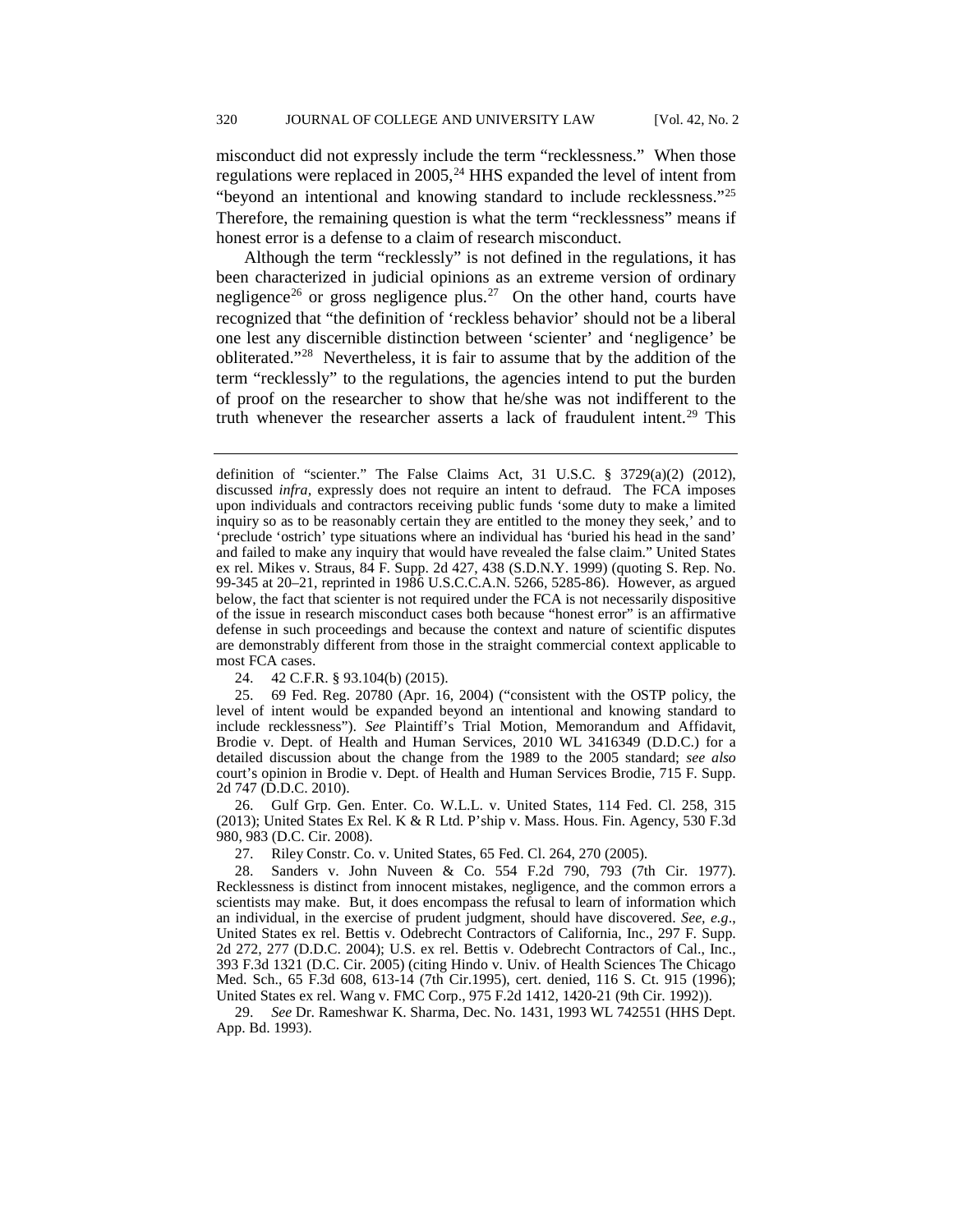position would be consistent with the agencies' view that "honest error" is in the nature of an affirmative defense. Thus, going to back to the hypothetical regarding Dr. White, the burden of proof would be on him to show that he was not demonstrating an indifference to the truth by excluding Experiment 2 or by not bringing in an outside statistical expert after Dr. Black challenged him on the modifications of his statistical assumptions.

To date, courts and administrative judges in research misconduct cases seem to have relied on a finding of "recklessness" as an alternative basis for their holdings when the researcher asserted honest error but there was significant evidence of misconduct.<sup>30</sup> This approach allows the factfinder to state that even if it were to credit the researcher's argument that his/her actions were unintentional, there was at least recklessness sufficient to warrant a finding of research misconduct.<sup>31</sup>

B. What is the Burden of Proof?

Section 93.106 of the HHS Regulations states:

Evidentiary standards. The following evidentiary standards apply to findings made under this part. Standard of proof. An institutional or HHS finding of research misconduct must be

Some institutions have tried to make such findings for reckless misconduct. However, in the author's experience as an expert consultant for seven years, there is a danger in institutions using the "reckless" standard too loosely. For example, the author has seen investigation committees and officials propose or make findings of research misconduct for a professor being a poor mentor—or for failing to do forensic image analysis on figures for publication (when the professors had trusted a graduate student or postdoctoral fellow to publish the same raw-data figure that they had showed to the professor earlier).

<span id="page-10-0"></span><sup>30.</sup> *See, e.g.,* Bois v. Dept. of Health and Human Services, Civil Action No. 11- 1563 (ABJ) (D.D.C. 2012).

<span id="page-10-1"></span><sup>31.</sup> According to Dr. Price, "that in the eight years since the revised HHS regulation went into effect (June

<sup>2005,</sup> to date in 2013), ORI has not made a finding of misconduct committed "recklessly." Price, *supra* note 17, at 16. Dr. Price states the following as to the use of the "recklessness" standard:

The author notes that, in the prior decade, two distinguished, nationallyprominent professors had missed such manipulation of images by their graduate students or postdoctoral fellows (until it was detected by others during manuscript review by a journal or after the publication process); these professors were praised for making rapid public retractions of the falsified research publications (ORI findings against Urban under Hood, 1995; ORI findings against Kumar under Hood, 1996; and ORI findings against Hajra under Collins, 1997). No one ever publically accused these professors of being "responsible for the research misconduct" that was committed by their graduate students or postdoctoral fellows. *Id.* at 16 n. 12.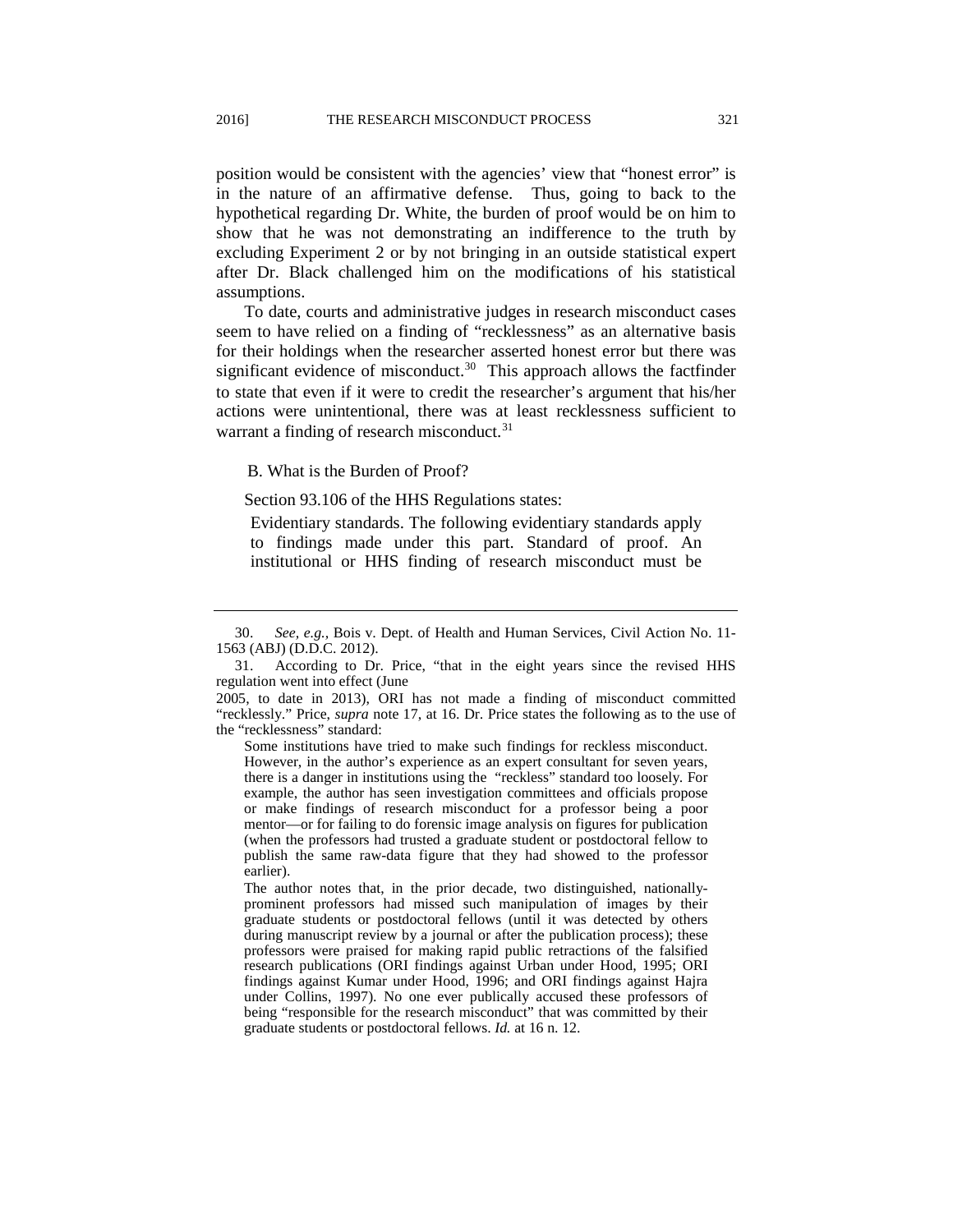proved by a preponderance of the evidence.<sup>[32](#page-11-0)</sup>

And Section 689.3 of the NSF Regulations states as follows:

(d) For those cases governed by the debarment and suspension regulations, the standards of proof contained in the debarment and suspension regulations shall control. Otherwise, NSF will take no final action under this section without a finding of misconduct supported by a preponderance of the relevant evidence.<sup>[33](#page-11-1)</sup>

Both agencies also apply the preponderance of evidence standard in debarment proceedings resulting from findings of research misconduct.<sup>[34](#page-11-2)</sup> Accordingly, the institutions,  $35$  the agencies, the ALJ (in the case of HHS proceedings), and the debarment officials all may find research misconduct if they conclude that a preponderance of the evidence supports that conclusion.

Whether the preponderance of the evidence standard is the correct one was addressed in the Federal Register notice promulgating the final OSTP Research Misconduct Policy.[36](#page-11-4) OSTP stated the following in response to the question: "Shouldn't the burden of proof be more stringent, e.g., require "clear and convincing evidence" to support a finding of research misconduct?":

While much is at stake for a researcher accused of research misconduct, even more is at stake for the public when a researcher commits research misconduct. Since "preponderance of the evidence" is the uniform standard of proof for establishing culpability in most civil fraud cases and many federal administrative proceedings, including debarment, there is no basis for raising the bar for proof in misconduct cases which have such a potentially broad public impact. It is recognized that non-

<sup>32.</sup> 42 C.F.R. § 93.106 (2015).

<span id="page-11-1"></span><span id="page-11-0"></span><sup>33.</sup> 45 C.F.R. § 689.3 (2015); Dr. Brett M. Baker, NATIONAL SCIENCE FOUNDATION, OFFICE OF INSPECTOR General, 2014 Suspension and Debarment Workshop (Mar. 28, 2014), *available at at* https://www.nsf.gov/oig/outreach/presentations/2014suspdebar/pres/panel\_4b\_s&d\_res ulting\_from\_audits\_&\_inspections.pdf.

<span id="page-11-2"></span><sup>34.</sup> 45 C.F.R. § 76.850 (2015) (HHS) ("What is the standard of proof in a debarment action? (a) In any debarment action, we must establish the cause for debarment by a preponderance of the evidence. (b) If the proposed debarment is based upon a conviction or civil judgment, the standard of proof is met."); 45 CFR §  $620.314(c)(1)(c)(1)$  (2015) ("Standard of proof. In any debarment action, the cause for debarment must be established by a preponderance of the evidence. Where the proposed debarment is based upon a conviction or civil judgment, the standard shall be deemed to have been met.").

<span id="page-11-4"></span><span id="page-11-3"></span><sup>35.</sup> An institution may use a higher standard for its own investigation but is required to use preponderance of the evidence in reporting to ORI or NSF. 67 Fed. Reg. 11936 (Mar. 18, 2002).

<sup>36.</sup> 65 Fed. Reg. 76260 (Dec. 6, 2000).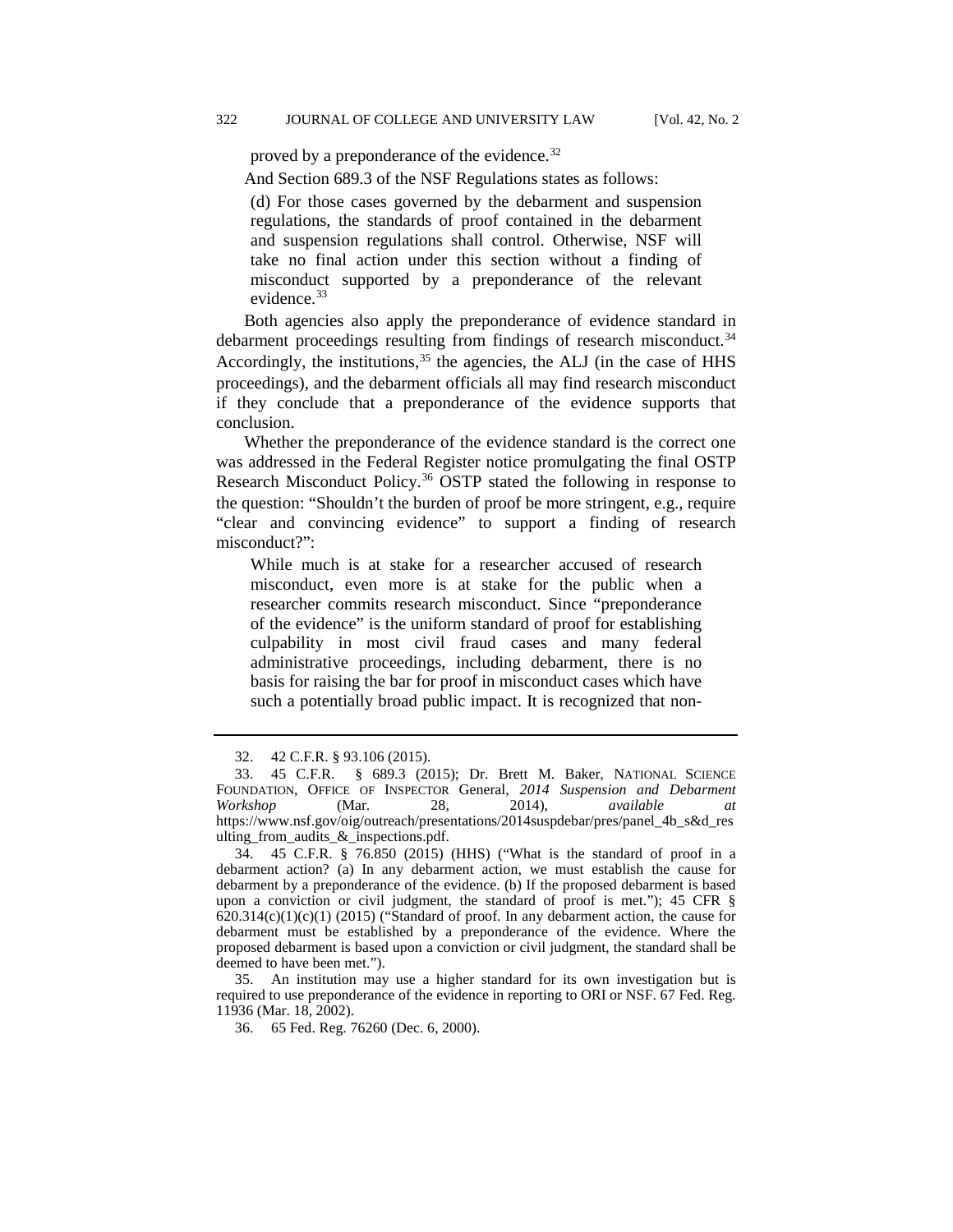Federal research institutions have the discretion to apply a higher standard of proof in their internal misconduct proceedings. However, when their standard differs from that of the Federal government, research institutions must report their findings to the appropriate Federal agency under the applicable Federal government standard, i.e., preponderance.<sup>[37](#page-12-0)</sup>

Two parts of the foregoing statement stand out. First, there is the assertion that the actual harm to the researcher wrongly found to have committed research misconduct is outweighed by the potential harm to the public which might occur if a researcher is mistakenly found not to have committed research misconduct. However, the OSTP does not provide any support for this proposition. Rather, the OSTP seems to have assumed that simply because a researcher is not found to have committed "research misconduct," (i) his/her research will be published, (ii) that such research will go unchallenged if already published, or (iii) that such researcher will still obtain future federal grants or contracts. None of these assumptions, however, are necessarily correct.

Given the heightened level of scrutiny and analysis inherent in a "research misconduct" proceeding, any flaws in the research that were the basis for the action will prevent any questionable findings from being published regardless of the outcome of the case. Similarly, if the work is already published, there will in all likelihood be counter publications challenging the flawed research. In addition, the flaws found in the research can be considered by the government in making future contract or grant awards even absent a finding that the researcher committed "research misconduct." In other words, the public interest may be vindicated by the facts revealed in the research misconduct proceedings regardless of the standard of proof. And, to the extent there is a possible harm to the public interest that would result from the lower standard, it would occur only in the very rare case where a researcher would have prevailed under the clear and convincing standard but lost under the preponderance standard (and, to date, most reported cases suggest that the outcome of contested research misconduct cases would have been the same under either standard).

The second questionable statement is the OSTP's assertion that the preponderance of the evidence is the uniform standard of proof for establishing culpability in most civil fraud cases. As discussed in detail below, that assertion is incorrect.<sup>[38](#page-12-1)</sup> In both state and federal courts

<sup>37.</sup> *Id*. at 76262 (emphasis added).

<span id="page-12-1"></span><span id="page-12-0"></span><sup>38.</sup> *See*, Roy G. Spece & Carol Bernstein, *Investigating Scientific Misconduct:*  What Is Scientific Misconduct, Who Has To (Dis)Prove It, And To What Level Of *Certainty?*, 26 MED. & LAW 493 (2007) ("There is no support for the OSTP's statement that "'preponderance of the evidence' is the uniform standard for establishing culpability in most civil fraud cases." It is quite common for various jurisdictions to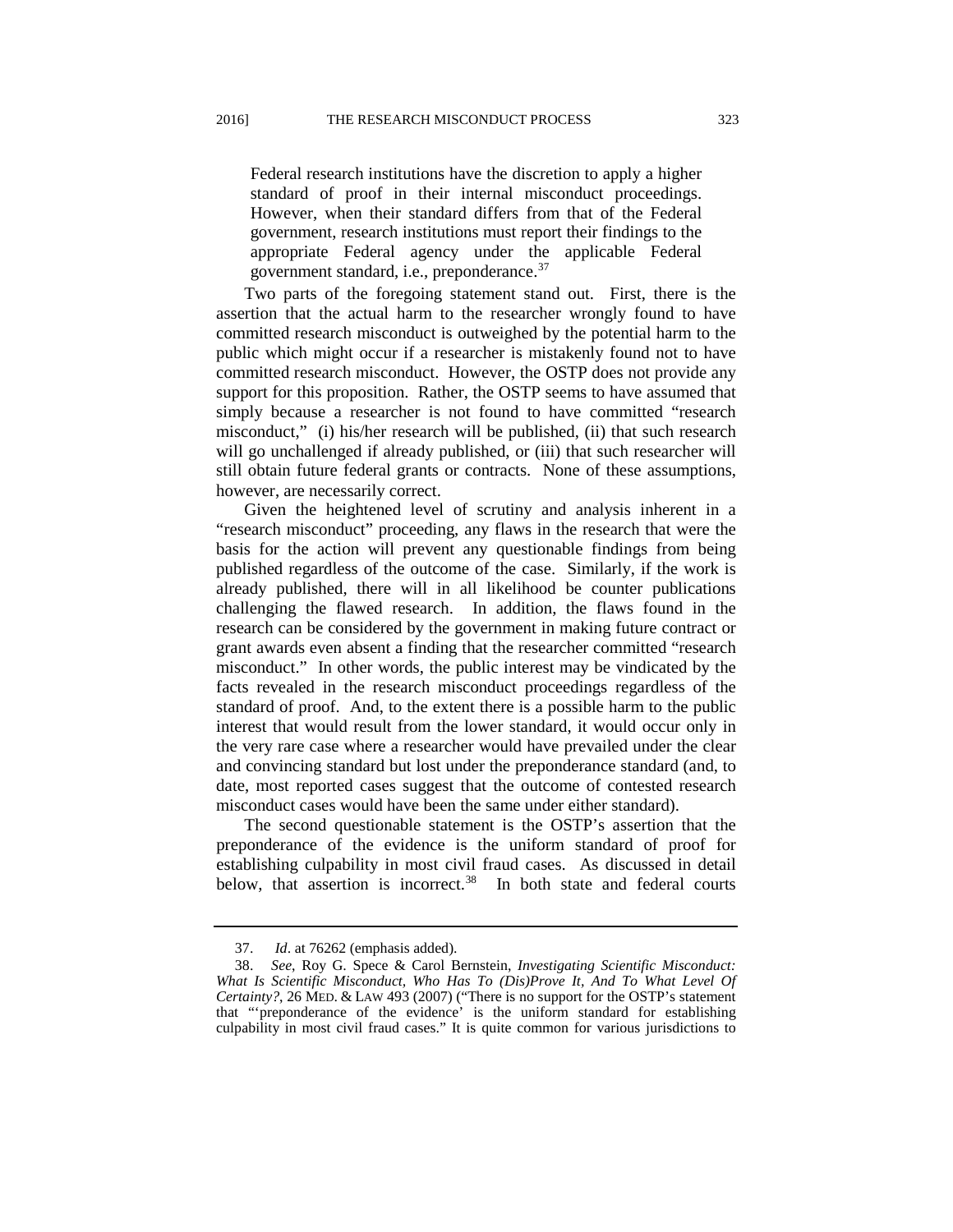applying common law, clear and convincing evidence is the majority rule for finding civil fraud absent a statute mandating a different standard.<sup>39</sup> And as to the statement's reference to the preponderance of the evidence standard being applied in other proceedings, there is no discussion of the unique circumstances of scientific researchers.

The standard of proof issue was also addressed as part of the rulemaking at NSF in 2002, where the agency stated:

One of the commenters also expressed concern over the preponderance of evidence standard of proof for a finding of research misconduct. The commenter expressed concern that this standard will increase the risk of a false finding of research misconduct, and recommended a higher standard of proof such as "clear and convincing evidence" or "beyond a reasonable doubt."

The Federal policy adopted the preponderance of evidence standard. In the preamble to the Federal policy, OSTP noted that this is the uniform standard of proof for most civil fraud cases and most Federal administrative proceedings, including debarment. (65 FR 76262). Awardee institutions have the discretion to apply a higher standard of proof in their internal misconduct proceedings. However, if a higher standard is used, and the awardee institution wishes for NSF to defer to its investigation, the awardee institution should also evaluate whether the allegation is proven by a preponderance of evidence.[40](#page-13-1)

To the extent NSF relied upon the OSTP's statement that the preponderance standard is the uniform standard of proof for most civil fraud cases, NSF's position is erroneous and, as discussed below, is a factor in considering the validity of the NSF's regulation on this point under the Administrative Procedure Act.

As to HHS, there appears to have been no discussion in the record as to why the agency adopted the preponderance standard as opposed to the clear and convincing standard.<sup>41</sup> Presumably, HHS merely continued the policy

require that civil fraud be established by "clear and convincing evidence." The OSTP's comments do not represent objective reasoning, but bureaucratic embrace of an easy path to convictions regardless of their fairness.").

<sup>39.</sup> *Id.*

<sup>40.</sup> 67 Fed. Reg. 11936, 11936 (Mar. 18, 2002).

<span id="page-13-2"></span><span id="page-13-1"></span><span id="page-13-0"></span><sup>41.</sup> ORI stated the following regarding the preponderance standard but this statement was well before the adoption of the current regulations:

PREPONDERANCE RECOMMENDED AS STANDARD OF PROOF Preponderance of the evidence, rather than clear and convincing, is the standard of proof recommended by the HHS Review Group on Research Misconduct and Research Integrity for determining whether research misconduct has occurred in PHS-supported research. The standard is consistent with government-wide debarment and suspension regulations and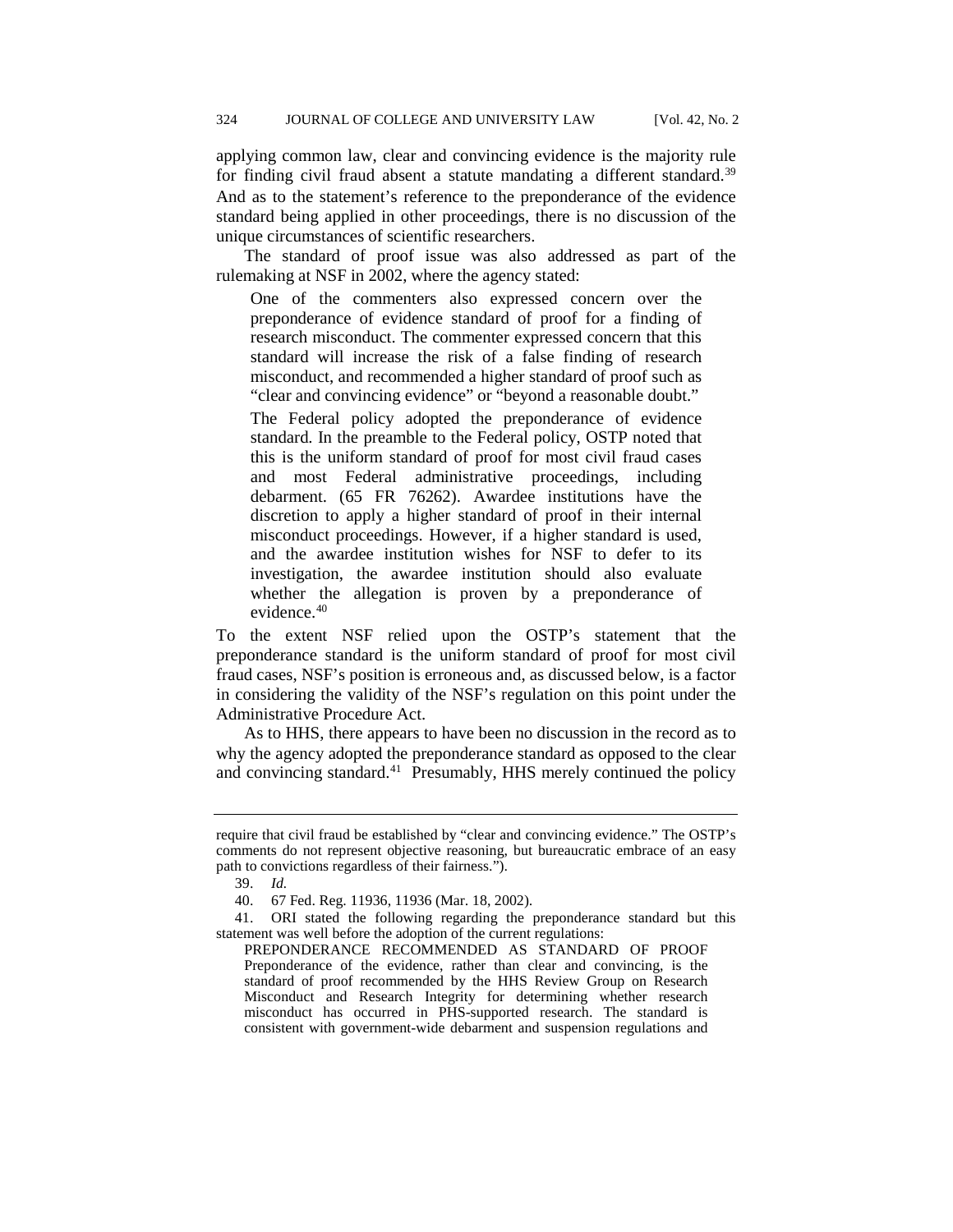adopted by OSTP. However, statements by HHS suggest that it adopted the preponderance rule because that standard is applied in typical debarment proceedings brought by federal agencies against commercial entities where the goal is to ensure that the government conducts "business only with responsible persons".<sup>[42](#page-14-0)</sup> But even this rationale does not address the particular circumstances of a scientific researcher (as opposed to a commercial business) and whether a higher burden of proof is warranted

As to the statement's suggestion that the preponderance of the evidence standard is not required because the purpose of debarment is not punishment, it ignores that the label given to a government-initiated proceeding is not dispositive if the proceeding results in significant harm to the individual. Santosky v. Kramer, 455 U.S. 745, 757 (1982) ("Notwithstanding 'the state's civil labels and good intentions,'" the Court has deemed this level of certainty necessary to preserve fundamental fairness in a variety of government-initiated proceedings that threaten the individual involved with 'a significant deprivation of liberty' or 'stigma.') (first quoting In re Winship, 397 U.S. 358, 365–366 (1970); then quoting Addington v. Texas, 441 U.S. 418, 425 (1979).)

<span id="page-14-0"></span>42. *See*, Spece & Bernstein, *supra* note 38. In his article, Dr. Price, states: However, it became clear in the 1990s (and remains clear in 2013) to the author and other scientists in OSI/ORI who review institutional reports of scientific and research misconduct, that institutional committees and officials are often uncomfortable using such a low standard of proof. Given the serious impact on reputations and careers from allegations and findings of misconduct in science, they appeared to prefer using some level that is closer to a "clear and convincing standard" or to a "beyond a reasonable doubt standard" (generally without so stating in the investigation reports and notification letters to ORI). ORI even found that one major public university in Maryland had formally adopted in the early 1990s a "beyond a shadow of a doubt" standard, which is a literary (not a legal) standard.

Price, *supra* note 17, at 17, fn. 13.

the proposed common Federal procedures for responding to allegations of research misconduct. See the ORI web site. "Debarment and other sanctions are taken to protect the public's and the Federal Government's interests, not for purposes of punishment," the Review Group report stated. "The debarment regulations appropriately adopt an evidentiary standard of preponderance of the evidence, the usual standard of proof in civil actions." The more rigorous standard, clear and convincing, was considered by the Review Group because of significant reputational interests at stake for scientists found to have engaged in research misconduct, but was not recommended. "Because the government's purpose in imposing debarment or other sanctions is to protect its interest in conducting business only with responsible persons, the Review Group concluded that the application of a more demanding evidentiary standard before sanctions for research misconduct could be imposed would not adequately serve the government interest," the Review Group report stated. Consistent with prior ORI policy, institutions may apply a different standard of evidence in making internal decisions on misconduct, but must apply the preponderance standard in reporting cases to ORI. OFFICE OF RESEARCH INTEGRITY, 8(1) ORI NEWSLETTER 1, 13–14 (Dec. 1999), *available at*  http://ori.hhs.gov/images/ddblock/vol8\_no1.pdf.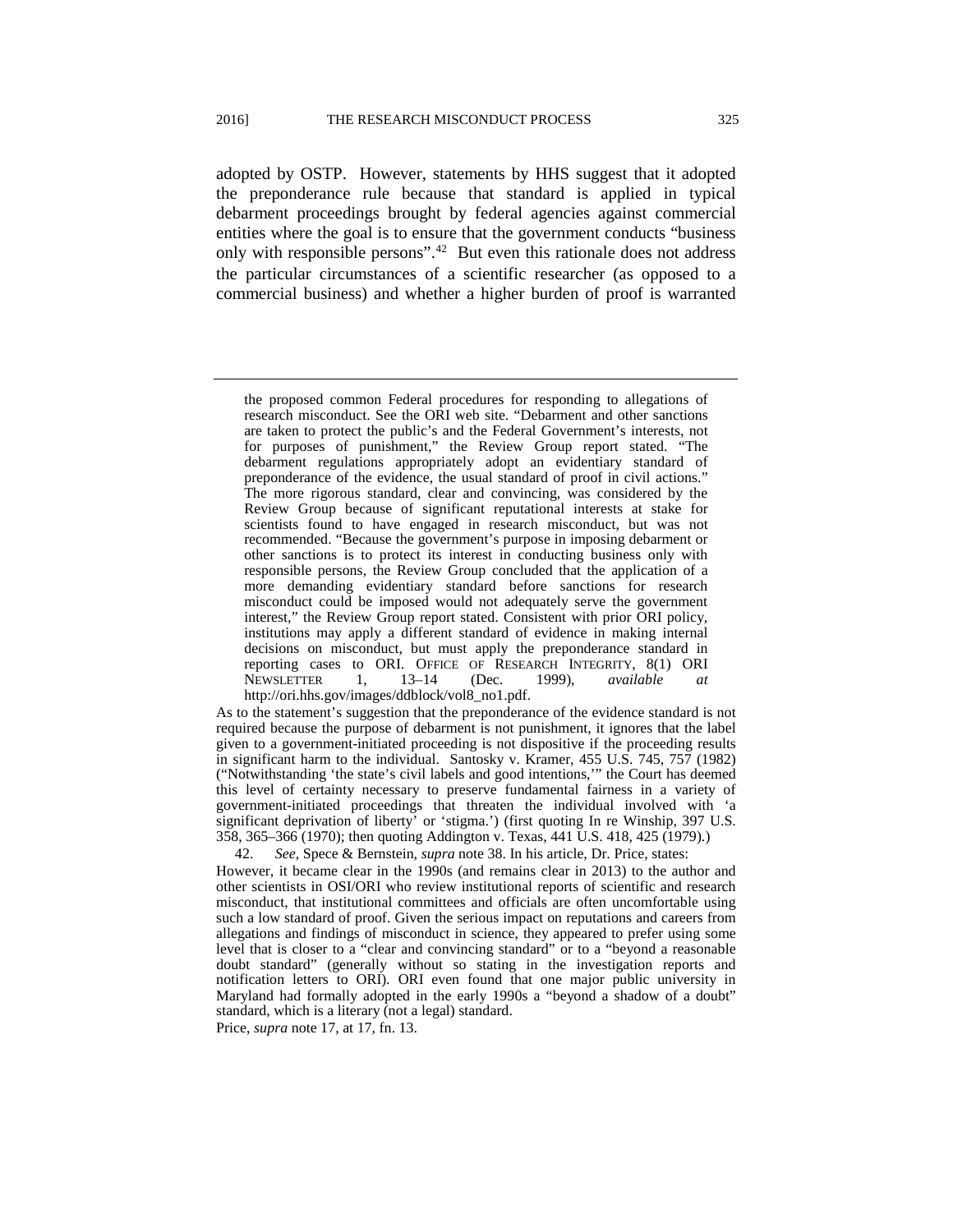given the stigma attached to a finding of research misconduct<sup>[43](#page-15-0)</sup> and the long-term impact on the researcher's career.<sup>44</sup>

Although doing no better than NSF in describing its rationale for the preponderance standard, the HHS regulations go further than those issued by NSF by stating the following on the burden of proof:

- (a) The institution or HHS has the burden of proof for making a finding of research misconduct.
- (b) The destruction, absence of, or respondent's failure to provide research records adequately documenting the questioned research is evidence of research misconduct where the institution or HHS establishes by a preponderance of the evidence that the respondent intentionally, knowingly, or recklessly had research records and destroyed them, had the opportunity to maintain the records but did not do so, or maintained the records and failed to produce them in a timely manner and that the respondent's conduct constitutes a significant departure from accepted practices of the relevant research community.
- (c) The respondent has the burden of going forward with and the burden of proving, by a preponderance of the evidence, any and all affirmative defenses raised.[45](#page-15-2)
- (d) In determining whether HHS or the institution has carried the burden of proof imposed by this part, the finder of fact shall give due consideration to admissible, credible evidence of

<span id="page-15-0"></span><sup>43.</sup> *Addington*, 441 U.S. at 425–26 (higher standard of proof required due to stigma associated with adverse factual finding); *see In re Winship*, 397 U.S. at 374 (Harlan, J., concurring).

<span id="page-15-1"></span><sup>44.</sup> The Supreme Court has consistently held that the right to pursue one's chosen occupation is a fundamental personal freedom guaranteed by the Constitution that cannot be denied by the Government without due process. *See, e.g.*, Yick Wo v. Hopkins, 118 U.S. 356, 374 (1886); Truax v. Raich, 239 U.S. 33, 44 (1915); Hampton v. Mow Sun Wong, 426 U.S. 88, 102 n.23 (1976). Moreover, the Court has long recognized that "exclusion from any of the professions or any of the ordinary avocations of life for past conduct can be regarded in no other light than as punishment for such conduct." Ex parte Garland, 71 U.S. 333, 377 (1866). Thus, to the extent a finding of research misconduct will effectively end a researcher career, it is a valid question as to whether HHS should have provided more of an explanation for its decision to use the preponderance of the evidence standard than merely referring to the practice in traditional debarment proceedings against commercial entities. *See Addington*, 441 U.S. at 423 (1979) ("The function of a standard of proof, as that concept is embodied in the Due Process Clause and in the realm of factfinding, is to 'instruct the factfinder concerning the degree of confidence our society thinks he should have in the correctness of factual conclusions for a particular type of adjudication.").

<span id="page-15-2"></span><sup>45.</sup> Honest error would be an example of an affirmative defense. *See*, Office of Research Integrity v. Bois, 2011 WL 2164169 (H.H.S.).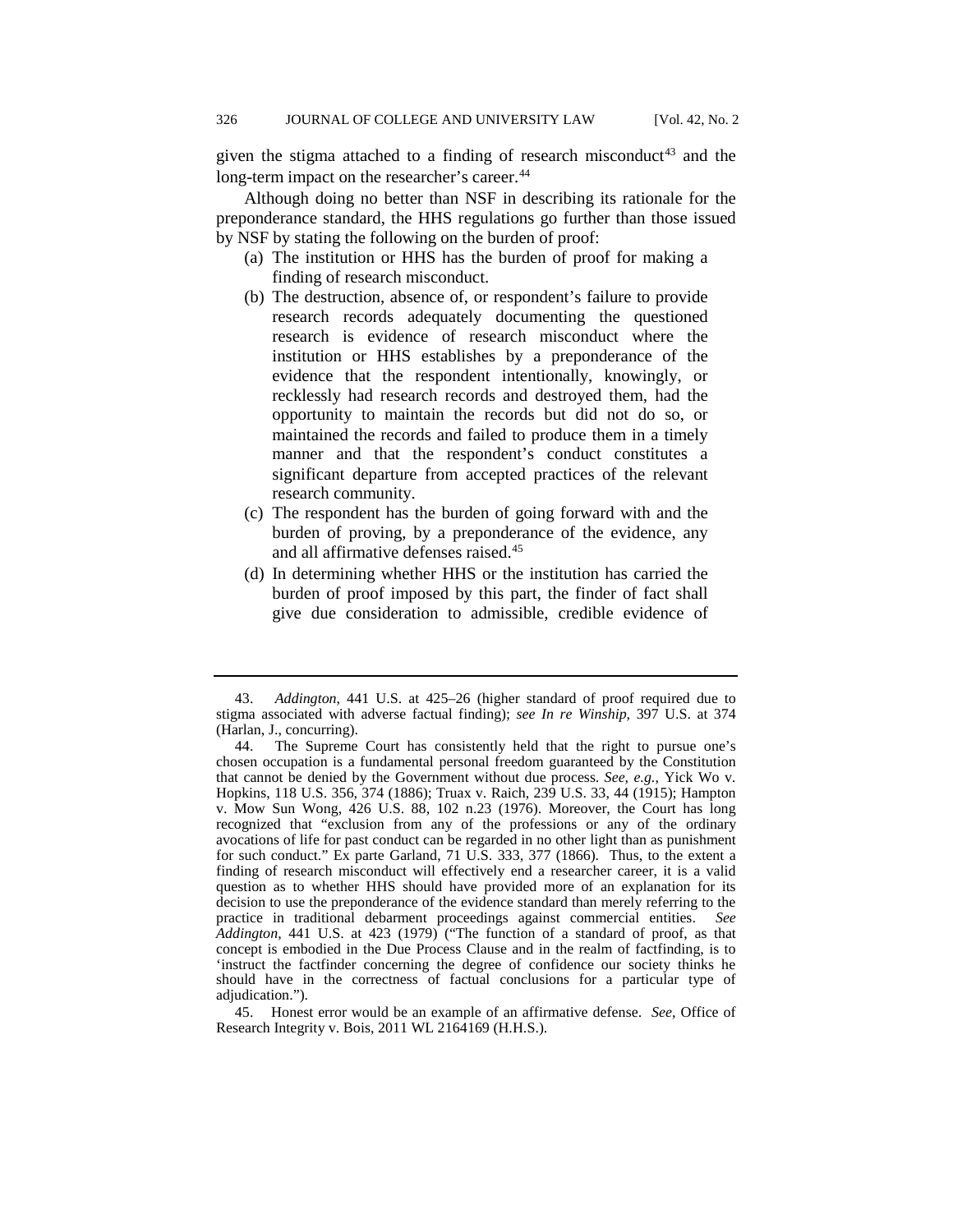honest error or difference of opinion presented by the respondent.

(e) The respondent has the burden of going forward with and proving by a preponderance of the evidence any mitigating factors that are relevant to a decision to impose administrative actions following a research misconduct proceeding.[46](#page-16-0)

#### PART TWO

Part Two of this article provides an overview of the investigatory and adjudicatory process of research misconduct cases. It broadly describes the NSF procedures and some of the differences between those procedures and the procedures used by HHS. It then illustrates how the process works by discussing two research cases that were litigated in Federal District Court.

A. What Are The Administrative Procedures Applicable To Research Misconduct Cases?

The NSF's Office of Inspector General  $("OIG")^{47}$  $("OIG")^{47}$  $("OIG")^{47}$  is responsible for investigating research misconduct cases at NSF. At HHS, it is the Office of Research Integrity<sup>[48](#page-16-2)</sup> ("ORI") that is responsible for investigating research misconduct complaints.[49](#page-16-3)

In December 2012, NSF's Office of Inspector General issued a "Dear Colleague" letter (the "DCL"), which described NSF's processes for investigating research misconduct claims pursuant to the agency's

https://www.nsf.gov/oig/outreach/presentations/srafau2003\_files/v3\_document.htm

<sup>46.</sup> 42 CFR § 93.106 (2015).

<span id="page-16-1"></span><span id="page-16-0"></span><sup>47.</sup> *Office of Inspector General*, NATIONAL SCIENCE FOUNDATION, http://www.nsf.gov/oig/ (last visited June 1, 2016).

<span id="page-16-2"></span><sup>48.</sup> OFFICE OF RESEARCH INTEGRITY, http://ori.hhs.gov/ (last visited June 1, 2016).

<span id="page-16-3"></span><sup>49.</sup> Both the OIG and the ORI make publically available presentations on the research misconduct process*. See, e.g.*, *Presentations*, NATIONAL SCIENCE FOUNDATION,

<sup>(</sup>last visited June 1, 2016); Brett M. Baker, Assistant Inspector General for Audit Office of Inspector General, PowerPoint Presentation at the National Science Foundation Regional Grants Conference (Oct. 7, 2014), *available at*  http://www.nsf.gov/bfa/dias/policy/outreach/grantsconf/oig\_oct14.pdf.

Many research institutions make publically available descriptions of their procedures for investigating research misconduct claims. *See, e.g.*, *Research Integrity*, CLEMSON UNIVERSITY, http://www.clemson.edu/research/compliance/integrity.html (last visited June 1, 2016); *Procedures for Dealing with Issues of Professional Misconduct*, JOHN HOPKINS MEDICINE,

http://www.hopkinsmedicine.org/som/faculty/policies/facultypolicies/professional\_mis conduct.html (last visited June 1, 2016).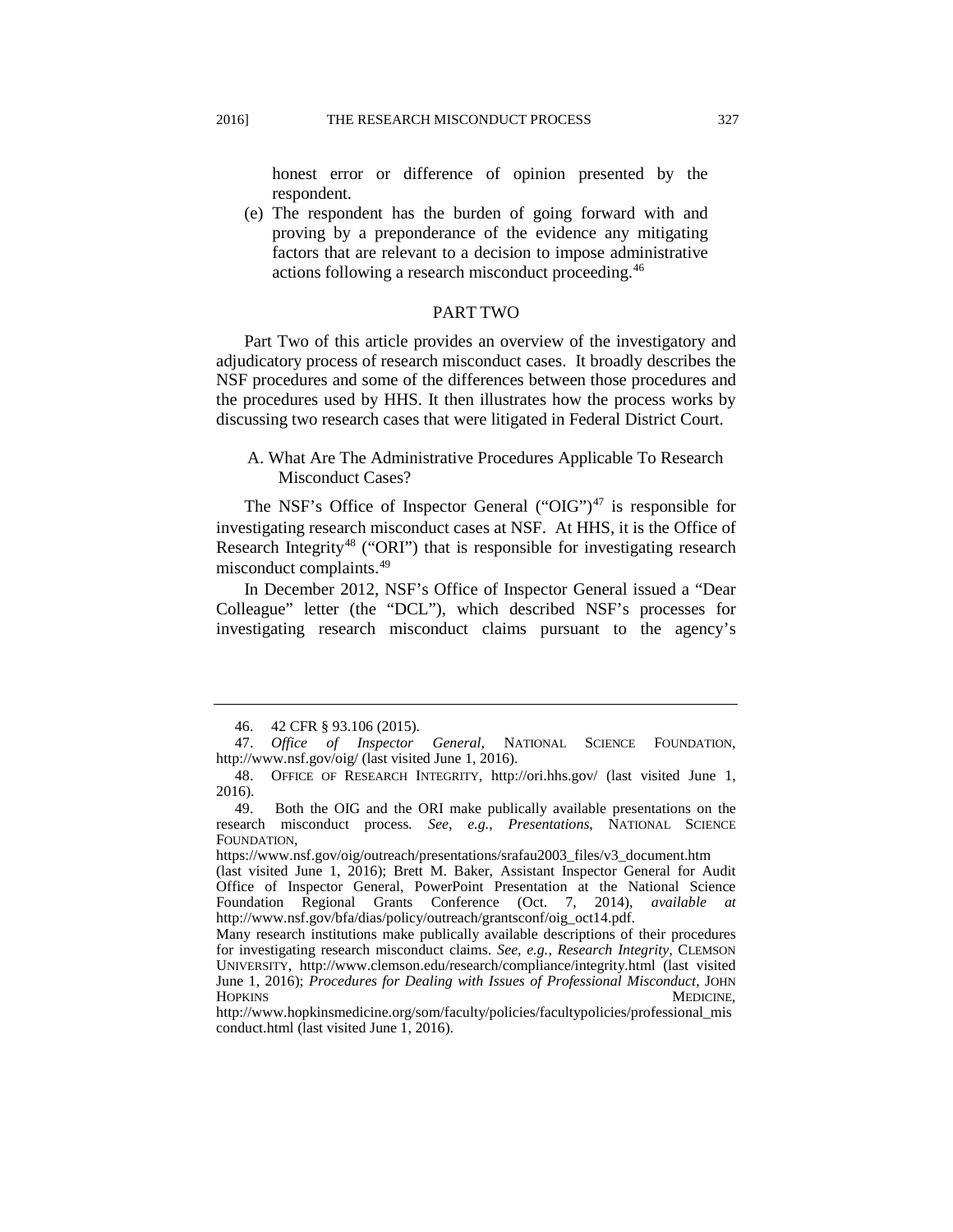regulations.[50](#page-17-0) The following description is from that letter. ORI's regulations set forth a similar procedure, but include much more detail.

As set forth in the DCL, the investigation process begins when a complainant reports allegations to the OIG or to his/her institutional official. When an institution becomes aware of substantive allegations of NSF-related misconduct, it must notify the OIG. When reporting allegations, the DCL states that complainants are to inform OIG rather than a program office. If program officers become aware of allegations of misconduct, the allegations must be referred for to the OIG for assessment.<sup>[51](#page-17-1)</sup>

When OIG receives an allegation, it determines whether the complaint meets the agency's definition of research misconduct and whether the alleged research misconduct is connected with an NSF activity. It is insufficient for the alleged research misconduct to have occurred in an institution receiving NSF funds.<sup>52</sup> If OIG determines that NSF has jurisdiction, then the OIG will conduct an initial inquiry on whether an allegation has sufficient substance to warrant an investigation.<sup>[53](#page-17-3)</sup>

As described in the DCL, the first communication with the subject researcher will be a letter from OIG that: (a) states that OIG has received an allegation about the individual and describes the allegation; (b) requests information about the allegation that assists OIG's understanding and assessment; (c) informs the individual that OIG is conducting an inquiry, and that the office has not yet notified the individual's institution; (d) informs the subject of his or her rights under NSF's research misconduct regulation and the Privacy Act<sup>54</sup>; and (e) establishes a deadline by which OIG expects a reply.<sup>[55](#page-17-5)</sup>

If OIG receives a satisfactory explanation in response to its initial letter, it will declare the matter closed and inform both the researcher and the original complainant. On the other hand, if OIG is not satisfied with the researcher's explanation, it usually refers the allegation to the subject's institution for investigation.<sup>56</sup> When an institution conducts the When an institution conducts the investigation, which is typically the case, NSF will usually defer its own

<span id="page-17-0"></span><sup>50.</sup> National Science Foundation, Office of Inspector General, Dear Colleague Letter (Dec. 1, 2012), *available at* https://www.nsf.gov/oig/\_pdf/dearcolleague.pdf (hereinafter "DCL").

<sup>51.</sup> *Id.* at 1–2.

<span id="page-17-6"></span><span id="page-17-5"></span><span id="page-17-4"></span><span id="page-17-3"></span><span id="page-17-2"></span><span id="page-17-1"></span><sup>52.</sup> If the OIG lacks jurisdiction, it may forward the allegation to the appropriateagency or institutional official for resolution. *Id.*

<sup>53.</sup> *Id.*

<sup>54.</sup> 5 U.S.C. § 5552(a) (2012).

<sup>55.</sup> 45 C.F.R. § 689.5 (2015).

<sup>56.</sup> DCL, *supra* note 50, at 2.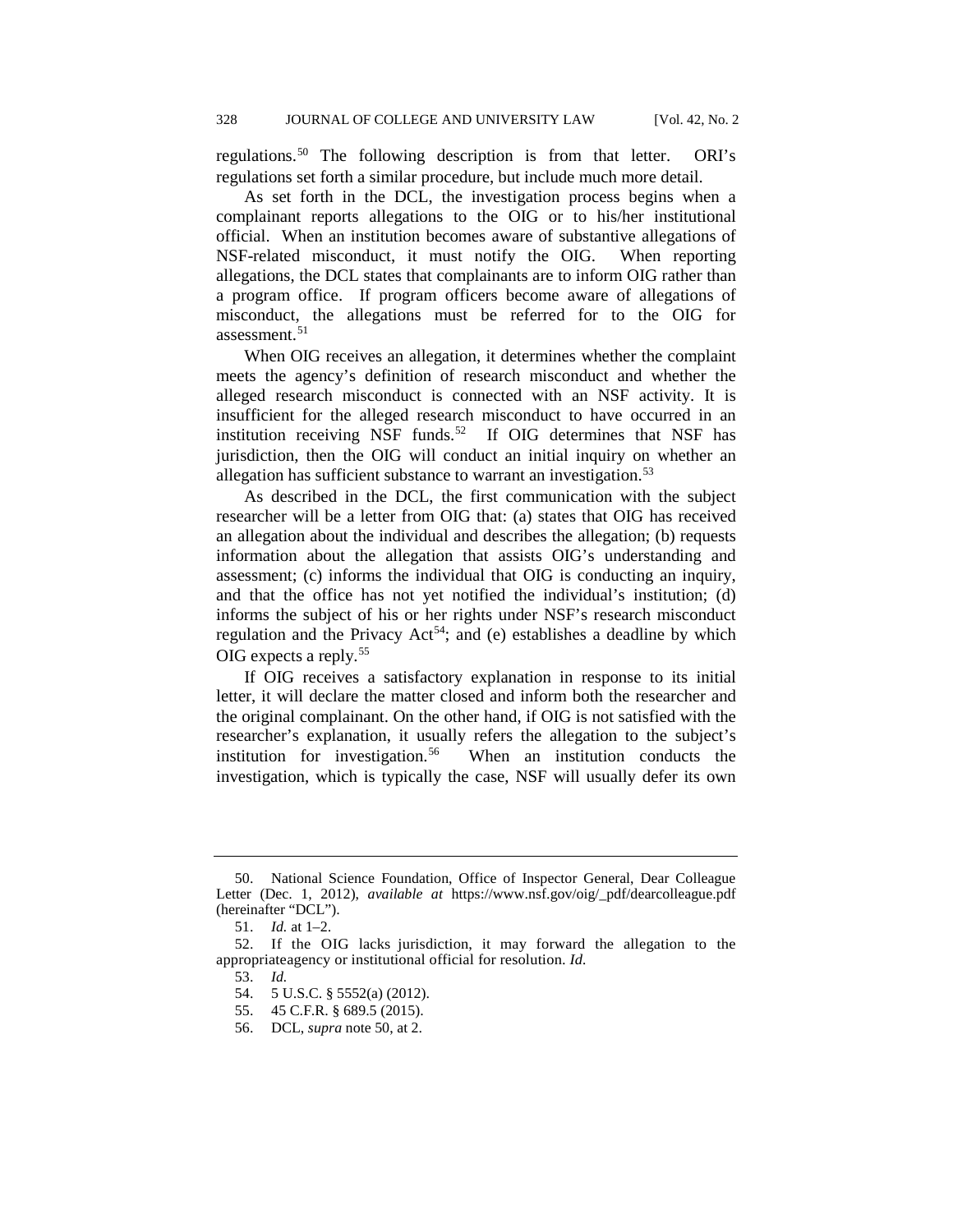inquiry until the institution has completed its proceeding and provided its inquiry report.<sup>[57](#page-18-0)</sup>

If the institution agrees to conduct the investigation, OIG will write a letter to the institution's research misconduct official describing the results of OIG's initial inquiry, including the allegation and the researcher's response.[58](#page-18-1) The institution's investigation constitutes a formal development, examination, and evaluation of relevant facts to determine whether research misconduct has occurred. If the institution determines that research misconduct has occurred, it is required to assess its gravity and to propose appropriate action.<sup>59</sup>

According to the DCL, an institution is allowed 180 days to conduct an investigation and report its findings to OIG:

(a) The report must include: a description of the allegation(s) investigated (including any additional allegation(s) discovered in the course of the investigation); (b) the *curriculum vita* for each individual responsible for conducting the investigation; (c) the methods and procedures used to gather information and evaluate the allegation; (d) a summary of the records compiled; (e) a statement of the findings with the reasoning and specific evidence supporting those conclusions; and (f) a description and explanation of any actions recommended and/or imposed by the institution.<sup>[60](#page-18-3)</sup>

The OIG will review each investigation report for accuracy and completeness in deciding whether to accept the institution's conclusions. The OIG can accept an institution's report in whole or in part, request additional information, or initiate its own independent investigation. $61$ 

If OIG concludes that research misconduct *did not* occur, it will close the case and notify the subject and the complainant.<sup>62</sup> If OIG concludes research misconduct *did* occur, it develops its own investigation report. The report includes recommended actions for NSF management. It offers the subject an opportunity to respond to a draft version of OIG's report. $63$  The researcher's comments or rebuttals

<sup>57.</sup> *Id*.

<span id="page-18-3"></span><span id="page-18-2"></span><span id="page-18-1"></span><span id="page-18-0"></span><sup>58.</sup> In a small number of cases where, for example, the OIG believes there is unmanageable conflict of interests, the OIG will not refer an investigation to the institution. In these instances, the OIG immediately proceeds with its own investigation. *Id.* at 2.

<sup>59.</sup> 45 C.F.R. § 689.4 (2015).

<sup>60.</sup> DCL, *supra* note 50, at 2–3.

<sup>61.</sup> 45 C.F.R. § 689.6 (2015).

<span id="page-18-5"></span><span id="page-18-4"></span><sup>62.</sup> DCL, *supra* note 50, at 3.

<span id="page-18-6"></span><sup>63.</sup> *Id.*; 45 C.F.R. § 689.9 (2015).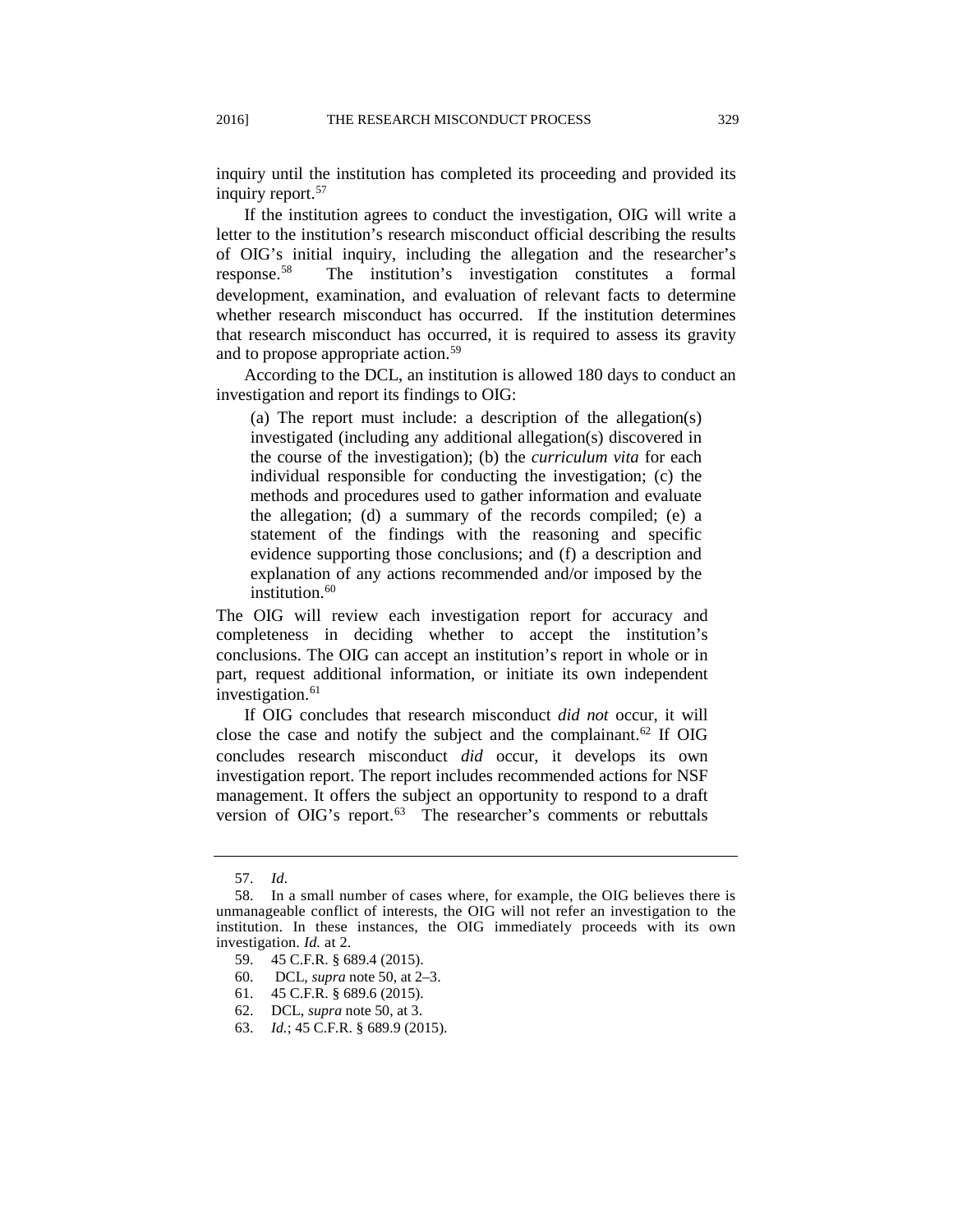receive full consideration and may lead to a revision of the investigation report before it is submitted to NSF's Deputy Director for adjudication.[64](#page-19-0) As stated in the DCL, OIG does not make findings or take actions, but rather makes recommendations to NSF's Deputy Director for findings and actions.<sup>[65](#page-19-1)</sup>

When NSF's investigation report is complete, OIG sends it to the Deputy Director of NSF for adjudication (unless OIG has recommended debarment, in which case the matter will be referred to the debarring official).<sup>[66](#page-19-2)</sup> If the Deputy Director finds that research misconduct has occurred and decides to take action, NSF will provide a notice of the proposed action and information about appeal rights directly to the individual or institution involved.<sup>[67](#page-19-3)</sup> The Deputy Director's decision can be appealed to the Director of NSF.<sup>[68](#page-19-4)</sup>

As described in the DCL, if NSF finds that research misconduct did occur, it may take action to protect the interests of the federal government (in addition to any action the institution may take). Actions that NSF management can take fall into three non-exhaustive categories. First, NSF can send a letter of reprimand to the individual or institution involved, can set conditions on NSF awards that affect the individual or institution involved, or can require special certifications or assurances of compliance. Second, NSF can place restrictions on activities or expenditures under present and future awards. Third, NSF can suspend or terminate an active award, or can initiate an action to debar an individual or institution from receiving awards from any agency of the federal government, and from working under any other federal awards.[69](#page-19-5) To date, debarment and suspensions have generally been limited to individuals, and not institutions.<sup>[70](#page-19-6)</sup>

B. ORI's Procedures

HHS's Office of Research Integrity has issued regulations, which provide much more detail than the NSF procedures described above.<sup>[71](#page-19-7)</sup> In

<sup>64.</sup> DCL, *supra* note 50, at 4.

<sup>65.</sup> *Id.* at 3; 45 C.F.R. § 689.9 (2015).

<span id="page-19-2"></span><span id="page-19-1"></span><span id="page-19-0"></span><sup>66. 45</sup> C.F.R.  $§689.9(c)(1)$  (2015) ("In cases in which debarment is considered by OIG to be an appropriate disposition, the case will be referred to the debarring official pursuant to 45 CFR part 620 and the procedures of 45 CFR part 620 will be followed, but: The debarring official will be either the Deputy Director, or an official designated by the Deputy Director.").

<sup>67.</sup> *Id.*

<sup>68. 45</sup> C.F.R. § 689.10 (2015).

<sup>69. 45</sup> C.F.R. § 689.3 (2015).

<span id="page-19-7"></span><span id="page-19-6"></span><span id="page-19-5"></span><span id="page-19-4"></span><span id="page-19-3"></span><sup>70.</sup> *Handling Misconduct - Inquiry Issues*, OFFICE OF RESEARCH INTEGRITY, http://ori.hhs.gov/ori-responses-issues#12 (last visited June 5, 2016).

<sup>71.</sup> 42 C.F.R. Parts 50 and 93 (2015).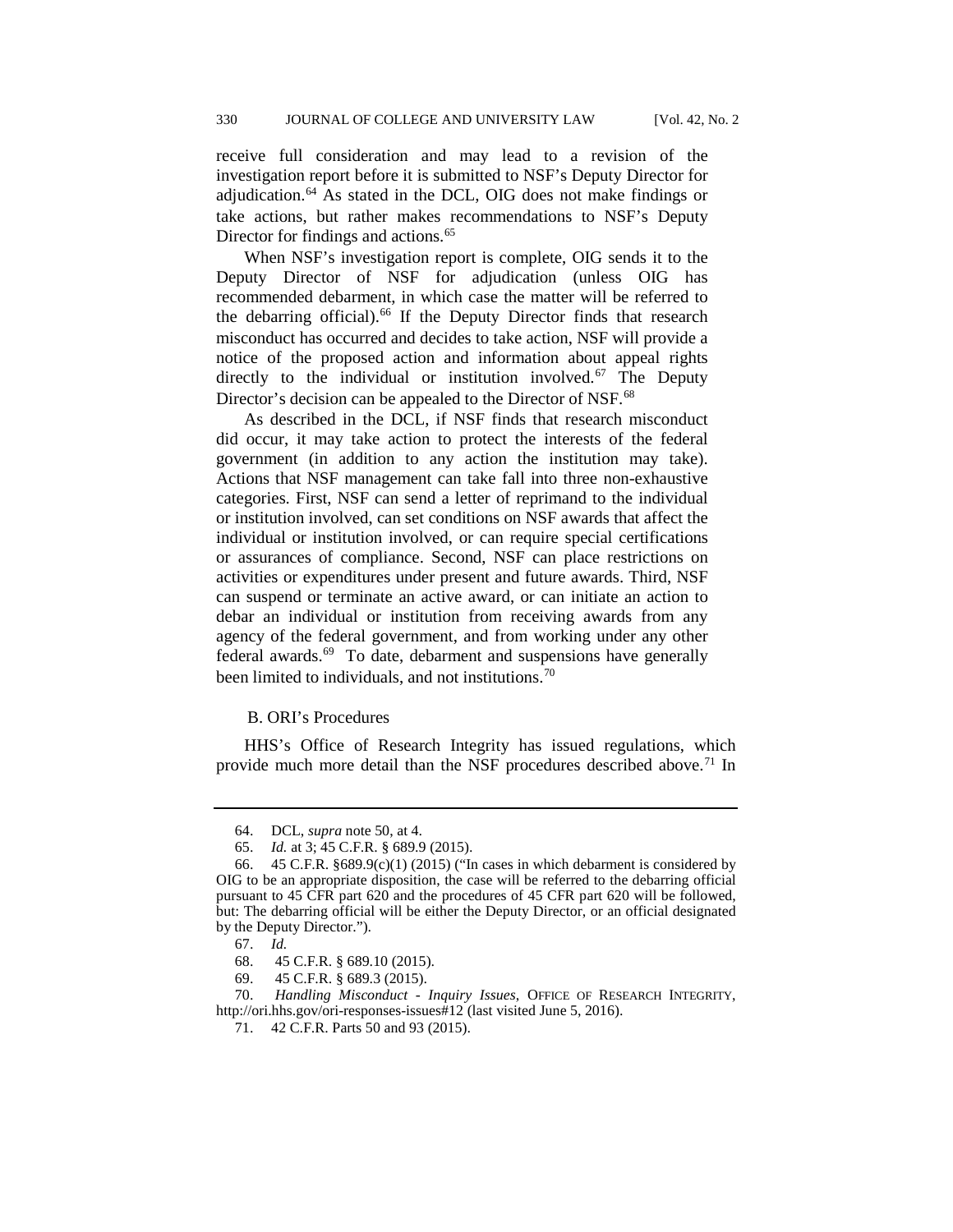addition, ORI has prepared a detailed sample policy of procedures for responding to research misconduct allegations.<sup>72</sup> However, in broad terms, the process followed by ORI is similar to that at NSF.<sup>[73](#page-20-1)</sup>

One key difference at HHS is that the researcher has the right to seek a hearing before an Administrative Law Judge. Under the ORI Regulations, should ORI review an institution's investigation report and determine that research misconduct has occurred, it will typically attempt to negotiate with the researcher a Voluntary Exclusion Agreement (VEA), in which the respondent accepts the imposition of administrative actions.<sup>[74](#page-20-2)</sup> If such an agreement is not reached, ORI will make a formal finding of research misconduct and typically recommend administrative actions to the HHS Assistant Secretary for Health (ASH). Under the HHS Regulations, the ASH makes the final HHS decision on the imposition of administrative actions after reviewing the recommendations made by ORI (except when the administrative actions include debarment or suspension). The ASH may accept, modify, or reject the administrative actions recommended by ORI. If the ASH accepts the recommendations, ORI sends the respondent a copy of the final ORI report and a notification letter (the "Charge Letter") that describes the proposed administrative actions to be taken against the researcher. ORI also provides notice of the researcher's right to request a hearing before the HHS Departmental Appeals Board ("DAB"). If a hearing is not requested, the research misconduct finding and administrative actions of the ASH become final.<sup>[75](#page-20-3)</sup>

<span id="page-20-2"></span>74. Jacqueline Bonilla, *Illusory Protections For Those Accused Of Scientific Research Misconduct: Need For Reform*, 16 J. TECH. L. & POL'Y, 107, 115–16 (2011): One might think a researcher can "appeal" a purely institutional determination to the ORI, but this is not the case. As it turns out, regardless of what the ORI ultimately decides to do (and even if it determines that no research misconduct took place), once an institution makes a finding of research misconduct on its own, that finding, and any imposed sanctions, can stand on a permanent basis. Researchers may have no avenue, via the ORI or any other agency, to initiate an objective review of an institution's adverse decision, or to otherwise "reverse" the decision or institutional sanctions.

<span id="page-20-3"></span>75. Dr. Price states as follows regarding the ALJ Appeal process:

As noted by former PHS Counsel, turned defense attorney, Charrow (2010), this appeal system at HHS can be challenging to the appellant: First, as a practical matter, few if any scientists will have the resources to seek full review by the DAB. . . . Second, recent changes in the regulations have made an appeal to the DAB less attractive. . . access to an appeal [hearing] is no longer automatic. To qualify you must now specify those aspects of the ORI

<span id="page-20-0"></span><sup>72.</sup> *See e.g.*, OFFICE OF RESEARCH INTEGRITY, *Sample Policy & Procedures for Responding to Research Misconduct Allegations*, *available at* http://ori.hhs.gov/sites/default/files/SamplePolicyandProcedures-5-07.pdf.

<span id="page-20-1"></span><sup>73.</sup> *See* Kroll Presentation, *supra* note 1 (discussion of the differences between the HHS and NSF processes). Susan J. Garfinkel, Holley Thames Lutz, & Linda Youngman, Misconduct: How Did We Get in this Mess and How Can We Avoid it in the Future?, 2009 AHLA-SEM (2009) (an overview of the HHS procedures).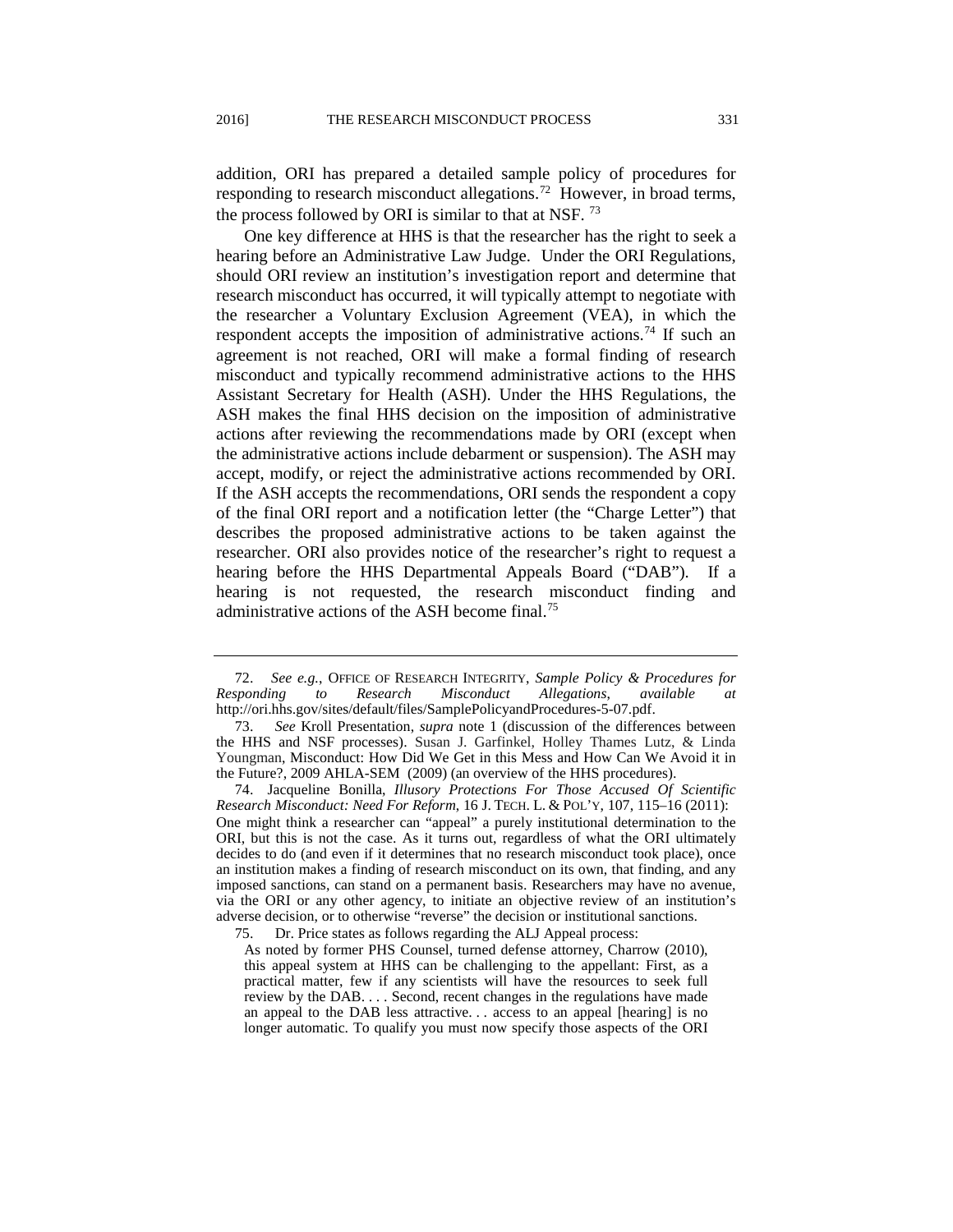If the researcher requests a DAB hearing, it is conducted by an Administrative Law Judge (ALJ), who may consult one or more technical or scientific experts. During the hearing, the researcher may be represented by counsel, file motions and pleadings, participate in case-related conferences held by the ALJ, request discovery, stipulate to facts or law, present and cross examine witnesses, submit evidence, make legal arguments, and submit briefs. Decisions of the DAB are available on Westlaw.

The decision by the ALJ may be reviewed by the ASH except when debarment and suspension is involved, in which case the decision will be reviewed by the debarring official. The ALJ ruling becomes final if the ASH does not indicate an intent to review the decision within 30 days. If the ALJ rules in favor of the researcher and the ASH approves the ruling, the misconduct finding will be overturned and/or the proposed administrative actions will not take effect. Whatever the outcome, a final notification letter is sent to the institution where the investigation was conducted and to the current employing institution if the researcher has relocated.[76](#page-21-0)

<span id="page-21-0"></span>76. The fundamental fairness of this process has been challenged. *See* Bonilla, *supra* note 74 at 115–116:

finding that are factually incorrect and why they are incorrect. Even if you were to prevail at the DAB, the ALJ decision is no longer a true ruling as in the past, but now constitutes a recommended decision to the Assistant Secretary for Health. Since 1996, no ORI/PHS findings of research misconduct have been overruled by the DAB. Since 2005 (to date in 2013), in response to four such appeals, no formal hearings have been held by the ALJs, who have upheld the ORI/PHS findings and recommended administrative actions. Price, *supra* note 17 at 18 (quotations and citations omitted).

Dr. Price further sates:

<sup>[</sup>I]n the eight years under the revised HHS regulation (from June 2005 to date in 2013), the HHS ALJs have granted no formal hearings for such appeals; they have found the appellants have not yet raised issues that would require further adjudication. The author notes that some defense attorneys have expressed the opinion that the revised HHS/ORI regulation has turned the process for appeal of ORI findings – with notice of proposed PHS findings by ORI often after one or several years of review within ORI following an institutional investigation finding—from "scientific debates with ORI" into "legal arguments with ALJs," making appeals untenable. Price, *supra* note 17 at 18 n. 16.

<sup>[</sup>I]f an institution makes a questionable finding of research misconduct, for example, based on dubious evidence, bias of guilt or personal grudge, or even a mistake, is there any recourse for affected scientists? One must consider that federal regulations have set up misconduct proceedings to be adversarial; that is, it is the accused researcher versus the investigating institution and the people it chooses to represent it. Especially after spending significant time and money to "prove" its case, institutions often have a vested interest in making a negative finding in order to justify bringing the case in the first instance, and to show "zero tolerance" for misconduct in a global sense.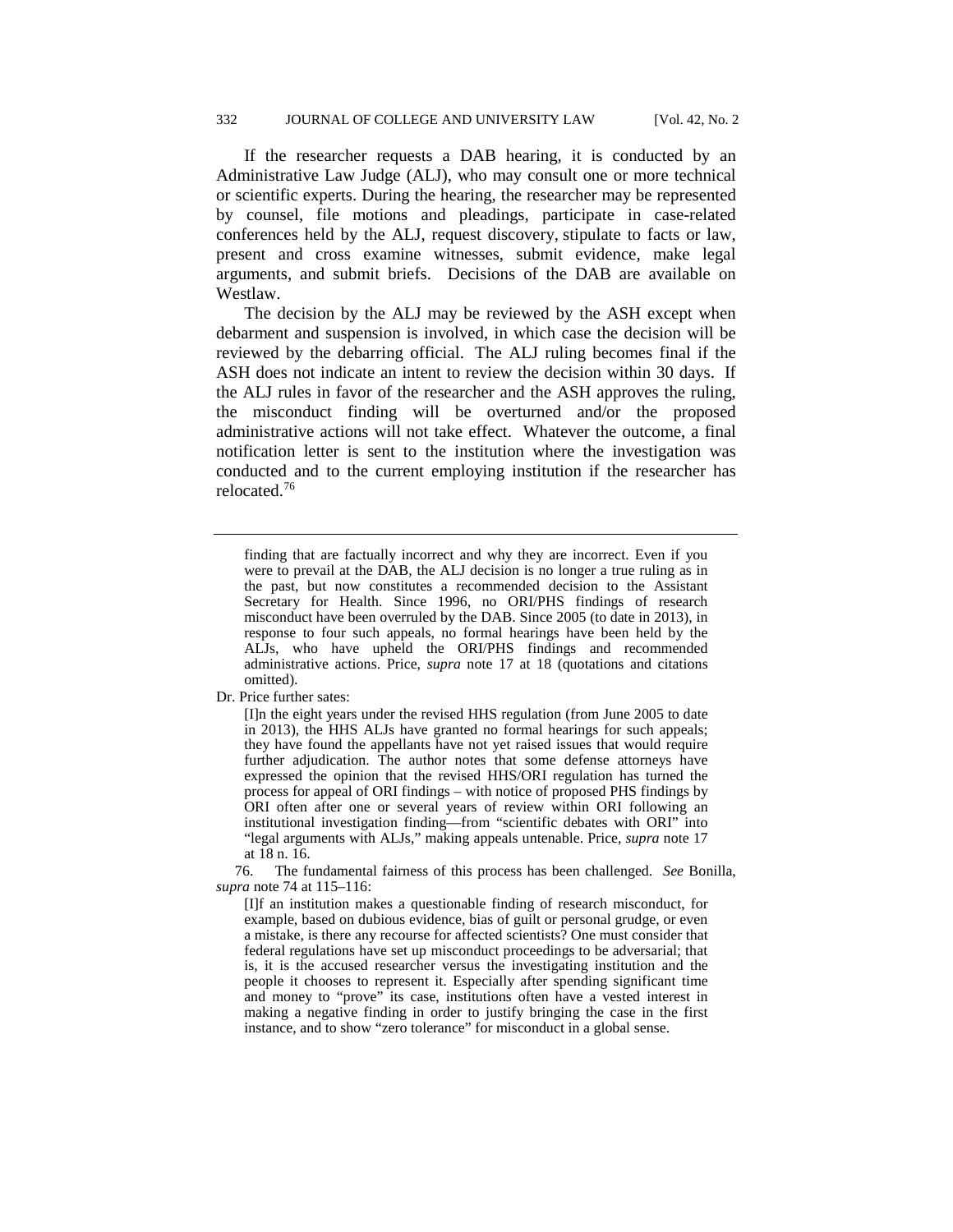#### C. Debarment

As noted above, at the conclusion of the misconduct investigation, ORI at HHS and the OIG at NSF can recommend that the subject of a research misconduct complaint be debarred.<sup>77</sup> Generally, government-wide, debarred persons are prohibited from participating in any federal nonprocurement or procurement (contract) transactions.<sup>[78](#page-22-1)</sup> Thus, as recognized by the courts, debarment directs the power and prestige of the

78. The ORI website states the following as to "debarment":

Moreover, an institution can easily make negative findings in light of, for example: (1) the institution's low burden to prove research misconduct, that is, a preponderance of the evidence; (2) the fact that the definition of research misconduct includes conduct committed "recklessly," not just "intentionally" or "knowingly"; and (3) respondents have the burden to prove affirmative defenses, such as good faith or difference of opinion. Thus, accused scientists sit in the dangerous position of being investigated, evaluated, and judged by the same entity, often involving many of the same people throughout the process, where an institution can easily make a devastating finding. *Id.*

<span id="page-22-0"></span><sup>77.</sup> Both agencies have presentations on the web on the debarment process. *See e.g.*, Scott J. Moore, Investigative Scientist, NATIONAL SCIENCE FOUNDATION OFFICE OF INSPECTOR GENERAL, *Navigating NSF Regulatory Requirements for Responsible Research*, (Apr. 14-15, 2016), *available at*  https://www.google.com/url?sa=t&rct=j&q=&esrc=s&source=web&cd=2&ved=0ahU KEwi-

h9WksJTNAhVBQSYKHbTqBAEQFggjMAE&url=http%3A%2F%2Fori.hhs.gov%2 Fmeetings%2FLMU-

<sup>2016%2</sup>Fslides%2FSCOTT%2520MOORE%2FDefinitions%2520and%2520Requirem ents.ppt&usg=AFQjCNE6hBPz3mgi4\_YOwluDY7bfPUs0eg&sig2=10zqbHGlcUTa4t xZUutjvw&bvm=bv.123664746,d.eWE; COUNCIL OF THE INSPECTORS GENERAL FOR INTEGRITY AND EFFICEINCY AND INTERAGENCY SUSPENSION AND DEBARMENT COMMITTEE, *Suspension and Debarment: Basic Concept, Rules, and Process* (Mar. 28, 2014), *available at* 

<span id="page-22-1"></span>https://www.nsf.gov/oig/outreach/presentations/2014suspdebar/pres/panel\_1\_primer\_o n\_suspension\_and\_debarment.pdf.

Who can be debarred? Both individuals and entities may be subject to debarment. In the area of grant and cooperative agreement supported research, this includes anyone who participates in the research: the principal investigators, researchers, contractors, students, and technical and support staff. To date, all ORI debarments have involved individuals, not institutions or other entities. What types of nonprocurement transactions are barred? With some exceptions, because debarments are government-wide, debarred persons may not participate in any Federal nonprocurement or procurement (contract) transactions. Nonprocurement transactions include, but are not limited to, grants, cooperative agreements, subsidies, contracts, subcontracts, scholarships, fellowships, loans, and other forms of Federal funding. . . \*\*\*How long is a debarment? The usual term is three years. However, debarments may be for longer periods depending on the seriousness of the debarred person's actions and any aggravating or mitigating circumstances. *Handling Misconduct - Inquiry Issues*, OFFICE OF RESEARCH INTEGRITY, http://ori.hhs.gov/ori-responses-issues#12 (last visited June 5, 2016).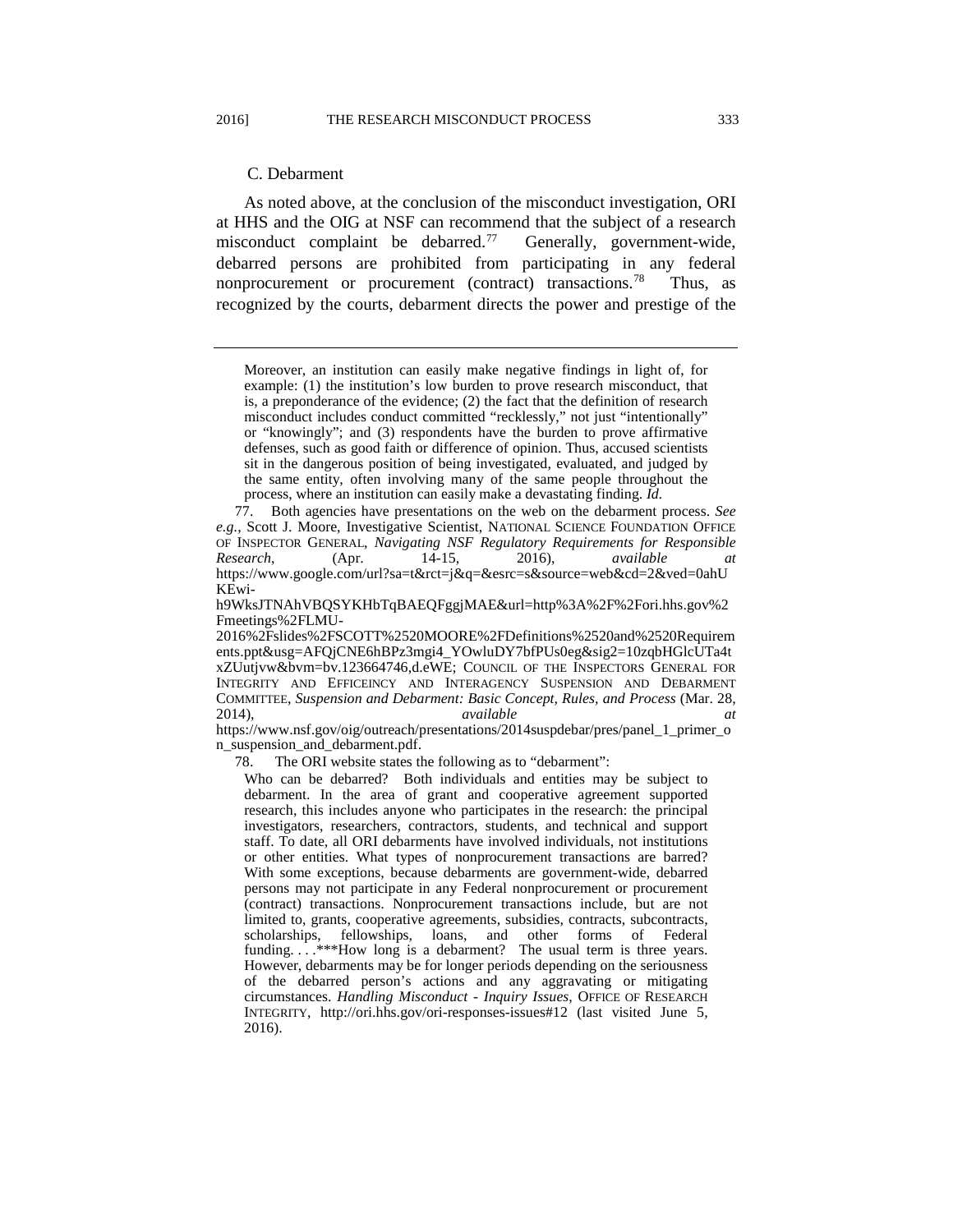government at a particular person and has a serious impact on that person's life and career.<sup>[79](#page-23-0)</sup>

The actual decision to debar the researcher is made by the respective agencies' debarment official. At NSF the debarment official is NSF's Deputy Director (or his/her designee) $80$  and at HHS it is the Deputy Assistant Secretary for Office of Grants and Acquisition.<sup>81</sup> The debarring official may debar the researcher for violations such as willful failure to perform in accordance with the terms of one or more contracts, a history of failure to perform, or unsatisfactory performance of one or more contracts. $82$  Consistent with the agencies' position as to the other aspects

<span id="page-23-2"></span><span id="page-23-1"></span>81. *See*, *Office of the Assistant Secretary for Financial Resources Functional Statement,* U.S. DEPARTMENT OF HEALTH & HUMAN SERVICES, *Office of the Assistant Secretary for Financial Resources Functional Statement*, http://www.hhs.gov/about/agencies/asfr/functional-statement/index.html (last visited June 11, 2016) ("The Deputy Assistant Secretary for OGAPA serves as HHS's suspension and debarment Official"). As to when additional proceedings are or are not necessary 45 C.F.R. § 76.314 states:

(a) *No additional proceedings necessary.* In actions based upon a conviction or civil judgment, or in which there is no genuine dispute over material facts, the debarring official shall make a decision on the basis of all the information in the administrative record, including any submission made by the respondent. The decision shall be made within 45 days after receipt of any information and argument submitted by the respondent, unless the debarring official extends this period for good cause. (b) *Additional proceedings necessary.* (1) In actions in which additional proceedings are necessary to determine disputed material facts, written findings of fact shall be prepared. The debarring official shall base the decision on the facts as found, together with any information and argument submitted by the respondent and any other information in the administrative record. (2) The debarring official may refer disputed material facts to another official for findings of fact. The debarring official may reject any such findings, in whole or in part, only after specifically determining them to be arbitrary and capricious or clearly erroneous. (3) The debarring official's decision shall be made after the conclusion of the proceedings with respect to disputed facts. *Id.*

<span id="page-23-3"></span>82. [42 C.F.R. § 93.408](https://web2.westlaw.com/find/default.wl?mt=205&db=1000547&docname=42CFRS93.408&rp=%2ffind%2fdefault.wl&findtype=L&ordoc=0363193670&tc=-1&vr=2.0&fn=_top&sv=Split&tf=-1&pbc=3AEB5BBA&rs=WLW14.10) states:

The purpose of HHS administrative actions is remedial. The appropriate administrative action is commensurate with the seriousness of the misconduct, and the need to protect the health and safety of the public, promote the integrity of the PHS supported research and research process, and conserve public funds. HHS considers aggravating and mitigating factors in determining appropriate HHS administrative actions and their terms. HHS may consider other factors as appropriate in each case. The existence or nonexistence of any factor is not determinative: (a) Knowing, intentional, or reckless. Were the respondent's actions knowing or intentional or was the conduct reckless? (b) Pattern. Was the research misconduct an isolated event or part of a continuing or prior pattern of dishonest conduct? (c) Impact. Did the misconduct have significant impact on the proposed or reported research record, research subjects, other researchers, institutions, or the public health

<span id="page-23-0"></span><sup>79.</sup> Canales v. Paulson, 2007 WL 2071709 (D.D.C. July 16, 2007), at 10 (quoting Gonzalez v. Freeman, 334 F.2d 570, 578 (D.C. Cir. 1964)).

<sup>80.</sup> 48 C.F.R. § 2509.403 (2015).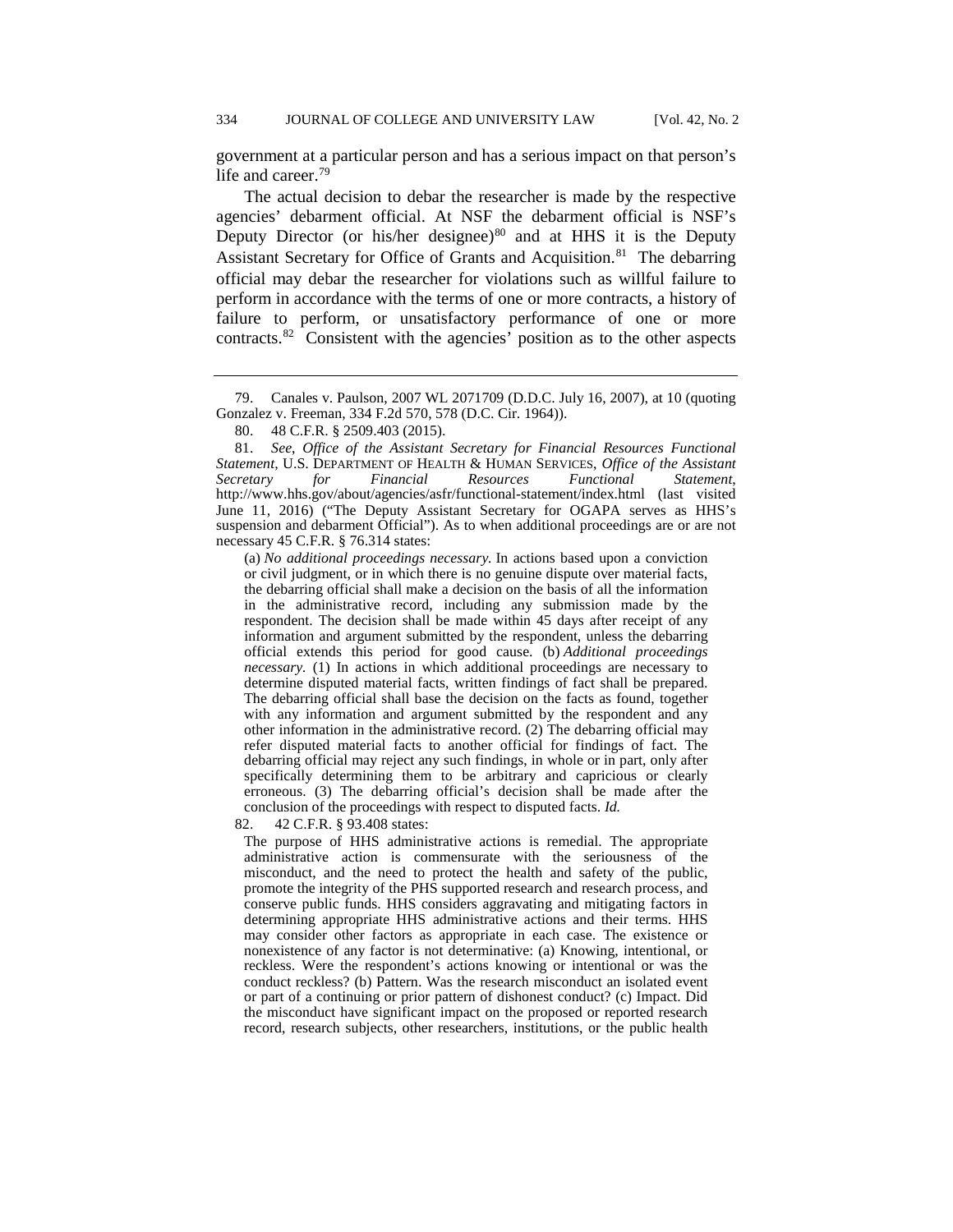of the research misconduct process, the burden of proof in debarment proceedings is "preponderance of the evidence".<sup>83</sup> Generally, NSF and HHS may debar a researcher for any cause of so serious or compelling a nature that it affects his or her present responsibility.<sup>[84](#page-24-1)</sup> A researcher who is debarred (or suspended) may seek judicial review of the debarment under the Administrative Procedure Act. [85](#page-24-2)

ORI's website contains summaries of its research misconduct cases.<sup>86</sup> There is also a PHS Administrative Action Report on the ORI's website which includes a chart of individuals who currently have administrative actions imposed against them by ORI, the ASH and/or  $HHS$ .<sup>87</sup> According to that chart, dated January 19, 2015, sixteen individuals listed on the chart were debarred. Three of the debarments were for life. NSF provides

At HHS, if a hearing has been held before an ALJ, and the ALJ had recommended debarment, the ASH is required to serve a copy of the ALJ's decision on the HHS debarring official, and the ALJ's decision would constitute findings of fact to the debarring official. The debarring official has the discretion to reject the ALJ's findings of fact, in whole or in part, but "only after specifically determining them to be arbitrary, capricious or clearly erroneous." 2 C.F.R. § 180.845(c). The debarring official's decision is the final HHS decision concerning the administrative action of debarment. 42 C.F.R. § 93.523(c).

<span id="page-24-0"></span>83. 45 C.F.R. § 76.314 states:

(c) *Standard of proof.* (1) In any debarment action, the cause for debarment must be established by a preponderance of the evidence. Where the proposed debarment is based upon a conviction or civil judgment, the standard shall be deemed to have been met. (2) *Burden of proof.* The burden of proof is on the agency proposing debarment."

<span id="page-24-1"></span>84. 45 C.F.R. § 76.800 (2004). The term "present responsibility" is not defined in the regulations. However, present responsibility is typically determined based upon consideration of the factors listed in note 83, *supra*.

85. 5 U.S.C. § 706(2)(B) (2012).

<span id="page-24-3"></span><span id="page-24-2"></span>86. *See*, *Case Summaries*, OFFICE OF RESEARCH INTEGRITY, http://ori.hhs.gov/case\_summary (last visited June 5, 2016).

<span id="page-24-4"></span>87. OFFICE OF RESEARCH INTEGRITY, *PHS Administrative Action Report*, *available at* http://ori.hhs.gov/ORI\_PHS\_alert.html.

or welfare? (d) Acceptance of responsibility. Has the respondent accepted responsibility for the misconduct by— $(1)$  Admitting the conduct;  $(2)$ Cooperating with the research misconduct proceedings; (3) Demonstrating remorse and awareness of the significance and seriousness of the research misconduct; and (4) Taking steps to correct or prevent the recurrence of the research misconduct. (e) Failure to accept responsibility. Does the respondent blame others rather than accepting responsibility for the actions? (f) Retaliation. Did the respondent retaliate against complainants, witnesses, committee members, or other persons? (g) Present responsibility. Is the respondent presently responsible to conduct PHS supported research? (h) Other factors. Other factors appropriate to the circumstances of a particular case. *Id.*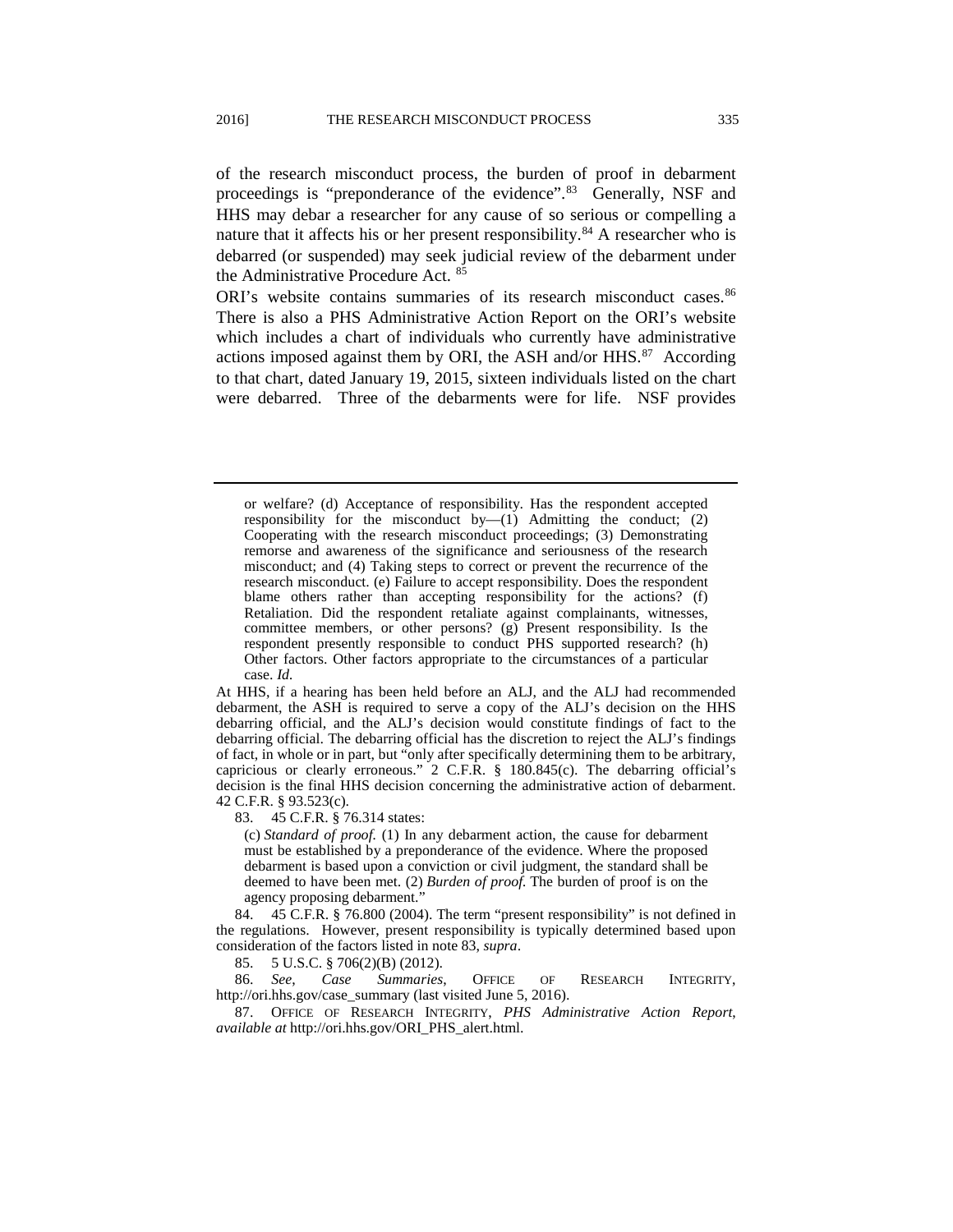information on its research misconduct cases in its Semiannual Reports to Congress. Those reports are accessible on NSF's website.<sup>[88](#page-25-0)</sup>

#### D. The Bois and Brodie Cases

A review of two research misconduct cases litigated in federal court both illustrate the procedures described above and put in context the burden of proof issue discussed in Part III below.

The more recent of the two cases is Bois v. U.S. Department of Health and Human Services.<sup>89</sup> From 1999 through 2006, Dr. Philippe Bois was a Postdoctoral Fellow at St. Jude Children's Research Center.<sup>[90](#page-25-2)</sup> On February 1, 2006, senior leadership of St. Jude Children's Research Hospital was informed of several allegations of research misconduct by Dr. Bois concerning five images found in three separate articles.<sup>91</sup> A seven member investigation committee evaluated the allegations of data falsification and fabrication.<sup>92</sup> The investigation committee met ten times. The committee also interviewed ten people, reviewed the research notebooks of Dr. Bois and his co-author and reviewed selected documents taken from Dr. Bois and his co-author's hard drive.<sup>[93](#page-25-5)</sup>

In its final report St. Jude found, by unanimous decision of the Investigation Committee, that Dr. Bois intentionally engaged in research misconduct with respect to the falsification or fabrication of two of the figures contained in two separate articles— FOXO1a Acts as a Selective Tumor Suppressor in Alveolar Rhabdomyosarcoma, (the "JCB article") and the "Structural Dynamics of α-Actinin-Vinculin Interactions" (the "MCB article"). $94$  As to the JCB article, there were two issues: (i) failing to report the results from a test (the "February test"") that were inconsistent with Dr. Bois' hypothesis and (ii) reporting on the results ("Figure 1") of a second test (the "December test") when that experiment lacked a control and

<span id="page-25-0"></span><sup>88.</sup> *Reports and Publications*, NATIONAL SCIENCE FOUNDATION, http://www.nsf.gov/oig/pubs.jsp (last visited June 5, 2016).

<span id="page-25-1"></span><sup>89.</sup> Civil Action No. 11-1563 (ABJ) (DC March 2, 2012), *available at* http://www.gpo.gov/fdsys/pkg/USCOURTS-dcd-1\_11-cv-01563/pdf/USCOURTS-dcd- $1\_11$ -cv-015 $63$ -0.pdf.

<span id="page-25-2"></span><sup>90.</sup> The facts set forth are as those as set forth in the Defendant's Opposition To Plaintiff's Motion For Preliminary Injunction And Memorandum In Support Of Defendant's Motion For Summary Judgment in the civil action in the District Court for the District of Columbia (hereinafter "Defendant's Opposition"). Defendant's Motion for Summary Judgment and Opposition to Plaintiff's Motion for Preliminary Injunction, Bois v. United States Dep't of Health and Human Services, No. 11-cv-1563 (D.D.C. Oct. 4, 2011).

<sup>91.</sup> *Id.* at 6.

<sup>92.</sup> *Id.* at 7–8.

<sup>93.</sup> *Id.* at page 7–8.

<span id="page-25-6"></span><span id="page-25-5"></span><span id="page-25-4"></span><span id="page-25-3"></span><sup>94.</sup> The St. Jude Committee concluded that there was insufficient evidence to support a finding of research misconduct as to a number of other allegations.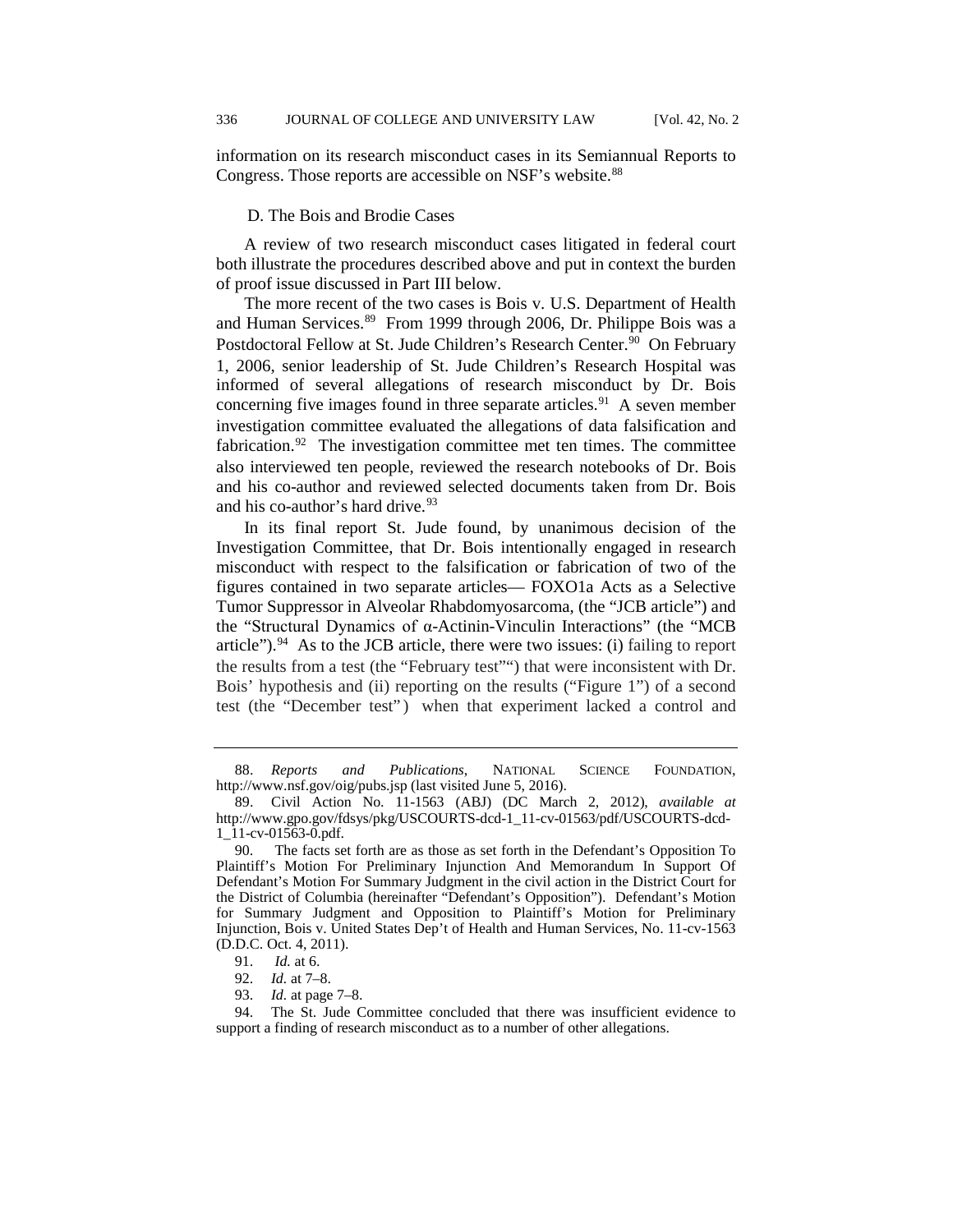allegedly did not in fact produce the reported results. As to the MCB article, the issue was whether an image ("Figure 4B") was wrongfully manipulated to reflect the result that Dr. Bois wanted.

St. Jude's investigation report was transmitted to ORI, which undertook its own review and conducted its only analysis of the charges. Ultimately, ORI sent Dr. Bois a 17-page Charging Letter notifying him that ORI "made two (2) findings of research misconduct" against him; and that based on the evidence it had gathered, it had concluded that Dr. Bois "knowingly, intentionally or recklessly fabricated and falsified data reported in two papers."<sup>[95](#page-26-0)</sup> In the same letter, ORI notified Dr. Bois that the debarring official proposed debarring him for a period of three years "from eligibility for any contracting or subcontracting with any agency of the United States Government and from eligibility for, or involvement in, nonprocurement programs of the United States Government."[96](#page-26-1) The letter also informed him that he could contest the findings and debarment proposal by requesting an administrative hearing before an ALJ with the  $DAB.<sup>97</sup>$  $DAB.<sup>97</sup>$  $DAB.<sup>97</sup>$ 

Dr. Bois filed a response to ORI's Charge Letter in the form of a Request for a Hearing. In his hearing request, he admitted some, but denied most, of the allegations contained in ORI's Charge Letter.<sup>[98](#page-26-3)</sup> ORI ultimately filed a motion to dismiss Dr. Bois' request for a hearing, arguing that the undisputed facts showed that Dr. Bois had intentionally, knowingly or recklessly engaged in researched misconduct. As noted by the ALJ, "I must find, by a preponderance of the evidence, that Respondent Bois 'intentionally, knowingly, or recklessly' significantly departed from accepted practices of the relevant research community."[99](#page-26-4) The ALJ ultimately granted ORI's motion, determining that a hearing was not necessary.[100](#page-26-5) The ALJ determined that a 3-year debarment was the "minimum necessary to protect public health and safety, promote integrity of publically-supported research, and to conserve public funds.["101](#page-26-6) In fact, the ALJ stated that "[c]onsidering that [Dr. Bois] committed multiple

<span id="page-26-0"></span><sup>95.</sup> Bois v. U.S. Department of Health and Human Services*,* Civil Action No. 11- 1563, 3 (ABJ) (D.C. March 2, 2012), *available at* http://www.gpo.gov/fdsys/pkg/USCOURTS-dcd-1\_11-cv-01563/pdf/USCOURTS-dcd-1\_11-cv-01563-0.pdf.

<sup>96.</sup> *Id.*

<sup>97.</sup> *Id.*

<sup>98.</sup> Defendants Opposition, *supra* note 90, at 8-9.

<span id="page-26-6"></span><span id="page-26-5"></span><span id="page-26-4"></span><span id="page-26-3"></span><span id="page-26-2"></span><span id="page-26-1"></span><sup>99.</sup> Office of Research Integrity v. Bois, DAB No. CR2366 (2011), 2011 WL 2164169 (H.H.S.) at 1.

<sup>100.</sup> *Id.* at 11–12.

<sup>101.</sup> *Id.* at 12.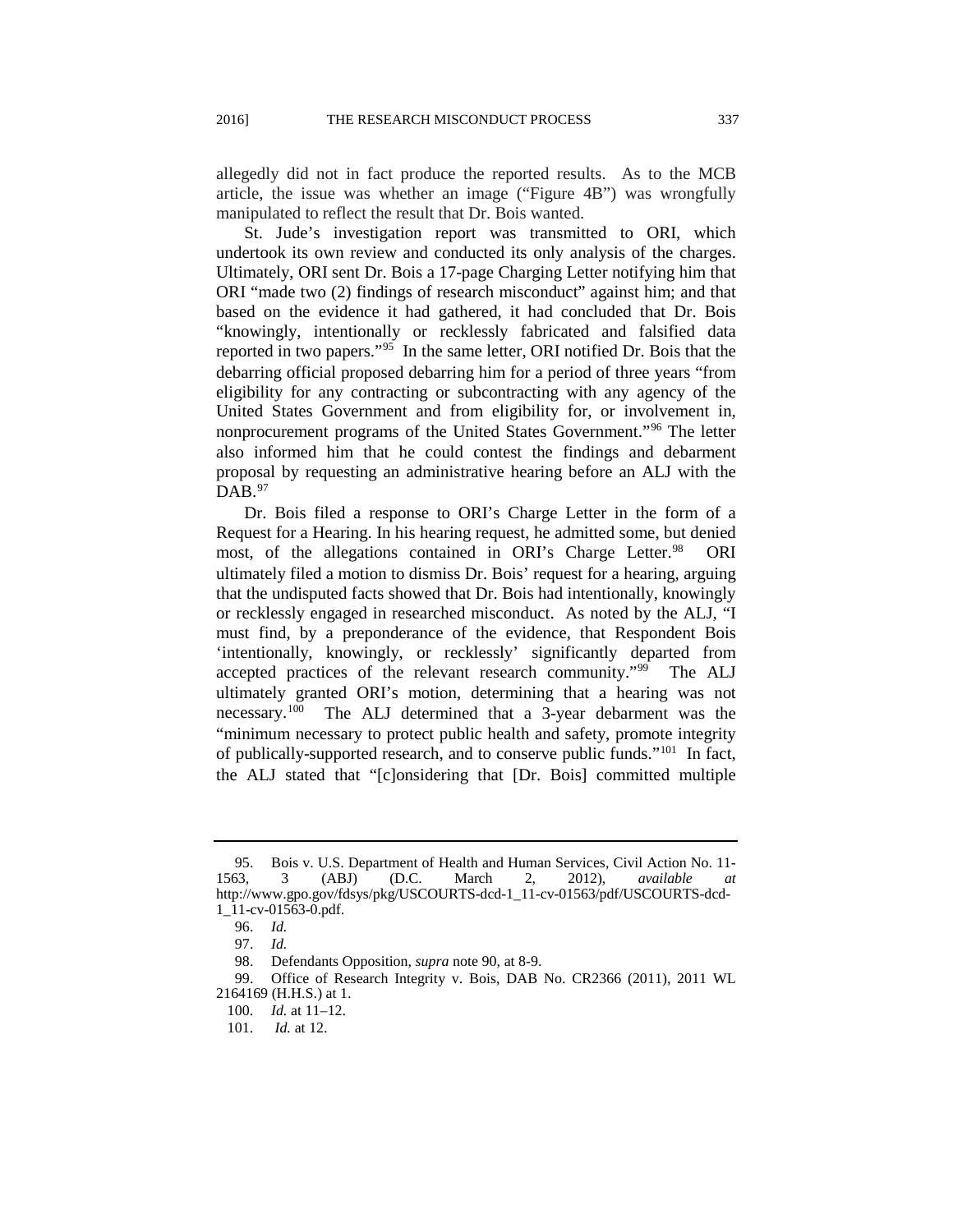offenses, any one of which would justify a debarment, the three-year period seems minimal."<sup>[102](#page-27-0)</sup>

Dr. Bois brought suit in the District Court for the District of Columbia alleging, in part, that the ALJ's decision was arbitrary, capricious, an abuse of discretion, not in accordance with the law, and contrary to Dr. Bois' constitutional rights, and that the ALJ failed to observe proper procedures, in violation of the APA because the ALJ failed to consider material facts raised by Dr. Bois in his hearing request.<sup>103</sup>

The court issued a Memorandum Opinion upholding the ALJ's finding of research misconduct in connection with Dr. Bois's work on the JCB article. As stated by the court:

Finally, there is a question as to whether the factual allegation [Dr. Bois's explanation of why he did not include the results from the February test and the reporting of the December Test even though it lacked a control and allegedly did not in fact produce the reported result] even if it were true, is material: the claimed results do not necessarily cure the problem that a representation was made in the article that a particular experiment performed at a particular point in December yielded results that it did not in fact yield, and that a figure – found on Dr. Bois's computer – was created and included in a scientific publication, which falsely depicted those results. Even after the ALJ considered the evidence that Dr. Bois proffers here, and even though she dismissed his argument in part as implausible, she also found that his failure to review his lab notebooks before reporting the results of the December test was sufficient to support a finding of reckless research misconduct *on its own*.

According the ALJ the required level of deference, the Court therefore cannot find that it was arbitrary and capricious to deny the hearing request on the grounds that plaintiff failed to raise a genuine dispute over facts material to the finding of research misconduct in the JCB article.[104](#page-27-2)

However, the court reversed and remanded the matter back to the ALJ for a hearing in connection with the allegations of research misconduct in connection with the MCB article. The court reasoned that Dr. Bois had produced at least minimal evidence to suggest a possibility that he relied upon the representations of a co-worker in creating the figure at issue and that therefore Dr. Bois was entitled to a

<sup>102.</sup> *Id.* at 11.

<span id="page-27-2"></span><span id="page-27-1"></span><span id="page-27-0"></span><sup>103.</sup> *See* Bois v. U.S. Department of Health and Human Services*,* Civil Action No. 11-1563, 5 (ABJ) (D.C. March 2, 2012).

<sup>104.</sup> *Id.* at 18.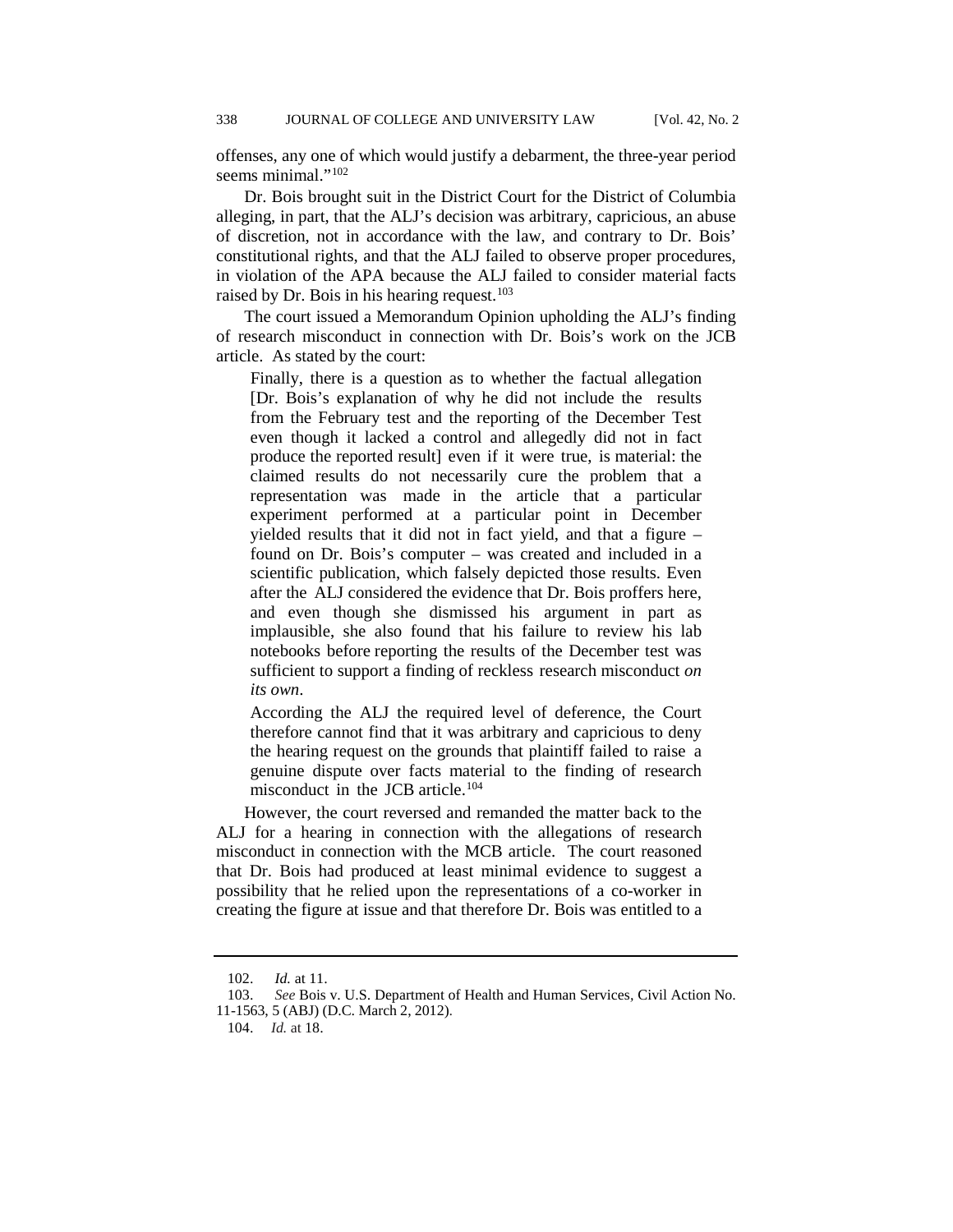hearing on that point. As stated by the court:

So, according the ALJ some deference, the Court finds that while it may not have been unreasonable for the ALJ to conclude that the evidence was sufficient for ORI to meet its burden of proving misconduct by a preponderance of the evidence, Dr. Bois made factual allegations in support of his defense that were specific enough to warrant a hearing. . . This is not intended to suggest that ORI will not be able to meet its burden at a hearing; it just means that there should be a hearing.<sup>[105](#page-28-0)</sup>

The court made clear, however, that its "ruling should not be read as any sort of exoneration, and it does not purport to address the merits of Dr. Bois's case; rather, it is simply a determination that Dr. Bois must have the opportunity to present his highly factual defense, which may or may not withstand cross-examination and any rebuttal evidence ORI elects to present."<sup>[106](#page-28-1)</sup>

After the court's ruling, HHS moved for reconsideration. While that motion was pending, "Dr. Bois and HHS reached a settlement whereby Dr. Bois denied that he committed research misconduct but agreed not to further appeal ORI's findings of research misconduct for the falsification of the two figures in *MCB* and *JCB*. He further agreed to have his research supervised for a period of three years."<sup>107</sup>

The other research misconduct case to be litigated in federal court was *Brodie v. United States Department of Health And Human Services*. [108](#page-28-3) Dr. Brodie was a Research Assistant Professor and Director of the Retrovirus Pathogenesis and Molecular Virology Laboratories at the University of Washington. In these positions, Dr. Brodie submitted grant applications, published scientific articles, and conducted presentations. In 2002, the university initiated an investigation into whether Dr. Brodie had submitted false or fabricated images in his grant applications, articles, and

<sup>105.</sup> *Id.* at 27.

<sup>106.</sup> *Id.* at 7.

<span id="page-28-2"></span><span id="page-28-1"></span><span id="page-28-0"></span><sup>107.</sup> *Update on Philippe Bois Research Misconduct Case*, OFFICE OF RESEARCH INTEGRITY, http://ori.hhs.gov/blog/update-philippe-bois-research-misconduct-case (last visited June 5, 2016).

<span id="page-28-3"></span><sup>108.</sup> 796 F. Supp. 2d 145 (D.D.C. 2011). There are multiple court decisions relating to the claims of Dr. Brodie. The first published opinion was by Judge Friedman denying Dr. Brodie's motion for preliminary injunction. Brodie v. United States Department of Health and Human Services, Civil Action No. 2010-0544 (D.C. 2010) *available at* https://www.courtlistener.com/opinion/2665829/brodie-v-unitedstates-department-of-health-and-hu/. The second opinion (the one discussed in the text) was by Judge Boasberg and is reported at 796 F.Supp.2d 145 (D.D.C. 2011). Dr. Brodie subsequently brought an action against HHS and various official, which the courts held were precluded on the grounds of res judicata and collateral estoppel. 951 F.Supp.2d 108 (D.D.C. 2013) affirmed 2014 WL 211222 (D.C. Cir. 2014).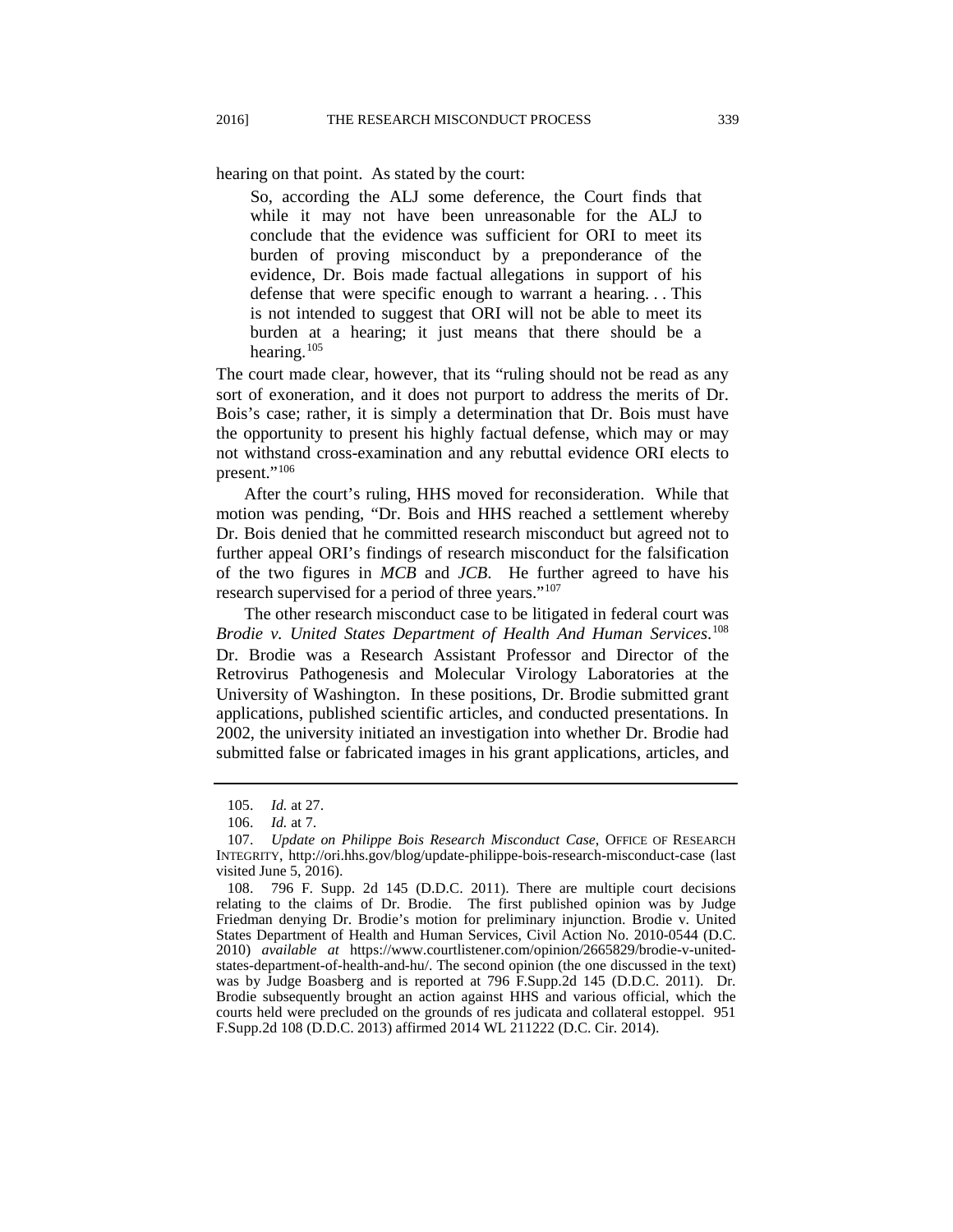presentations.[109](#page-29-0) The university later concluded that Dr. Brodie had submitted or presented materials that contained images that he had knowingly and intentionally falsified or fabricated. As a result, the university banned Dr. Brodie from future employment at the university.<sup>[110](#page-29-1)</sup>

Based on the findings of the university and additional analysis conducted by ORI in its oversight review, "ORI made fifteen findings of research misconduct based on evidence that Dr. Brodie knowingly and intentionally fabricated and falsified data reported in nine PHS grant applications and progress reports and several published papers, manuscripts, and PowerPoint presentations."[111](#page-29-2) ORI issued a Charge Letter enumerating the above findings of research misconduct and proposing HHS administrative actions. Dr. Brodie subsequently requested a hearing before an Administrative Law Judge. Ultimately, "the ALJ issued a recommended decision to the HHS Assistant Secretary for Health (ASH) granting summary disposition to ORI. The ALJ also stated that Dr. Brodie committed scientific misconduct on multiple occasions and that its extent amply justified debarment for a period of seven (7) years."<sup>[112](#page-29-3)</sup> The matter was then referred to HHS's debarring official.

Dr. Brodie submitted to the HHS debarring official documents supporting his contention that she should reject the ALJ's recommended decision. He also requested a meeting with the debarring official. However, the HHS debarring official determined that Dr. Brodie had been afforded an opportunity to contest ORI's findings of scientific misconduct in accordance with HHS's regulations and that the issues in Dr. Brodie's opposition to the ALJ's recommended decision did not raise a genuine dispute over facts material to the recommended debarment. The HHS debarring official also denied Dr. Brodie's request to make an oral presentation and issued a notice of debarment.<sup>113</sup> Dr. Brodie then brought suit in the District Court for the District of Columbia alleging that the ALJ erred in determining by summary disposition both that Dr. Brodie acted improperly and that a seven-year debarment was appropriate.

In ruling against Dr. Brodie, the District Court stated:

Plaintiff's last challenge to the ALJ's determination that he committed research misconduct focuses on the sufficiency of the evidence for each of the fifteen findings. Plaintiff claims that the ALJ erred in granting summary disposition because there were material facts in dispute for each finding. In so arguing, Plaintiff

<span id="page-29-4"></span>113. *Id.*

<span id="page-29-3"></span><span id="page-29-2"></span><span id="page-29-1"></span><span id="page-29-0"></span><sup>109.</sup> *CASE SUMMARY: BRODIE, SCOTT, J.*, OFFICE OF RESEARCH INTEGRITY, http://ori.hhs.gov/content/case-summary-brodie-scott-j (last visited June 5, 2016).

<sup>110.</sup> *Brodie*, 796 F. Supp. 2d at 148.

<sup>111.</sup> *Id.*

<sup>112.</sup> *Id.*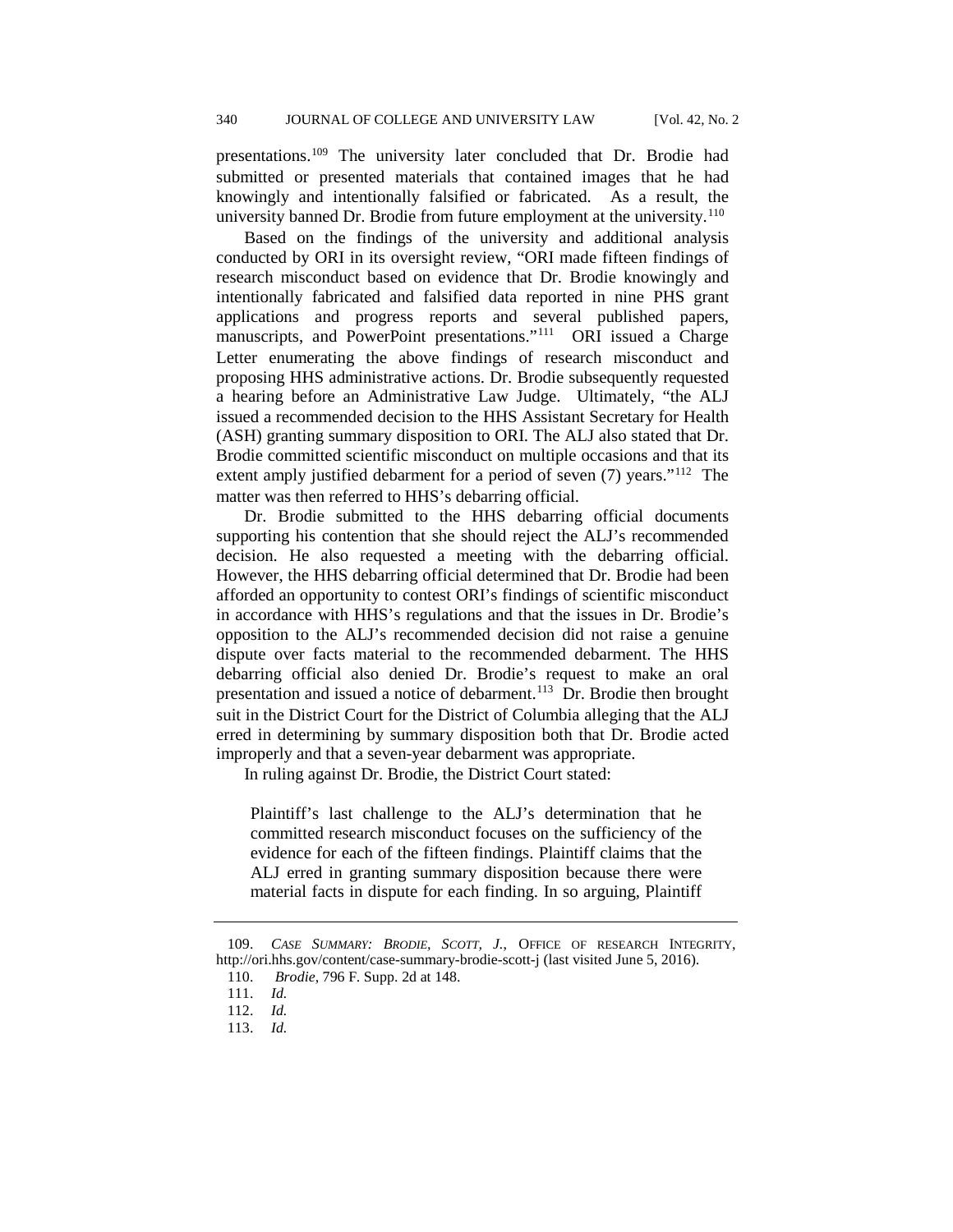points to evidence that was not before the ALJ because it was not timely submitted. It is axiomatic that this Court must judge the arbitrary and capricious nature of the ALJ's decision on the evidence that he had before him at the time of his decision.

Plaintiff contends that his late evidence, including a personal affidavit, should have been considered because he would have had the opportunity to testify at a hearing. Plaintiff fails to explain, even if that is the case, why he did not submit this evidence as required by the ALJ's scheduling order or as part of his opposition to summary disposition before the ALJ. As Plaintiff failed to avail himself of either of these opportunities, this Court cannot properly consider the untimely evidence in deciding whether a dispute of material fact existed.

Having reviewed the evidence that the ALJ did consider, the Court cannot find that its holding on each of the acts of misconduct was not [sic] arbitrary or capricious. The ALJ's findings on intent, moreover, were reasonable given the overwhelming evidence of fabrication and falsification. The ALJ's decision makes clear that he "examine[d] the relevant data and articulate[d] a satisfactory explanation for [the Agency's] action including a rational connection between the facts found and the choice made." As such, the Court concludes that the ALJ's findings should be upheld.<sup>[114](#page-30-0)</sup>

In upholding the seven year debarment, the court reasoned:

<span id="page-30-0"></span><sup>114.</sup> *Id.* at 155 (quoting Motor Vehicle Mfrs. Ass'n of U.S., Inc. v. State Farm Mut. Auto. Ins. Co., 463 U.S. 29, 43 (1983)). Dr. Brodie argued before the District Court that the ALJ erred in applying a preponderance-of-the-evidence standard to the debarment proceedings. He contended—as discussed in Part Three of this article—that the Fifth Amendment requires the more stringent clear and convincing standard in proceedings that impose a seven-year debarment. In refusing to address this argument, however, the District Court stated: "Yet Plaintiff never raised this issue before the administrative agency, and he offers no reason why this Court should consider it now. 'Arguments that are not raised before an administrative agency cannot be raised, for the first time, to the reviewing court.'" *Id.* at 157 (citing Stephens v. Dep't of Labor, 571 F. Supp. 2d 186, 190 n. 4 (D.D.C.2008)).

Here, the ALJ determined that it was in the public interest to debar Plaintiff from receiving federal funds for seven years. He wrote, "I have considered [the seven-year ban] in light of the undisputed facts relating to the seriousness of [Plaintiff's] misconduct and the aggravating and mitigating factors governing the length of debarment that are set forth at 42 C.F.R. § 93.408." The ALJ found that the instances of Plaintiff's misconduct were "extremely serious," "numerous," and "striking." He determined that the misconduct had a "substantial impact" on several grant applications and journal articles . . . He considered and rejected as irrelevant, moreover, the fact that some of Plaintiff's current colleagues considered him to be honest. All of this led to the ALJ's determination that Plaintiff "is manifestly untrustworthy to receive, utilize, or distribute federal funds.". . .It is clear from his decision, therefore,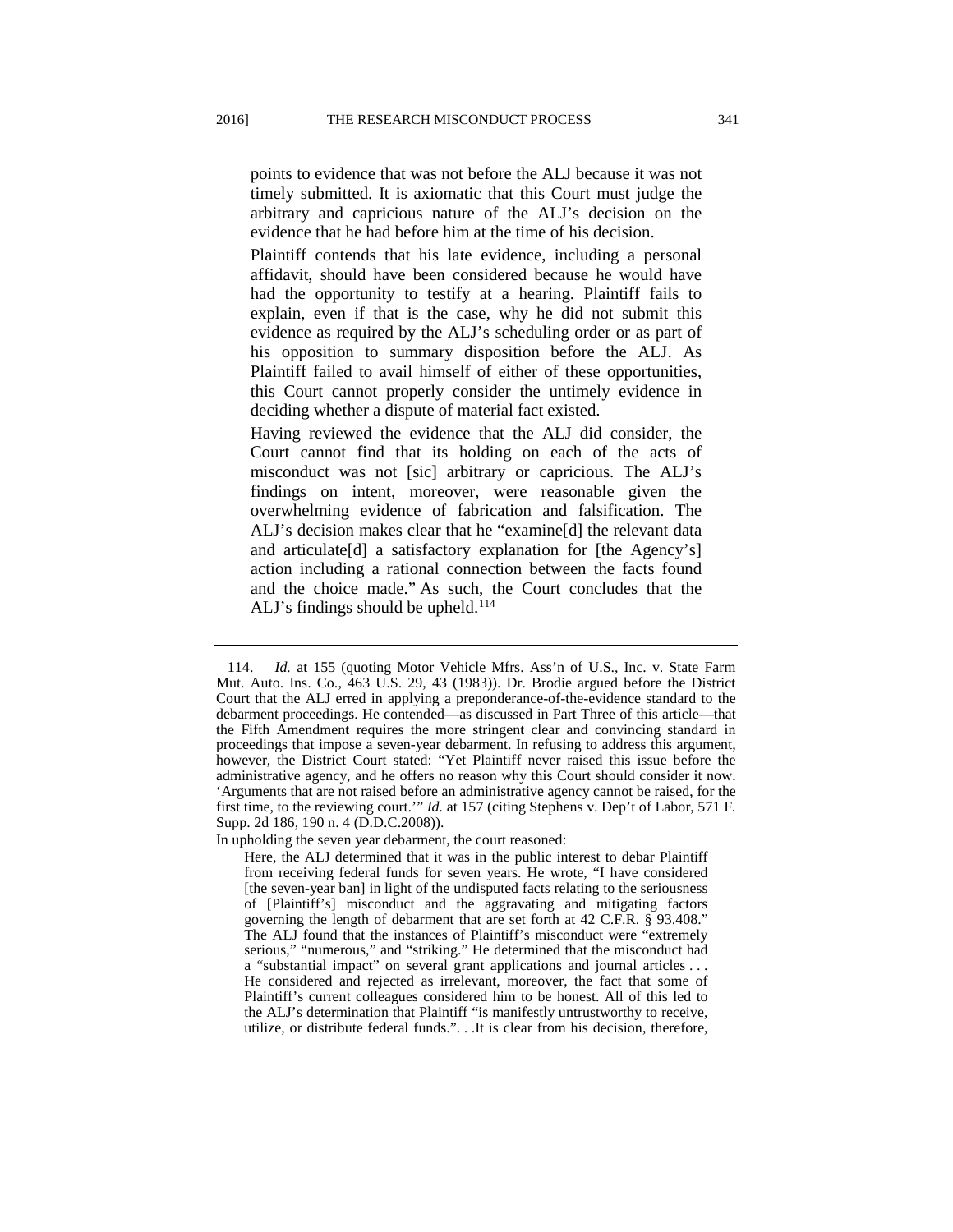*Bois* and *Brodie* likely represent the most hotly litigated research misconduct cases in recent years (other than those that were prosecuted as criminal violations).<sup>[115](#page-31-0)</sup> What stands out in both instances is the degree to which the factual record was so well developed. But what also stands out is that the administrative and judicial decisions suggest that in neither case would a higher standard of proof (clear and convincing evidence) have made a difference in the outcome. In other words, as to either case, at either the administrative or judicial level, the opinions suggest that the decision maker would have recommended debarment even if the standard of proof had been clear and convincing evidence rather than simply a preponderance. This conclusion is significant because it may suggest that in most cases the evidence of research misconduct will be sufficiently clear that the burden of proof will not make a difference in the outcome. And, if that suggestion is correct, it raises the issue addressed in Part III of this article as to who should bear the risk of a wrong decision being reached in the rare close case (like Dr. White in the hypothetical)—the researcher or the ORI/OIG—especially given the fact that the alleged flaws in the research will become publicly available as part of the proceedings (thereby protecting the public interest) even if there is no finding of actual research misconduct by the researcher (and the de facto imposition of the stigma associated with that conclusion).

## PART THREE

The question raised in this Part of this article is whether the Due Process Clause requires use of the clear and convincing evidence standard or, in the alternative, whether HHS and NSF should adopt such a standard

that the ALJ considered both aggravating and mitigating factors in determining that it was in the public interest to debar Plaintiff for seven years. *Id.* Plaintiff has thus failed to demonstrate that the ALJ's recommendation was arbitrary, capricious, an abuse of discretion, or otherwise not in accordance with the law. As such, the Court will grant summary judgment for Defendants on this issue. *Id*. at 156 (citations omitted).

<span id="page-31-0"></span><sup>115.</sup> *See*, SHAW, EXAMPLES OF CRIMINAL ACTIONS FOR RESEARCH FRAUD AND MISCONDUCT included as exhibit in Government Enforcement for Research Fraud and Misconduct 20100926 AHLA-SEM 35 (2010). Available on Westlaw. The most representative criminal case in this area is Eric Poehlman (D. Vt.) No. 05-cr-00038 (6/29/06). Poehlman was a professor of medicine at the Univ. of Vermont Medical School. GOVERNMENT ENFORCEMENT FOR RESEARCH FRAUD AND MISCONDUCT 20100926 AHLA-SEM 35 (2010). The government brought suit under 18 U.S.C. § 1001 (making false statement to a governmental agency) alleging that Poehlam fabricated research data presented in seventeen grant applications and that he presented false data in research and academic papers. Ultimately, Poehlam agreed to criminal, civil, and administrative settlement. Including imprisonment for 12 months and a day and 100 hours of community service following release. *Id. See also*, SHAW, GOVERNMENT ENFORCEMENT FOR RESEARCH FRAUD AND MISCONDUCT, 20120625 AHLA-SEM 42 (2012) and Burk, *Research Misconduct: Deviance, Due Process, And The Disestablishment Of Science*, 3 GEO. MASON INDEP. L. REV. 305, 323 (1995).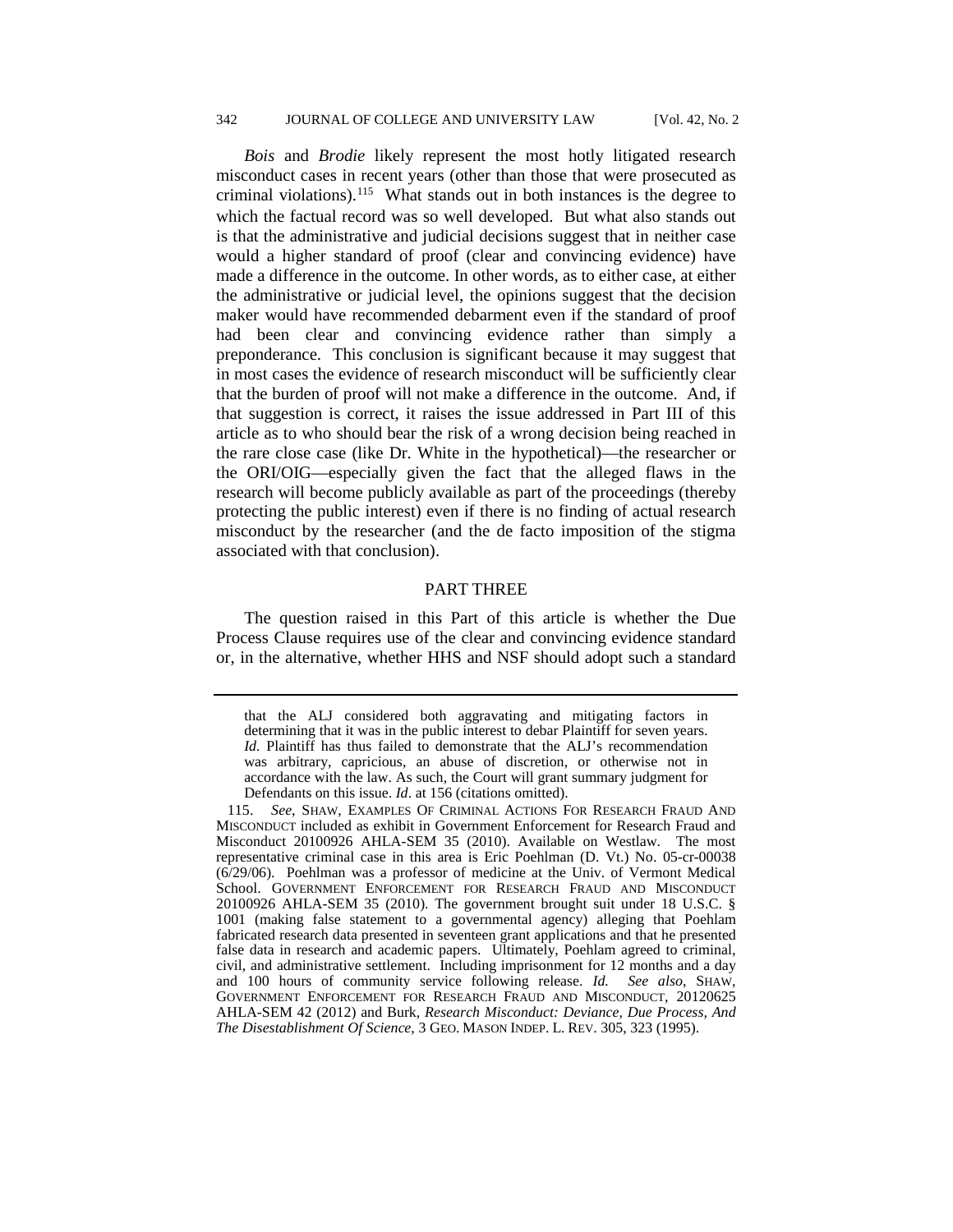on their own at least in the circumstances when they are seeking to debar an individual or institution for research misconduct. The conclusion reached is that the courts will likely hold the "preponderance of the evidence" standard to be sufficient for Due Process purposes given decisions in analogous contexts rejecting the argument that "clear and convincing" evidence is required (such as in cases involving physician licensing and lawyer debarment). However, this Part also concludes that the NSF and HHS regulations adopting the preponderance of evidence standard may be invalid under the Administrative Procedures Act. It suggests that, at a minimum, the agencies should undertake rulemaking on this issue based upon: (i) the rationale of Supreme Court cases which have held that the preponderance of the evidence standard can violate Due Process in certain circumstances, (ii) the agencies' mistaken belief that the common law rule is that fraud must be proven by the preponderance of the evidence, and (iii) the failure of the agencies to perform any meaningful analysis of the type suggested by Supreme Court precedent in this area.

A. Does the Due Process Clause Require the Application of the Clear and Convincing Standard?

A threshold issue is whether an individual's due process rights can be violated if a court or administrative agency applies too low of a standard of proof. In *Addington v. Texas*,<sup>[116](#page-32-0)</sup> the Supreme Court unequivocally held yes. At issue in *Addington* was the proper burden of proof to be applied in involuntary commitment proceedings. In holding that due process required the application of the clear and convincing standard, the Court reasoned that such a standard is required when the individual interests at stake are both "particularly important" and involve more than mere loss of money.

The *Addington* Court noted, "the function of a standard of proof, as that concept is embodied in the Due Process Clause and in the realm of factfinding, is to 'instruct the factfinder concerning the degree of confidence our society thinks he should have in the correctness of factual conclusions for a particular type of adjudication.'"[117](#page-32-1) As stated by the Court, "[t]he standard serves to allocate the risk of error between the

<sup>116.</sup> 441 U.S. 418 (1979).

<span id="page-32-1"></span><span id="page-32-0"></span><sup>117.</sup> *Id.* (quoting In re Winship, 397 U.S. 358, 370, (1970) (Harlan, J., concurring)). In *In Re Winship*, the Court held that a civil proceeding to have a child declared a juvenile delinquent required the beyond a reasonable doubt standard of proof. According to the Court the private interest was exposure of the juvenile "[t]o a complete loss of his personal liberty through a state-imposed confinement away from his home, family, and friends [and] a delinquency determination, to some extent at least, stigmatizes a youth in that it is by definition bottomed on a finding that the accused committed a crime." *Winship*, 397 U.S. at 374.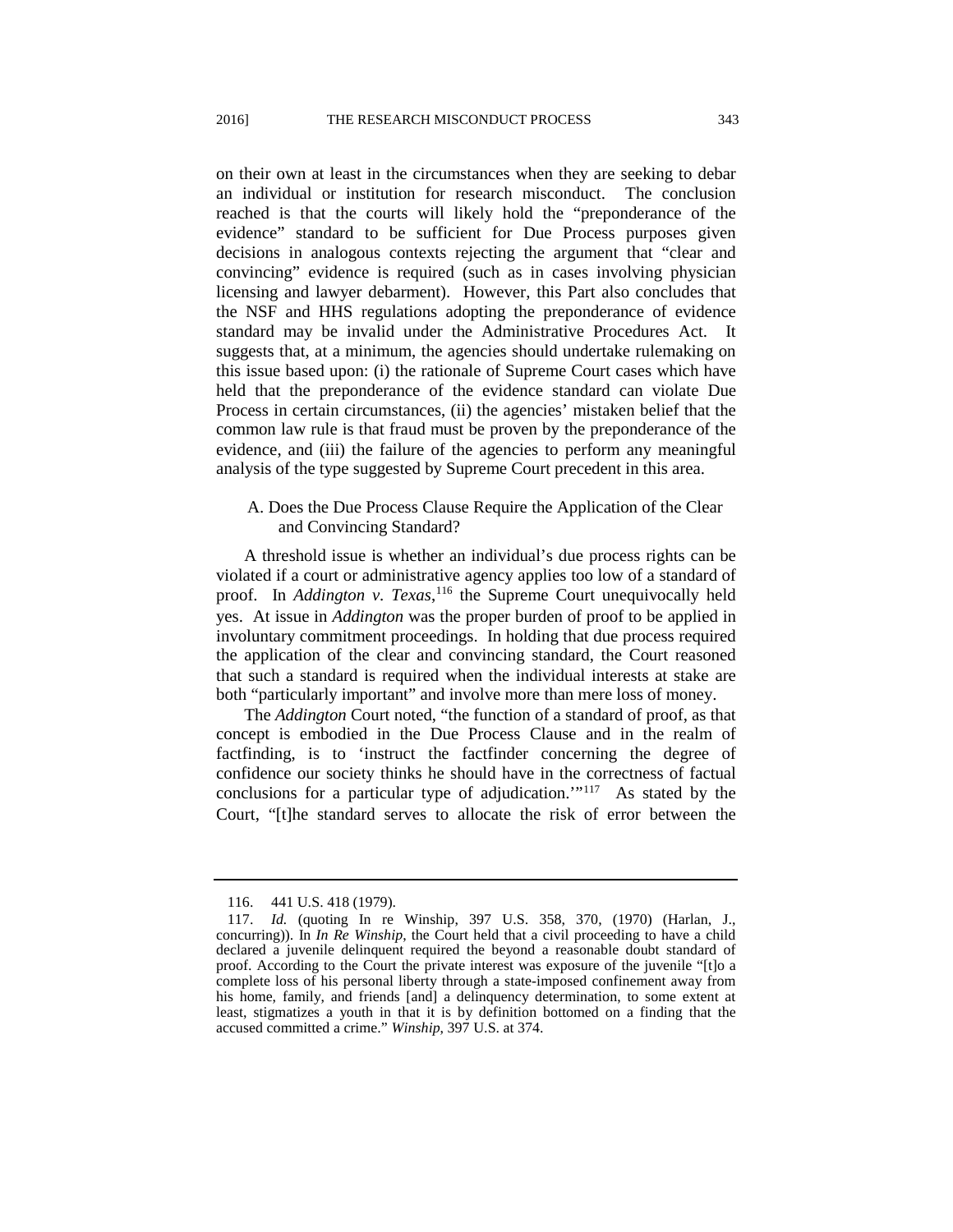litigants and to indicate the relative importance attached to the ultimate decision."[118](#page-33-0)

In reaching this result, the Court noted that "[g]enerally speaking, the evolution of this area of the law has produced across a continuum three standards or levels of proof for different types of cases."<sup>119</sup> It then discussed each of the standards as follows:

Preponderance of the evidence:

At one end of the spectrum is the typical civil case involving a monetary dispute between private parties. Since society has a minimal concern with the outcome of such private suits, plaintiff's burden of proof is a mere preponderance of the evidence. The litigants thus share the risk of error in roughly equal fashion.<sup>[120](#page-33-2)</sup>

Beyond a reasonable doubt:

In a criminal case, on the other hand, the interests of the defendant are of such magnitude that historically and without any explicit constitutional requirement they have been protected by standards of proof designed to exclude as nearly as possible the likelihood of an erroneous judgment. In the administration of criminal justice, our society imposes almost the entire risk of error upon itself. This is accomplished by requiring under the Due Process Clause that the state prove the guilt of an accused beyond a reasonable doubt. $121$ 

Clear and convincing:

The intermediate standard, which usually employs some combination of the words 'clear,' 'cogent,' 'unequivocal,' and 'convincing,' is less commonly used, but nonetheless 'is no stranger to the civil law.' One typical use of the standard is in civil cases involving allegations of fraud or some other quasicriminal wrongdoing by the defendant. The interests at stake in those cases are deemed to be more substantial than mere loss of money and some jurisdictions accordingly reduce the risk to the defendant of having his reputation tarnished erroneously by increasing the plaintiff's burden of proof. Similarly, this Court has used the 'clear, unequivocal and convincing' standard of proof to protect particularly important individual interests in various civil cases. $122$ 

<span id="page-33-0"></span><sup>118.</sup> *Addington*, 441 U.S. at 423.

<sup>119.</sup> *Id.*

<sup>120.</sup> *Id.*

<sup>121.</sup> *Id.* at 424.

<span id="page-33-4"></span><span id="page-33-3"></span><span id="page-33-2"></span><span id="page-33-1"></span><sup>122.</sup> *Id.* (citing Woodby v. INS, 385 U.S. 276, 285, (deportation); Chaunt v. United States, 364 U.S. 350, 353, (1960) (denaturalization); Schneiderman v. United States,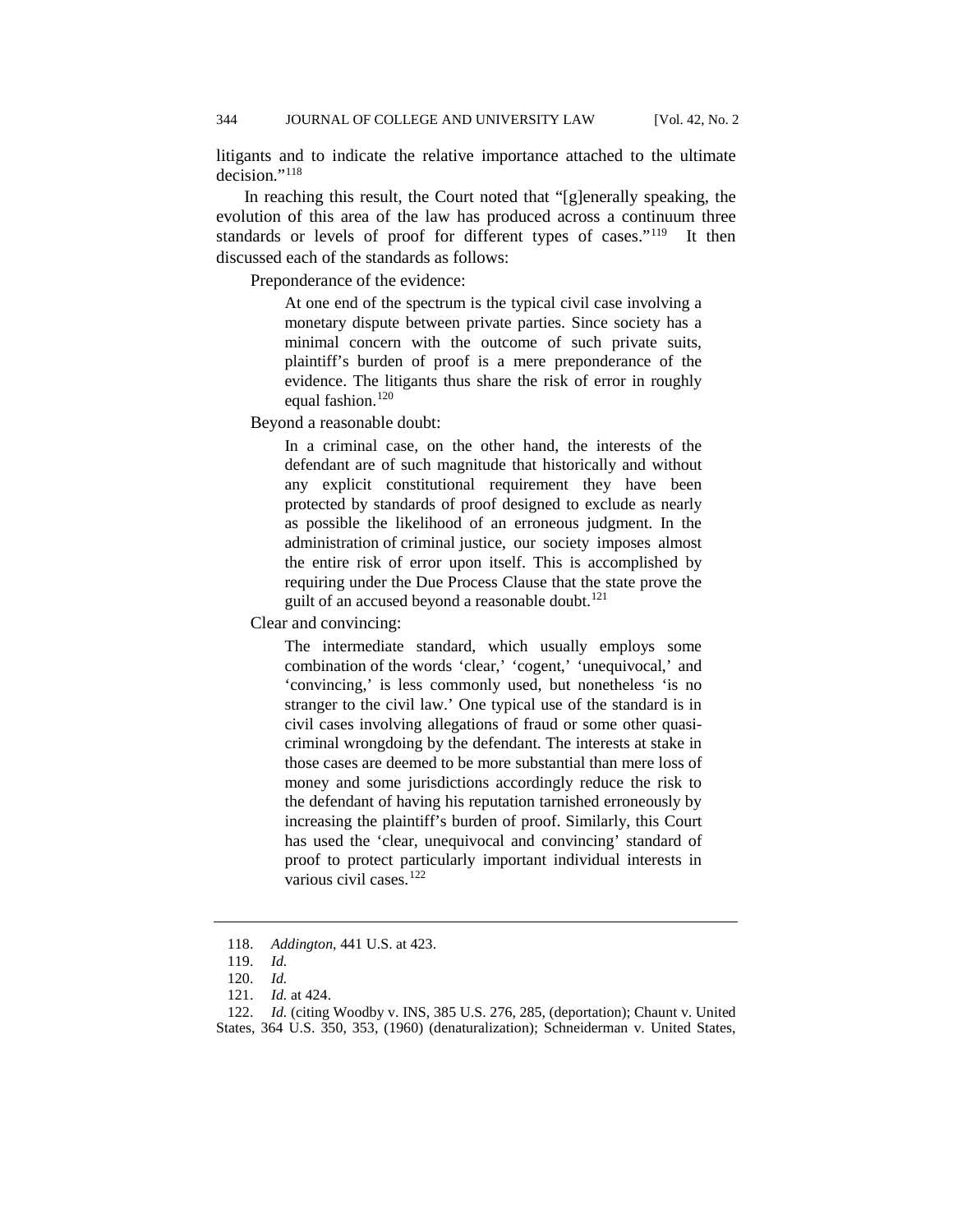The Court recognized that even if the particular standard of proof catchwords do not always make a great difference in a particular case, adopting a standard of proof is more than an empty semantic exercise. According to the Court, the standard of proof reflects the value society places on individual liberty.<sup>[123](#page-34-0)</sup>

#### B. Use of Clear and Convincing Standard in Fraud Cases

As noted by the Supreme Court in *Addington* (and contrary to the statement of OSTP in its Federal Register notice promulgating the final OSTP Research Misconduct Policy), the clear and convincing standard was historically employed in civil cases involving allegations of fraud or some other quasi-criminal wrongdoing by the defendant.<sup>[124](#page-34-1)</sup> The rationale behind this higher standard was that the individual interest at stake in those cases was deemed to be more substantial than mere loss of money.

The Restatement (Third) of Torts: Liability for Economic Harm, Tentative Draft No. 2 (April 7, 2014), states as follows regarding the common law rule requiring clear and convincing evidence:

Standard of proof. The elements of a tort claim ordinarily must be proven by a preponderance of the evidence, but most courts have required clear and convincing evidence to establish some or all of the elements of fraud.[125](#page-34-2)

According to the Restatement, "[a] majority of courts apply the clear-andconvincing standard of proof to all elements of a claim for fraud"[126](#page-34-3) and

<sup>320</sup> U.S. 118, 125, 159, (1943) (denaturalization)).

<span id="page-34-0"></span><sup>123.</sup> *Addington*, 441 U.S. at 425. As discussed *infra* at note 135, empirical studies suggest that the differing standards of proof do in fact make a difference in the outcome of cases.

<span id="page-34-1"></span><sup>124.</sup> *Id.* Lalone v. United States, 164 U.S. 255, 257–58 (1896) (the standard of "mere preponderance of evidence" is "not sufficient to warrant a finding of fraud, and will not sustain a judgment based on such finding"); United States v. Iron Silver Mining Co., 128 U.S. 673, 677 (1888) ("for fraud . . . the testimony . . . must be clear, unequivocal and convincing . . .,"); Schneiderman v. United States, 320 U.S. 118, 120– 21, 125 (1943), (a civil fraud action "needs more than a bare preponderance of the evidence to prevail." The "evidence must be clear, unequivocal and convincing."); *see also,* Baumgartner v. United States, 322 U.S. 665, 671 (1944) (proof of civil fraud must be "clear, unequivocal and convincing"); Nowak v. United States, 356 U.S. 660, 663 (1958) (fraud requires proof by "clear, unequivocal and convincing evidence").

<span id="page-34-2"></span><sup>125.</sup> RESTATEMENT (THIRD) OF TORTS: LIAB. FOR ECON. HARM § 9 TD No 2 (2014) (comment e).

<span id="page-34-3"></span><sup>126.</sup> *Id.* at comment f (citing Elcon Constr., Inc. v. E. Washington Univ., 273 P.3d 965 (Wash. 2012); Estate of Alden v. Dee, 35 A.3d 950 (Vt. 2011); Bank Ctr. v. Wiest, 793 N.W.2d 172 (N.D. 2010); Flegles, Inc. v. TruServ Corp., 289 S.W.3d 544 (Ky. 2009); Bowman v. Presley, 212 P.3d 1210 (Okla. 2009); Kelly v. VinZant, 197 P.3d 803 (Kan. 2008); Wells Fargo Bank v. Arizona Laborers, Teamsters & Cement Masons Local No. 395 Pension Trust Fund, 38 P.3d 12 (Ariz. 2002); Langman v. Alumni Ass'n of University of Virginia, 442 S.E.2d 669 (Va. 1994); Hercules & Co., Ltd. v. Shama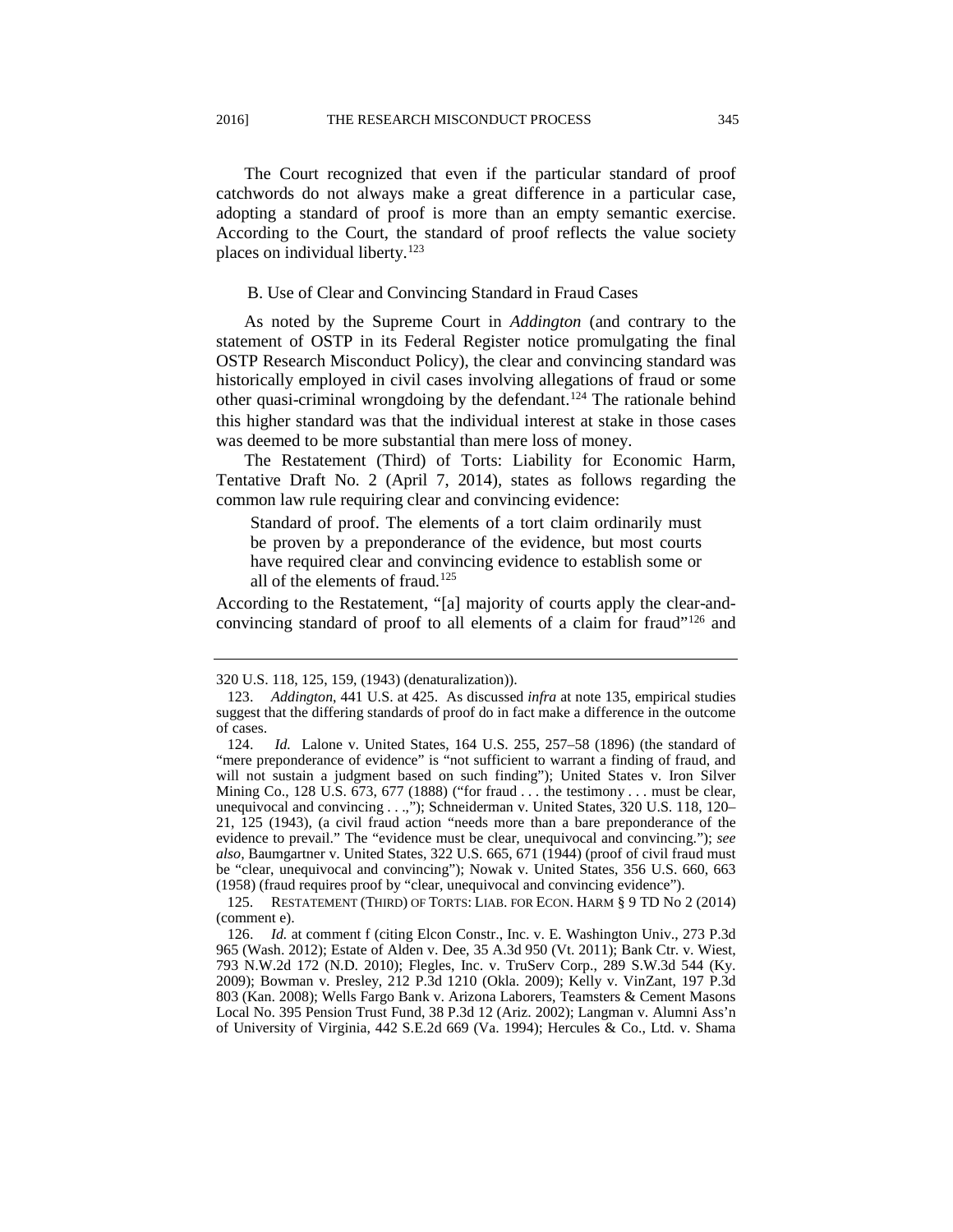these courts tend to express the rationale that fraud imputes venality and corruption to the person charged with it. $127$ 

When the federal courts have been required to resolve the correct standard of proof in fraud cases as a matter of federal law, they have often held that, in the absence of a statute or rule, the clear and convincing standard should be applied.<sup>[128](#page-35-1)</sup>

#### C. What Is The Meaning of Clear and Convincing?

Given that due process requires the clear and convincing standard to be applied in certain contexts, the next question is exactly what does the term mean other than a standard of proof that falls between the preponderance and beyond a reasonable doubt.

As stated by the Supreme Court in *Cruzan by Cruzan v. Director, Missouri Department of Health*, [129](#page-35-2) clear and convincing evidence is that weight of proof which "produces in the mind of the trier of fact a firm belief or conviction as to the truth of the allegations sought to be established, evidence so clear, direct and weighty and convincing as to enable [the factfinder] to come to a clear conviction, without hesitancy, of the truth of the precise facts [of the case]."[130](#page-35-3)

129. 497 U.S. 261, 285 fn 11 (1990).

<span id="page-35-3"></span><span id="page-35-2"></span>130. *Id.* at 285. Given this definition of "clear and convincing," it should be readily apparent how much more difficult it would be to find research misconduct in cases like Dr. White's in the hypothetical if the clear and convincing standard were applied rather than preponderance of the evidence.

Restaurant Corp., 566 A.2d 31 (D.C.1989)). There are, however, some cases requiring proof by a preponderance of the evidence with respect to claims of fraud. *See, e.g.*, Bomar v. Moser, 251 S.W.3d 234 (Ark. 2007); State by Humphrey v. Alpine Air Products, Inc., 500 N.W.2d 788 (Minn. 1993); Wieczoreck v. H & H Builders, Inc., 475 So. 2d 227 (Fla. 1985).

<span id="page-35-1"></span><span id="page-35-0"></span><sup>127.</sup> Gibson v. Smith, 422 S.W.2d 321 (Mo. 1968).<br>128. Ty Inc. v. Softbelly's, Inc. 517 F.3d 494 ( Ty Inc. v. Softbelly's, Inc.  $517$  F.3d 494 (7th Cir. 2008) (distinguishing between the standard of proof in fraud cases at common law and those under Federal statutes)). The Seventh Circuit in Ty, Inc. also relied upon Barr Rubber Products Co. v. Sun Rubber Co., 425 F.2d 1114 (2d Cir. 1990). In *Barr* the Second Circuit held: "there is ample authority of long standing that to substantiate charges of fraud or of undue influence, at least in actions seeking the recovery of monies paid or the rescission or cancellation of contracts, a litigant must present 'clear and convincing proof." The Second Circuit cited: United States v. American Bell Telephone Co., 167 U.S. 224, 241 (1897); Lalone v. United States, 164 U.S. 255, 257 (1896) ("the rule is of long standing and is of universal application, that the evidence tending to prove ... fraud . . . must be clear and satisfactory."); United States v. Maxwell Land-Grant Co., 121 U.S. 325, 381, (1887); Atlantic Delaine Co. v. James, 94 U.S. 207, 214 (1876); McDonnell v. General News Bureau, Inc., 93 F.2d 898, 901 (3d Cir. 1937); New York Life Ins. Co. v. Kwetkauskas, 63 F.2d 890 (3rd Cir.), cert. denied, 289 U.S. 762 (1933); Bowen v. B. F. Goodrich Co., 36 F.2d 306, 308 (6th Cir. 1929); United States v. Hays, 35 F.2d 948 (10th Cir. 1929).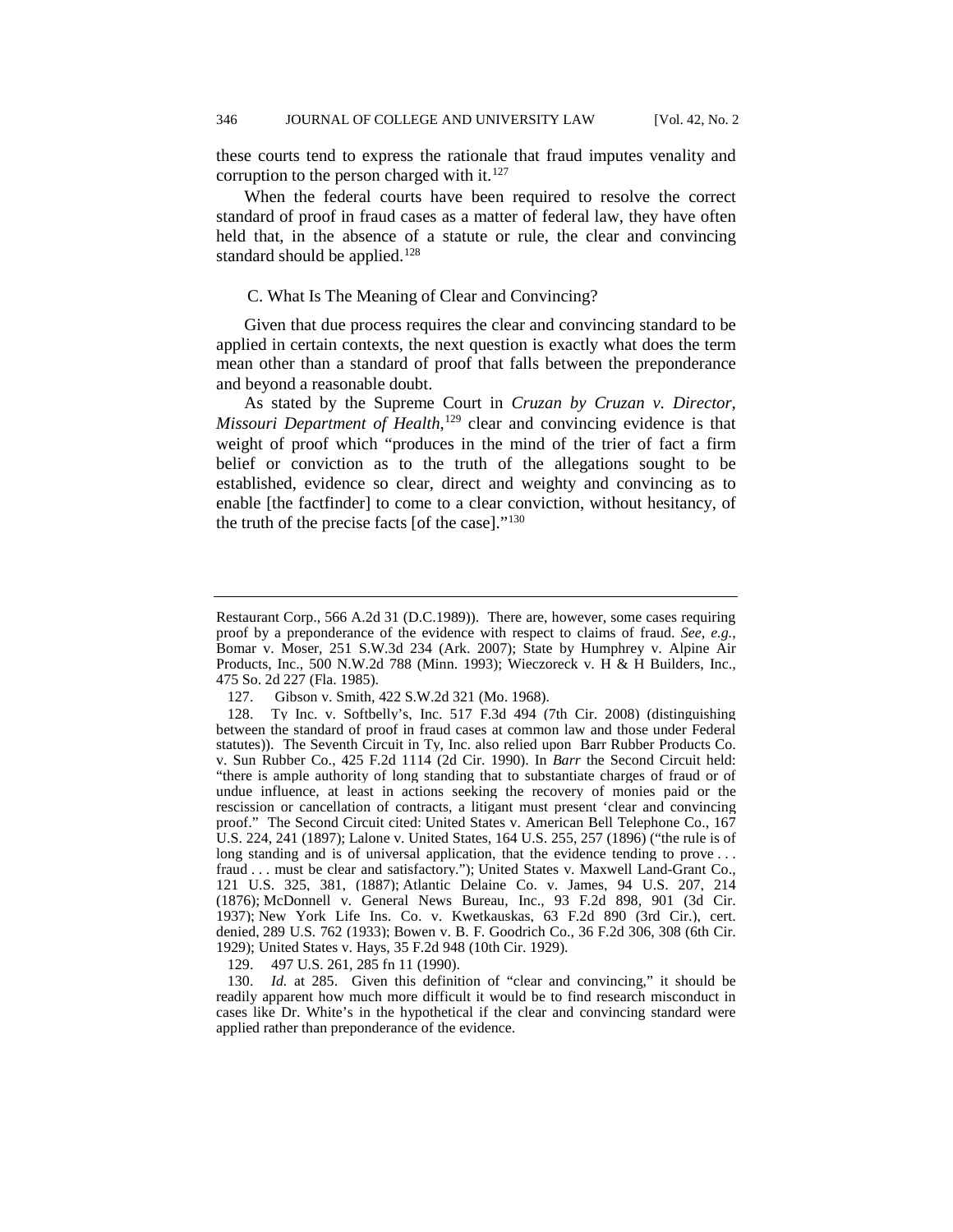Similarly, the Court suggested in *Colorado v. New Mexico*<sup>[131](#page-36-0)</sup> that, in contrast to the "preponderance standard", the "clear and convincing" standard requires the trier of fact to reach an abiding conviction that the truth of a factual contention is "highly probable."[132](#page-36-1)

While the proof must be of a heavier weight than merely the greater weight of the credible evidence, it does not require the evidence be unequivocal or undisputed.<sup>[133](#page-36-2)</sup>

Empirical studies support the instinctive conclusion that results will vary in close cases depending upon whether the burden of proof is a preponderance or clear and convincing evidence.[134](#page-36-3) The most recent of these studies was prepared by David L. Schwartz and Christopher B. Seaman. Professors Schwartz and Seaman based their study on the Supreme Court's decision in *Microsoft Corp. v. i4i Ltd. Partnership*[135](#page-36-4) in which the Court unanimously affirmed the U.S. Court of Appeals for the Federal Circuit's longstanding interpretation that patent invalidity must be proven "by clear and convincing evidence." Using a patent scenario, Professors Schwartz and Seaman ran numerous experiments in which

<span id="page-36-2"></span>133. *See,* In re Medrano, 956 F.2d 101, 102 (5th Cir.1992) (Clear and convincing evidence is "that weight of proof which 'produces in the mind of the trier of fact a firm belief or conviction as to the truth of the allegations sought to be established, evidence so clear, direct and weighty and convincing as to enable the fact finder to come to a clear conviction, without hesitancy, of the truth of the precise facts' of the case."); Hobson v. Eaton, 399 F.2d 781, 784, n.4 (6th Cir. 1968) ("Clear and convincing evidence is 'that measure of degree of proof which will produce in the mind of the trier of facts a firm belief or conviction as to the allegations sought to be established. It is intermediate, being more than a mere preponderance, but not to the extent of such certainty as is required beyond a reasonable doubt as in criminal cases. It does not mean clear and unequivocal."); [Kaszuk v. Bakery and Confectionary Union, 638 F.](http://web2.westlaw.com/find/default.wl?mt=205&db=345&tc=-1&rp=%2ffind%2fdefault.wl&findtype=Y&ordoc=1990390589&serialnum=1986139428&vr=2.0&fn=_top&sv=Split&tf=-1&referencepositiontype=S&pbc=BCA3BCD9&referenceposition=374&rs=WLW14.10)  [Supp. 365, 374 \(N.D. IL 1984\)](http://web2.westlaw.com/find/default.wl?mt=205&db=345&tc=-1&rp=%2ffind%2fdefault.wl&findtype=Y&ordoc=1990390589&serialnum=1986139428&vr=2.0&fn=_top&sv=Split&tf=-1&referencepositiontype=S&pbc=BCA3BCD9&referenceposition=374&rs=WLW14.10) (Clear and convincing does not mean evidence which unequivocally proves a point, or dispels all reasonable doubt; rather, to the extent that the phrase is susceptible of precise definition it is best described as evidence which produces in the mind of the trier of fact an abiding conviction that the truth of the factual contentions are highly probable); *see also*, In re Martin, 538 N.W.2d 399 (Mich. 1995); Moran v. Fairley, 919 So. 2d 969, 975 (Miss. Ct. App. 2005); Castellano v. Bitkower, 346 N.W.2d 249 (Neb. 1984); Estate of Schmidt v. Derenia, 822 N.E.2d 401, 405 (Ohio Ct. App. 2004); Spartan Radiocasting, Inc. v. Peeler, 478 S.E.2d 282, 283 n. 4 (S.C. 1996); and Middleton v. Johnston, 273 S.E.2d 800, 803 (Va. 1981).

<span id="page-36-3"></span>134. D. Schwartz and C. Seaman, *Standards Of Proof In Civil Litigation: An Experiment From Patent Law*, 26 HARV. J.L. & TECH 429 (2013) (finding that here were significant differences in mock jurors' decisions between the clear and convincing condition and the preponderance in the patent law context). For examples of other scholarly works on the clear and convincing standard, *see, e.g*., Vance, *The Clear And Convincing Evidence Standard In Texas: A Critique*, 48 BAYLOR L. REV. 391 (1996).

<span id="page-36-4"></span>135. 564 U.S. 91 (2011).

<sup>131.</sup> 467 U.S. 310 (1984).

<span id="page-36-1"></span><span id="page-36-0"></span><sup>132.</sup> *Id.* at 316 An excellent discussion on the differences between the "preponderance of evidence" and "clear and convincing standard" can be found in F. Vars, *Toward A General Theory Of Standards Of Proof*, 60 CATH. U. L. REV. 1 (2010)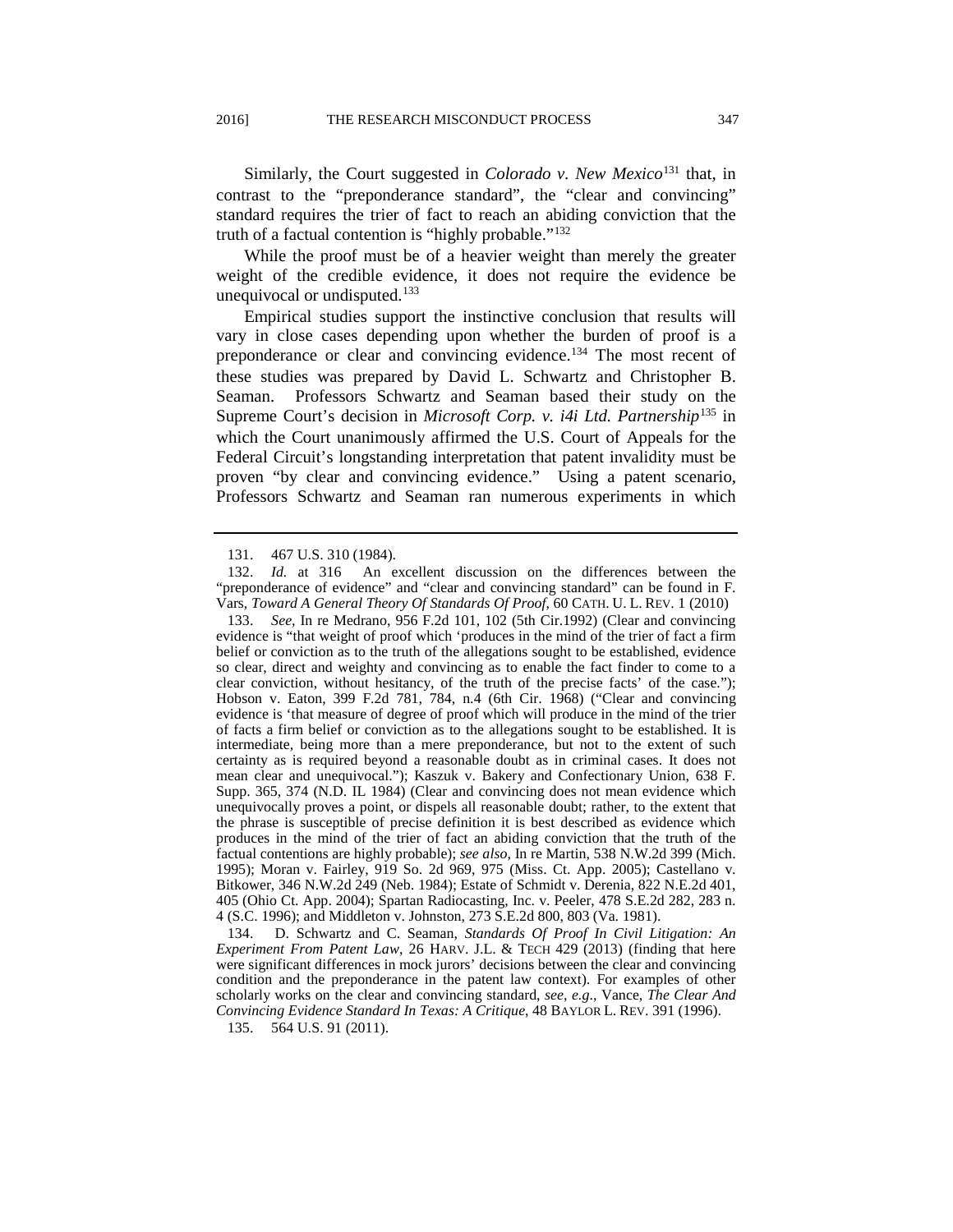jurors' participated in mock trials and were giving jury instructions with different standards of proof. Professors Schwartz and Seaman noted that previous studies had found that standards of proof matter in jurors' decision making, but that none of the studies directly compared the clear and convincing standard with the preponderance standard.[136](#page-37-0) Their experiments suggested that jurors are, in fact, sensitive to these two standards of proof and may reach different decisions based upon which standard they are asked to apply.

## D. Mathews v. Eldridge Three-Part Test

While *Addington* held that due process could require a particular burden of proof be used in a proceeding, it was the Court's decision in Mathews v. Eldridge,<sup>[137](#page-37-1)</sup>that established a three-part test for analyzing due process procedural claims. In *Mathews*, the Court held that due process did not require an evidentiary hearing before revocation of disability benefits. In reaching this result, the Court held that the following three factors must be considered in determining whether a judicial or administrative procedure violates due process: (a) "the private interest that will be affected by the official action;" (b) "the risk of an erroneous deprivation of such interest through the procedures used, and the probable value, if any, of additional or substitute procedural safeguards;" and (c) "the government's interest, including the function involved and the fiscal and administrative burdens that the additional or substitute procedural requirement would entail.["138](#page-37-2)  After *Mathews*, most courts addressing the appropriate standard of proof in judicial or administrative proceedings have applied this three-part test.<sup>[139](#page-37-3)</sup>

<span id="page-37-0"></span><sup>136.</sup> Schwartz and Seaman, *supra* note 134, at 468. For example, Professors Schwartz and Seaman noted that in the early 1980s, C.M.A. McCauliff conducted a survey of all active, senior, and retired federal judges regarding the level of certainty, on a scale of 0%-100%, required by nine phrases treated as standards of proof. As stated by Professors Schwartz and Seaman, "[McCauliff's] results generally paralleled the judges' responses in the Simon & Mahan study. For preponderance of the evidence, the overwhelming majority of judges (154 of 175) equated this standard with a probability of 50% or 60%, with an average probability of 55.3%. For beyond a reasonable doubt, nearly all judges (160 of 171) rated this standard between 80% to 100% probability, with an average probability of 90.3%. Finally, for the clear and convincing evidence standard, the majority of judges (111 of 170) rated this standard as 70% to 80% probability, with an average probability of 75.0%." *Id.* at 439 (citations omitted).

<sup>137.</sup> 424 U.S. 319, (1976).

<sup>138.</sup> *Id.* at 335.

<span id="page-37-3"></span><span id="page-37-2"></span><span id="page-37-1"></span><sup>139.</sup> *See, e.g.*, Eaves v. Bd. of Med. Exam'rs, 467 N.W.2d 234, 237 (Iowa 1991); Rucker v. Michigan Bd. of Med., 360 N.W.2d 154, 155 (Mich. Ct. App. 1984); Anonymous v. State Bd. of Med. Exam'rs, 496 S.E.2d 17, 19–20 (S.C. 1998); Gandhi v. Med. Examining Bd., 483 N.W.2d 295, 298–300 (Wisc. Ct. App.1992).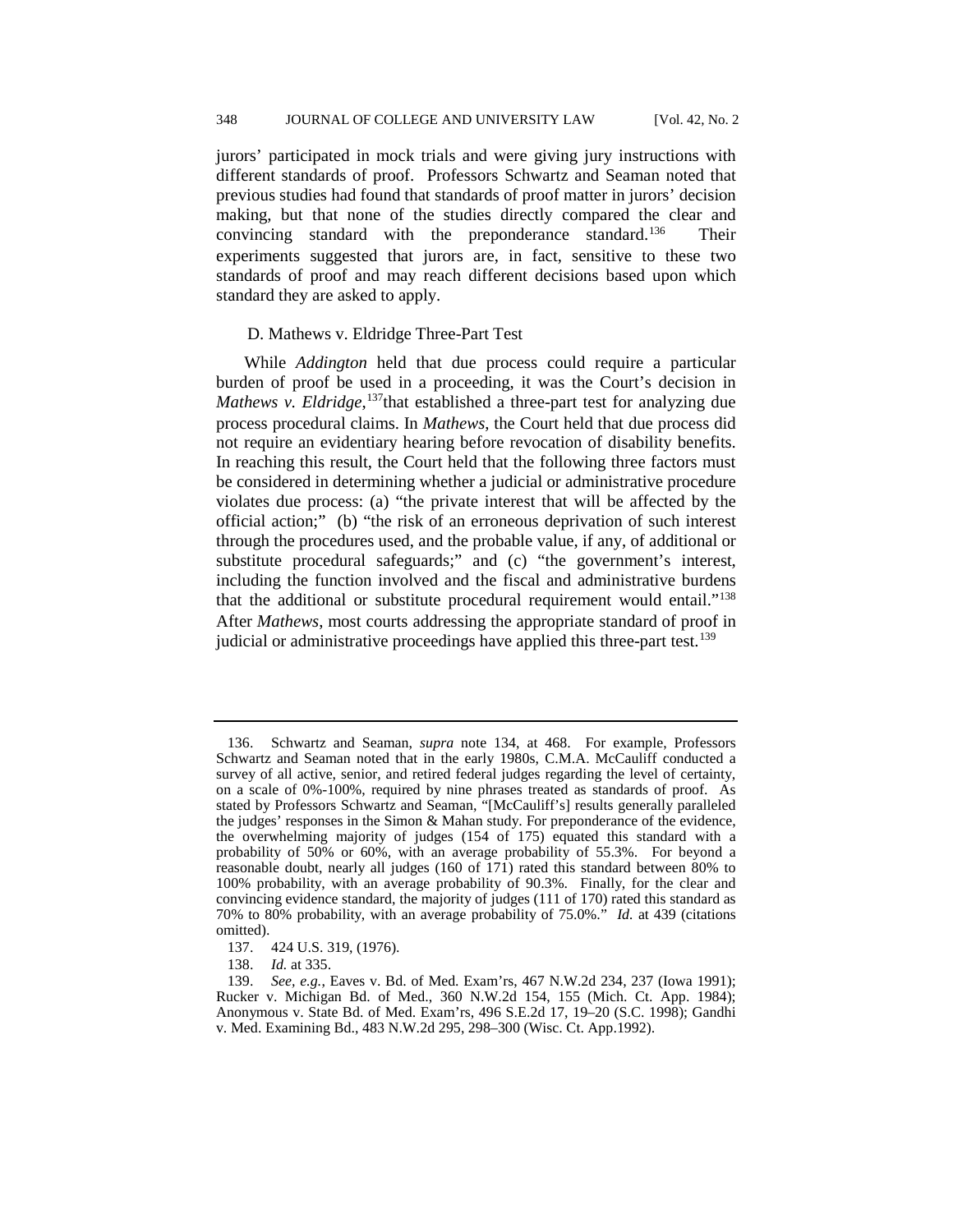#### E. Impact of Steadman v. SEC

The Supreme Court case most often cited on the issue of what standard of proof to apply in civil administrative decisions is *Steadman v. S.E.C*. [140](#page-38-0) In *Steadman*, the Court addressed the standard of proof required in disciplinary proceedings before the Securities and Exchange Commission ("SEC"). Applying the preponderance of the evidence standard, the SEC had debarred Steadman. On appeal, the Court of Appeals for the District of Columbia Circuit held that when the SEC chooses to order the most drastic remedies at its disposal, it was required to apply the clear and convincing standard.<sup>141</sup> The Supreme Court reversed the DC Circuit, reasoning that Congress intended the preponderance of evidence standard be applied in SEC disciplinary proceedings. In reaching this result, the Supreme Court stated:

Where Congress has not prescribed the degree of proof which must be adduced by the proponent of a rule or order to carry its burden of persuasion in an administrative proceeding, this Court has felt at liberty to prescribe the standard, for "[i]t is the kind of question which has traditionally been left to the judiciary to resolve." *Woodby v. INS*, 385 U.S. 276, 284, 87 S.Ct. 483, 487, 17 L.Ed.2d 362 (1966). However, where Congress has spoken, we have deferred to "the traditional powers of Congress to prescribe rules of evidence and standards of proof in the federal courts" absent countervailing constitutional constraints. *Vance v. Terrazas*, 444 U.S. 252, 265, 100 S.Ct. 540, 548, 62 L.Ed.2d 540 (1980). For Commission disciplinary proceedings initiated pursuant to 15 U.S.C.  $\S$  80a-9(b) and  $\S$  80b-3(f), we conclude that Congress has spoken, and has said that the preponderance-of-the-evidence standard should be applied.<sup>[142](#page-38-2)</sup>

Importantly, however, the Court specifically noted that the "petitioner [made] no claim that the federal constitution require[d] application of a clear-and convincing-evidence standard.["143](#page-38-3) Thus, the Court did not address whether the Federal Constitution required a clear and convincing standard in disciplinary proceedings before an administrative agency.

The dissenters in *Steadman*, citing *Addington* and evaluating the three factors cited in *Mathews*, would have addressed the Federal Constitutional requirements and would have held that that SEC was required to apply the clear and convincing standard. As stated by Justice Powell, with whom Justice Stewart joined, in dissenting:

<span id="page-38-0"></span><sup>140.</sup> 450 U.S. 91 (1981).

<span id="page-38-1"></span><sup>141.</sup> Steadman v. SEC, 603 F.2d 1126 (D.C. Cir. 1979).

<span id="page-38-2"></span><sup>142.</sup> *Id.* at 96.

<span id="page-38-3"></span><sup>143</sup>*. Id.* at 97, n. 15.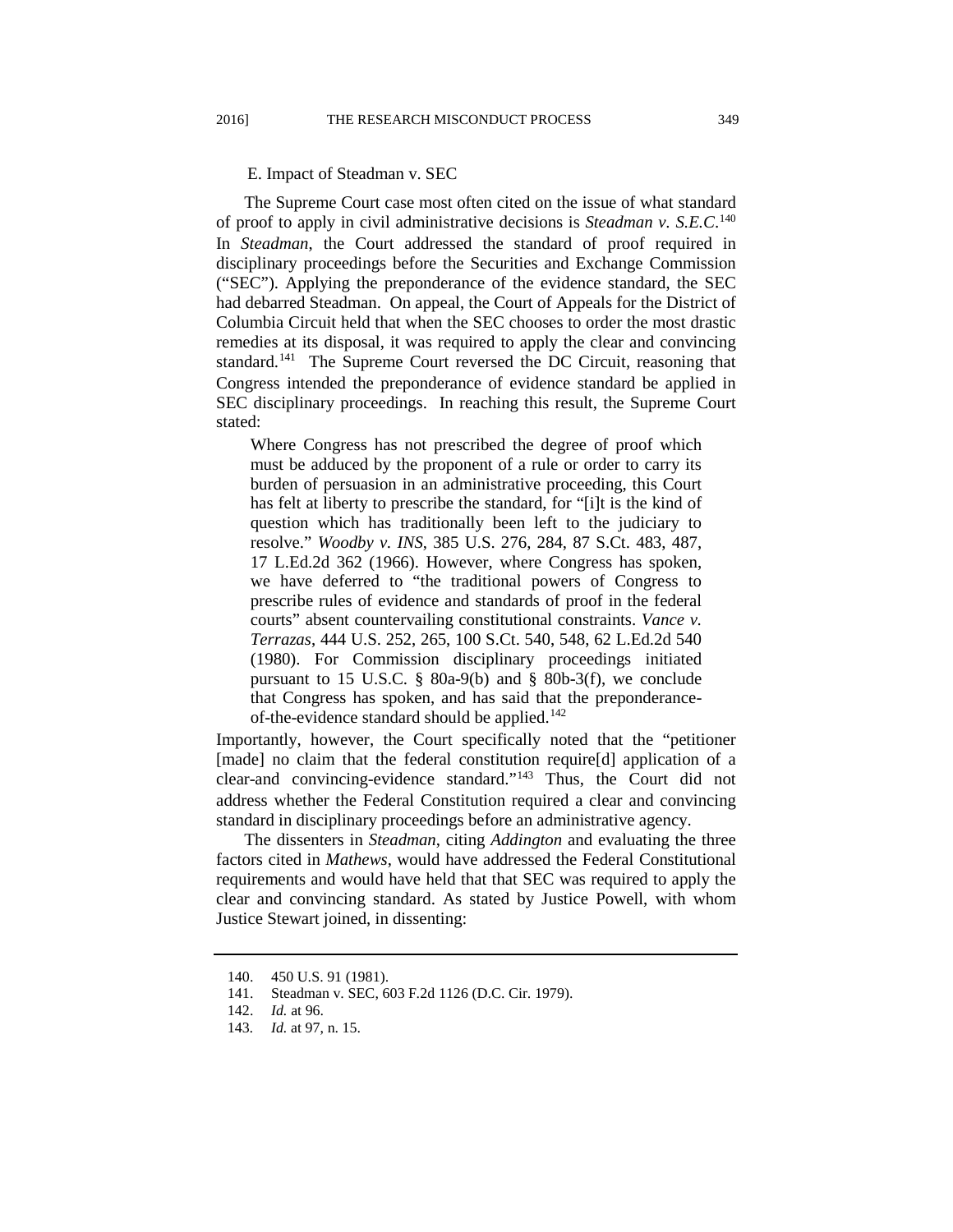[I]n the absence of any specific demonstration of congress' purpose, we should not assume that congress intended the SEC to apply a lower standard of proof than the prevailing common-law standard for similar allegations. With all respect, it seems to me that the court's decision today lacks the sensitivity that traditionally has marked our review of the government's imposition upon citizens of severe penalties and permanent stigma.<sup>[144](#page-39-0)</sup>

The dissent supported its conclusion by citing numerous cases for the proposition that, at common law, it was plain that allegations of fraud had to be proved by clear and convincing evidence. $145$ 

For a number of reasons, reliance on *Steadman* is misplaced as a basis for rejecting a constitutional challenge to a claim that a court or administrative body used an impermissibly low standard of proof. First, the majority and dissenters in *Steadman* agreed that the petitioner in that case did not pursue a constitutional challenge before the Court. Second, the fact that the majority relied so heavily on what it perceived as Congressional intent, and given that such intent is not a factor under *Mathews*, it is clear that the Court in *Steadman* was not analyzing the petitioner's claim as a question of constitutional due process. And third, if use of the clear and convincing standard is required by the Due Process Clause in particular circumstances (as held in *Addington*), Congress would not have the authority to require a lesser standard, regardless of Congressional intent. Accordingly, *Steadman* is not dispositive of the issue of whether the "clear and convincing" standard may be constitutionally required in "research misconduct" cases.

## F. Stigma To Defendant Requiring Clear And Convincing Evidence

In *Santosky v. Kramer*[146](#page-39-2) the Supreme Court indicated that the potential stigma to a defendant may require use of the clear and convincing evidence standard in appropriate circumstance. The *Santosky* Court held that before a state may sever completely and irrevocably the rights of parents in their natural child, due process requires that the state support its allegations by at least clear and convincing evidence. In reaching this conclusion, the Court reasoned:

This Court has mandated an intermediate standard of proof— "clear and convincing evidence"—when the individual interests at stake in a state proceeding are both "particularly important"

<sup>144.</sup> *Id.* at 106 (Powell, dissenting).

<span id="page-39-2"></span><span id="page-39-1"></span><span id="page-39-0"></span><sup>145.</sup> *Id*. at 105 (citing, Woodby v. INS, 385 U.S. 276, 285, n. 18 (1966); Weininger v. Metro. Fire Ins. Co., 195 N.E. 420, 426 (1935); Bank of Pocahontas v. Ferimer, 170 S.E. 591, 592 (1933); Bowe v. Gage, 106 N.W. 1074, 1076 (1906)).

<sup>146. 455</sup> U.S. 745, 756–57 (1982).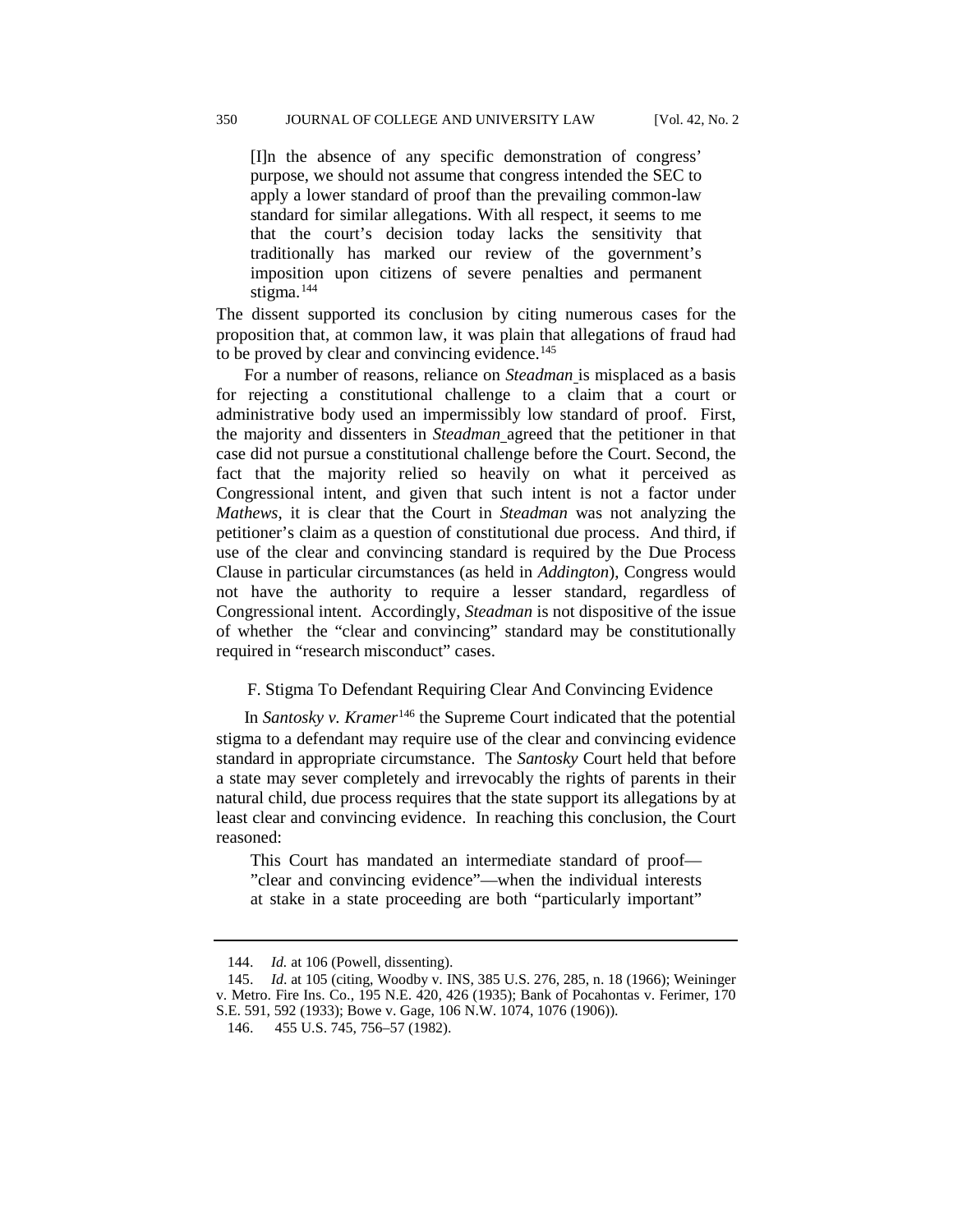and "more substantial than mere loss of money." Notwithstanding "the state's 'civil labels and good intentions," the Court has deemed this level of certainty necessary to preserve fundamental fairness in a variety of government-initiated proceedings that threaten the individual involved with "a significant deprivation of liberty" or "stigma."<sup>[147](#page-40-0)</sup>

Courts have long recognized that the potential stigma to a person wrongfully accused of serious misconduct warrants extra protections. As stated by the United States Court of Appeals for the First Circuit over a century ago in *Troeder v. Lorsch:*[148](#page-40-1)

When a person is charged with all the elements which constitute a heinous crime, although it be only on a civil issue, it shocks the judicial mind to refuse to give him the benefit of the usual presumption of innocence unless the adverse proofs are so far satisfactory as to be convincing.<sup>[149](#page-40-2)</sup>

There is an obvious stigma associated with a finding of research misconduct. Nevertheless, the importance of this consideration in determining whether the Constitution requires application of the clear and convincing standard in such cases is undercut by federal court decisions generally limiting the category of cases in which the potential "stigma" to the defendant warrants a higher standard of proof. For example, in *Sedima, S.P.R.L., v. Imrex Company, Inc.*, [150](#page-40-3) a civil RICO case, the Supreme Court held that there is no requirement that a civil action by a private party can proceed only against a defendant who has already been convicted of a predicate act or of a RICO violation. The Court of Appeals below had reached a different result based on the fear that any other construction would raise severe constitutional questions, as it "would provide civil remedies for offenses criminal in nature, stigmatize defendants with the appellation 'racketeer,' authorize the award of damages which are clearly punitive, including attorney's fees, and constitute a civil remedy aimed in

<sup>147.</sup> *Id*. at 757 (citations omitted).

<sup>148.</sup> 150 Fed. 710, 714 (1st Cir. 1906).

<span id="page-40-2"></span><span id="page-40-1"></span><span id="page-40-0"></span><sup>149.</sup> *Id.* In Burk, *Research Misconduct: Deviance, Due Process, And The Disestablishment Of Science*, 3 GEO. MASON INDEPENDENT L. Rev. 305 (1995), Professor Burk stated: "But far more is at stake in a misconduct investigation than the meaning of some new data or the correctness of an empirical model—the rights, reputation, and livelihood of an individual hang in the balance. These are not matters of science, but matters of law. Science can wait until better data become available; law must decide now. Science can focus on accuracy and precision; law must frequently sacrifice these values for equity and expedience. Scientific dialogue has its place in the pages of learned journals or the symposia of a learned society, but it is a poor model for the investigative procedures of a federal agency, with all the legal consequences such an investigation entails." *Id.* at 328 (citations omitted).

<span id="page-40-3"></span><sup>150.</sup> 473 U.S. 479 (1985).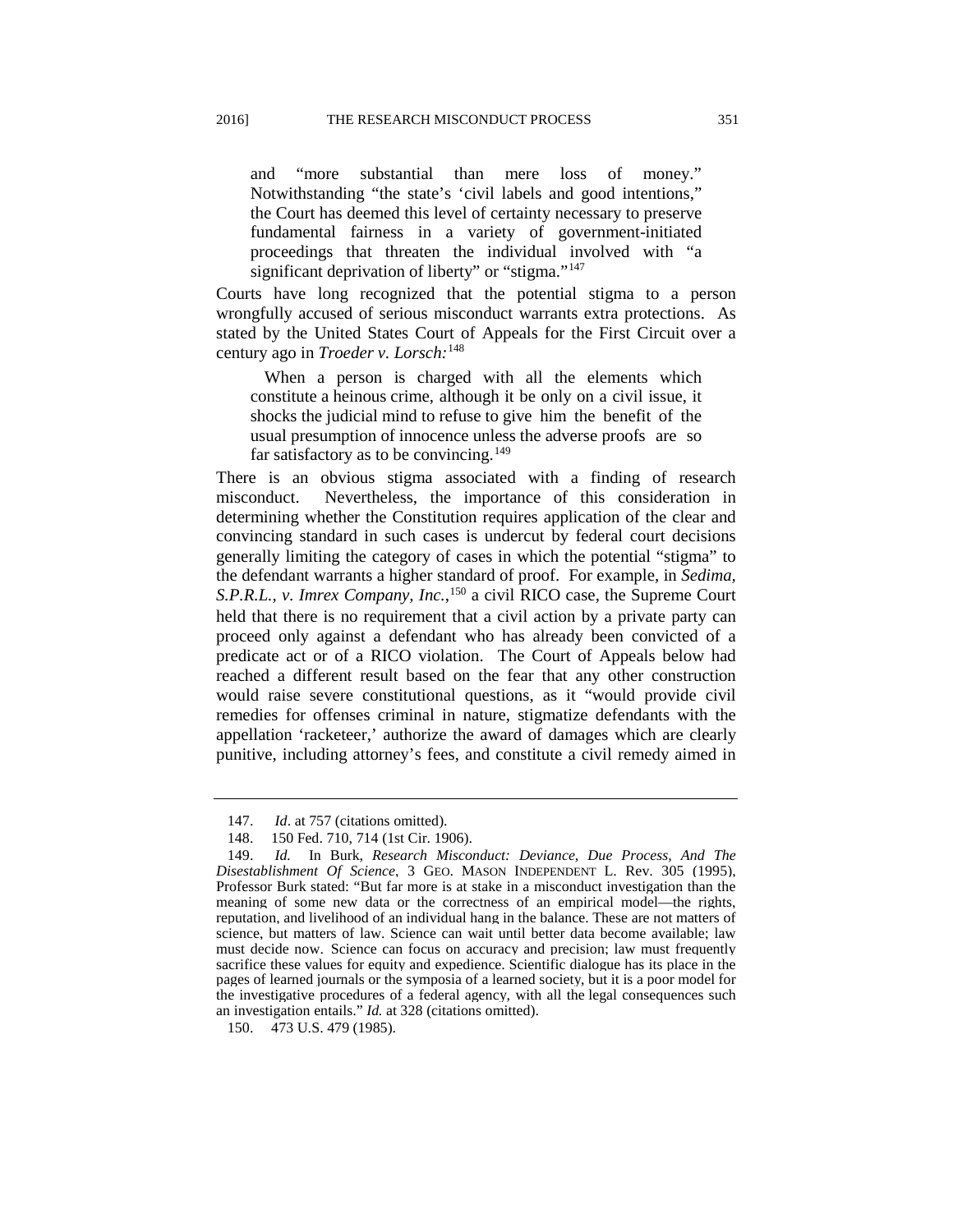part to avoid the constitutional protections of the criminal law."[151](#page-41-0) In rejecting this concern, the Supreme Court stated:

We do not view the statute as being so close to the constitutional edge. As noted above, the fact that conduct can result in both criminal liability and treble damages does not mean that there is not a bona fide civil action. The familiar provisions for both criminal liability and treble damages under the antitrust laws indicate as much. Nor are attorney's fees "clearly punitive." As for stigma, a civil RICO proceeding leaves no greater stain than do a number of other civil proceedings. Furthermore, requiring conviction of the predicate acts would not protect against an unfair imposition of the "racketeer" label. If there is a problem with thus stigmatizing a garden variety defrauder by means of a civil action, it is not reduced by making certain that the defendant is guilty of *fraud* beyond a reasonable doubt. Finally, to the extent an action under § 1964(c) might be considered quasicriminal, requiring protections normally applicable only to criminal proceedings, the solution is to provide those protections, not to ensure that they were previously afforded by requiring prior convictions.[152](#page-41-1)

Similarly state courts have held that stigma alone is insufficient to require an administrative agency to apply the clear and convincing standard where there is a countervailing public interest—at least in the context of professional disciplinary proceedings.<sup>[153](#page-41-2)</sup>

## G. Federal Precedent On Disqualification Of Attorneys In Federal Court

One area of Federal authority that supports the use of the clear and convincing standard can be found in cases dealing with the debarment of attorneys in federal courts. In *In re Ruffalo*, [154](#page-41-3) the Supreme Court reversed a disbarment order entered by the Sixth Circuit on the ground that the Ohio Board of Commissioners on Grievances and Discipline failed to provide fair notice of the charges leveled against the attorney. In reaching this result the Court held:

<sup>151.</sup> 741 F.2d 482, 500 fn. 49 (2d Cir. 1984), rev'd, 473 U.S. 479 (1985).

<sup>152.</sup> *Sedima*, 473 U.S. at 492 (citations omitted).

<span id="page-41-2"></span><span id="page-41-1"></span><span id="page-41-0"></span><sup>153.</sup> *See, e.g.* Tsirelman v. Daines, 19 F. Supp. 3d 438, 2014 WL 1930355 (E.D.N.Y. 2014); Eaves v. Bd. of Med. Exam'rs, 467 N.W.2d 234, 237 (Iowa 1991); Rucker v. Michigan Bd. of Med., 360 N.W.2d 154, 155 (1984); Anonymous v. State Bd. of Med. Exam'rs, 496 S.E.2d 17, 19-20 (1998); Gandhi v. Med. Examining Bd., 483 N.W.2d 295, 298–300 (Ct. App.1992).

<span id="page-41-3"></span><sup>154.</sup> 390 U.S. 544, (1968).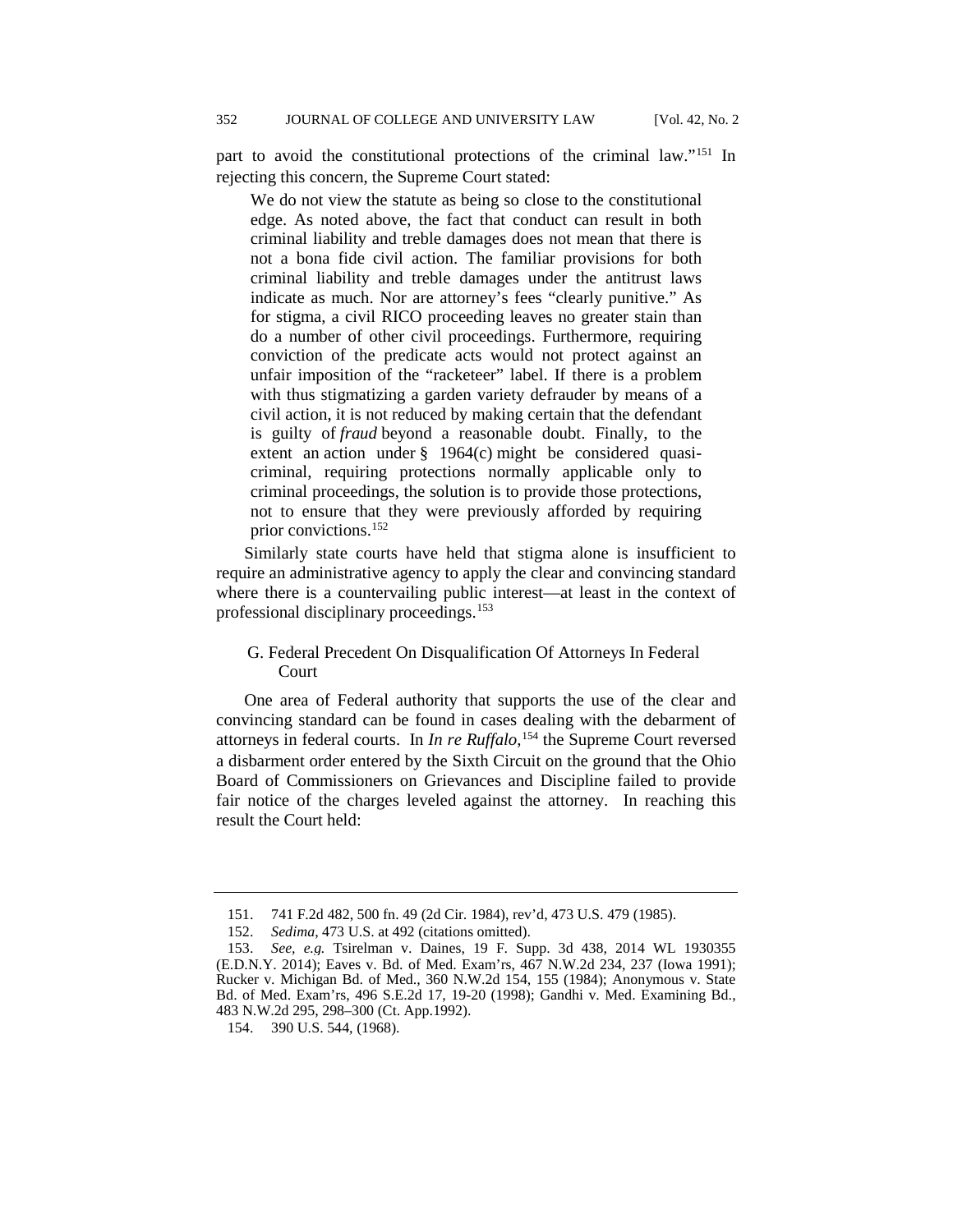Disbarment, designed to protect the public, is a punishment or penalty imposed on the lawyer. He is accordingly entitled to procedural due process, which includes fair notice of the charge.<sup>[155](#page-42-0)</sup>

The Court characterized disbarment actions as "adversary proceedings of a quasi-criminal nature."[156](#page-42-1)

Although the Supreme Court in *Ruffalo* did not address the standard of proof,<sup>[157](#page-42-2)</sup> many Federal Courts of Appeals have held that clear and convincing evidence is required in proceedings to disbar an attorney from a Federal Court.<sup>[158](#page-42-3)</sup> For example, *In re Medrano*<sup>[159](#page-42-4)</sup> the Fifth Circuit held:

A disbarment proceeding is adversarial and quasi-criminal in nature and the moving party bears the burden of proving all elements of a violation. The notice of the allegations and the debarment proceeding must satisfy the requirements of procedural due process. A federal court may disbar an attorney only upon

<span id="page-42-2"></span><span id="page-42-1"></span><span id="page-42-0"></span>157. *See*, In Matter of Friedman, 1996 WL 705322 (E.D.N.Y. 1996) (The Supreme Court did not reach the issue of the standard of proof to be applied in attorney debarment proceedings).

<span id="page-42-3"></span>158. *See. e.g.*, In re Liotti, 667 F.3d 419, 426 (4th Cir. 2011); In re Lebbos, 2007 WL 7540984 (9th Cir. 2007); Crowe v. Smith, 261 F.3d 558, 563 (5th Cir. 2001); In re Ryder, 381 F.2d 713, 714–15 (4th Cir. 1967) (per curiam). Courts have also required clear-and-convincing evidence for the imposition of attorneys' fees as a sanction. *See*  Autorama Corp. v. Stewart, 802 F.2d 1284, 1287–1288 (10th Cir. 1986); Weinberger v. Kendrick, 698 F.2d 61, 80 (2d Cir. 1982). And a number of circuits have held that clear-and-convincing evidence is required before a court can grant a dismissal under its inherent powers to sanction. *See, e.g.*, Shepherd v. American Broadcasting Cos., Inc., 62 F.3d 1469, 1476 (D.C. Cir. 1995); Aoude v. Mobil Oil Corp., 892 F.2d 1115, 1118 (1st Cir. 1989); In re Coordinated Pretrial Proceedings in Antibiotic Antitrust Actions, 538 F.2d 180, 195 (8th Cir. 1976); *see also* Ford v. Fogarty Van Lines, Inc., 780 F.2d 1582, 1583 (11th Cir. 1986) (per curiam); Pardee v. Stock, 712 F.2d 1290, 1292 (8th Cir 1983); Titus v. Mercedes Benz of N. America, 695 F.2d 746, 749 (3d Cir. 1982); Graves v. Kaiser Aluminum & Chemical Co., 528 F.2d 1360, 1361 (5th Cir. 1976).

<span id="page-42-4"></span>159. 956 F.2d 101 (5th Cir. 1992). Even though Federal courts have applied the "clear and convincing standard" to disbarment of attorneys from their own courts, they have been unwilling to force state courts to apply the higher standard. As stated in In re Barach, 540 F.3d 82 (1st Cir. 2008):

We understand the importance of a lawyer's right to practice law and agree that, once granted, that right cannot be taken away in an arbitrary or capricious manner. Yet the Due Process Clause is flexible, and reasonable minds can differ as to the need for elevated levels of proof in particular situations. Viewed in this light, the use of a preponderance of the evidence standard in bar disciplinary proceedings does not offend due process. After all, many types of important property rights typically rest, in contested preponderant evidence. omitted] . . .Although there is something to be said on policy grounds for requiring a more sturdy quantum of proof, the use of a preponderance standard is not so arbitrary or irrational as to render state disciplinary proceedings that use it fundamentally unfair. *Id.* at 86–87.

<sup>155.</sup> *Id.* at 550 (citations omitted).

<sup>156.</sup> *Id.* at 551.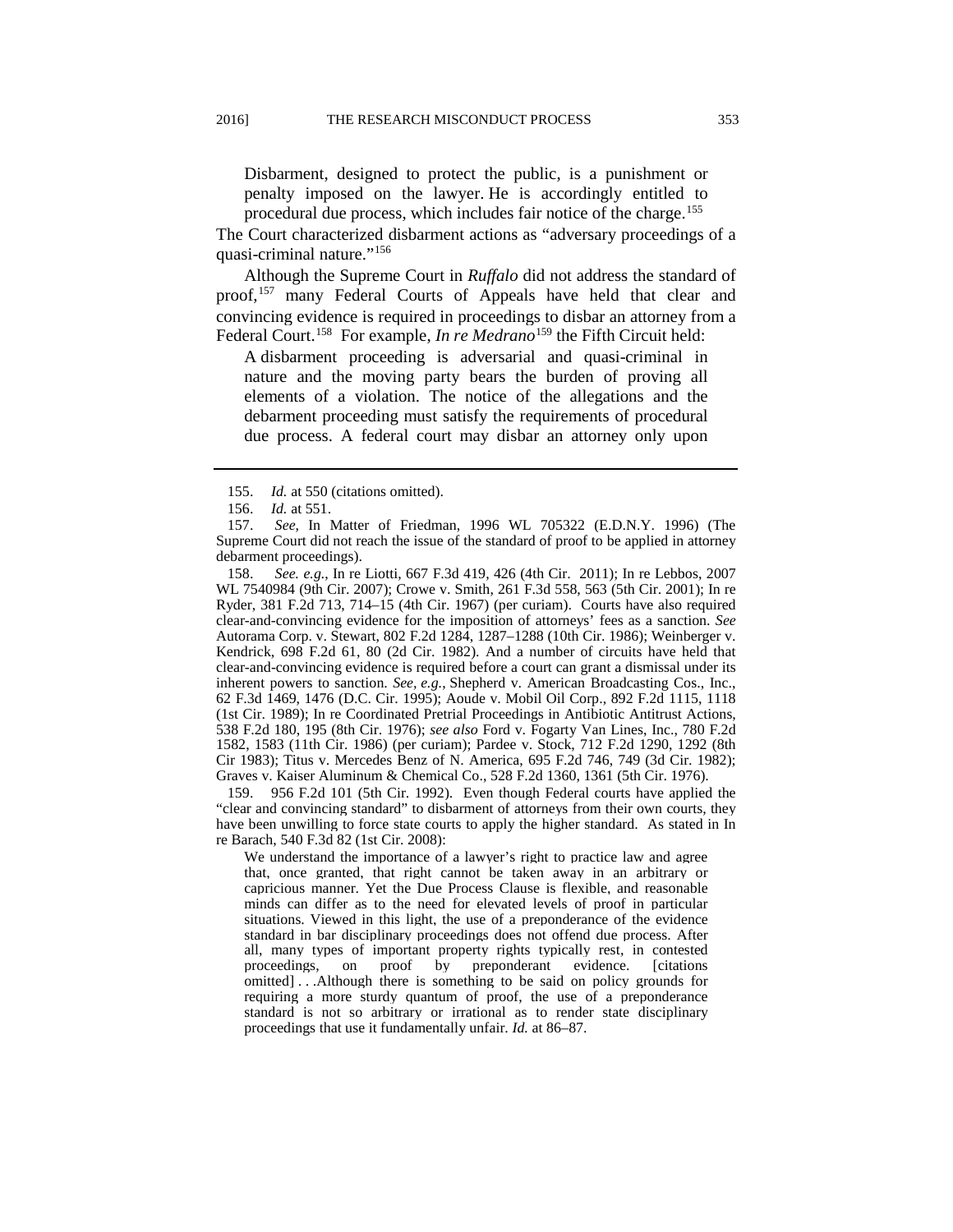presentation of clear and convincing evidence sufficient to support the finding of one or more violations warranting this extreme sanction.<sup>[160](#page-43-0)</sup>

And, in *In re Charges of Judicial Misconduct*, [161](#page-43-1) the United States Court of Appeals for the District of Columbia Circuit noted the following in a case regarding a complaint of misconduct by a Federal Judge:

In the analogous context of attorney disciplinary proceedings, the American Bar Association's Model Rules and most state and federal jurisdictions that have addressed the question require complainants (or disciplinary counsel) to establish misconduct by clear and convincing evidence. . . [162](#page-43-2)

It is important to note, however, that generally the federal courts in this context have not relied upon *Mathews* to conclude that the clear and convincing standard should be applied. Rather, the courts rely upon a limitation in their own inherent power to discipline attorneys who practice before them.<sup>[163](#page-43-3)</sup>

161. 769 F.3d 762 (D.C. Cir. 2014).

<span id="page-43-2"></span><span id="page-43-1"></span>162. *Id. at 767. See, e.g.,* Sealed Appellant 1 v. Sealed Appellee 1, 211 F.3d 252, 254–55 (5th Cir.2000); In re Oladiran, No. 10–0025, 2010 WL 3775074, at \*7 (D. Ariz. Sept. 21, 2010); In re Levine, 675 F. Supp. 1312, 1318 & n. 4 (M.D. Fla.1986); In re Jaques, 972 F. Supp. 1070, 1079 (E.D. Tex.1997); In re Placid Oil, 158 B.R. 404, 413 (N.D. Tex.1993); In re Ryder, 263 F. Supp. 360, 361 (E.D. Va.1967). The DC Circuit noted, however, that a number of states do apply the preponderance of the evidence standard. *See, e.g.*, In re Crews, 159 S.W.3d 355, 358 (Mo. 2005) (en banc); In re Capoccia, 59 N.Y.2d 549, 551, 466 N.Y.S.2d 268, 453 N.E.2d 497 (1983).

<span id="page-43-3"></span>163. *See, e.g.*, In re Grodner, 2014 WL 5510994 (5th Cir. 2014). It should also be noted that in Chambers v. NASCO, Inc., 501 U.S. 32, 46 (1991) the Supreme Court recognized that awards of attorneys' fees for bad faith conduct serve the same punitive and compensatory purposes as fines imposed for civil contempt and, as a result, as a result, courts generally require clear and convincing evidence of misconduct before imposing attorneys' fees under their inherent power. *See, e.g.*, Washington–Baltimore Newspaper Guild, Local 35 v. The Washington Post Co., 626 F.2d 1029, 1031 (D.C. Cir. 1980).

Outside the attorney disciplinary context, Federal Courts have held that entering a default judgment as a sanction for misconduct in litigation requires clear and convincing evidence. *See. e.g.,* Sheppard v. American Broadcasting Co., 62 F.3d 1469 (D.C. Cir. 1995) ("A heightened standard of proof is particularly appropriate because most inherent power sanctions, including default judgments, are fundamentally punitive. Our judicial system has a cherished tradition of using a heightened standard of proof to guard against the erroneous imposition of criminal punishments and analogous deprivations of liberty, property, or reputation.")

<span id="page-43-0"></span><sup>160.</sup> 956 F.2d 101, 102 (5th Cir. 1992) (citations omitted). *See* In re Bird, 353 F.3d 636, 641 (8th Cir. 2003); Razatos v. Colorado Supreme Court, 746 F.2d 1429, 1436 (10th Cir. 1994); In re Bell South, 334 F.3d 941, 963 (11th Cir. 2003); Jaskiewicz v. Mossinghoff, 822 F.2d 1053, 1058 (Fed. Cir. 1987); In re Halperin, 139 F.2d 361, 361 (D.C. Cir. 1943); In re Fisher, 179 F.2d 361, 370 ( $7^{\text{th}}$  Cir. 1950) ("the charges must be sustained by clear and convincing proof and the misconduct must be shown to have been fraudulent and the result of improper motives, and the proof must show intent".); *see also* In re Sheridan, 362 F.3d 96, 111 at fn.18 (1st Cir. 2004); In re Fallin, 255 F.3d 195, 197 (4th Cir. 2001); In re Crayton, 192 B.R. 970, 975 (9th Cir. BAP 1996).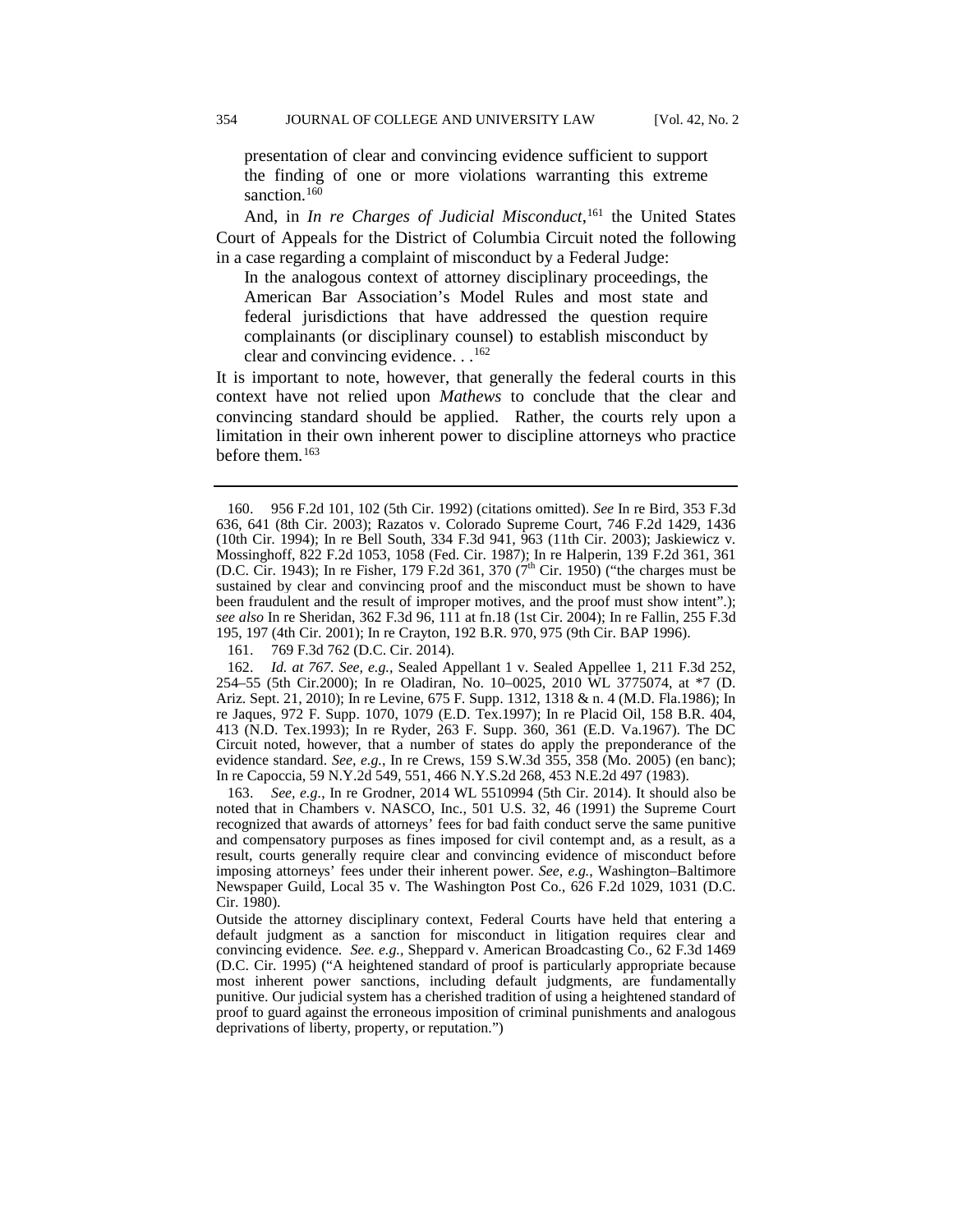#### H. Loss of Professional or Other License

At the state level, the most analogous decisions to research misconduct debarment are those dealing with the standard of proof for taking a license away from a professional (*e.g.*, physician, attorney) or other service provider. There are a few decisions in this context that have held that the clear and convincing standard must be applied.<sup>[164](#page-44-0)</sup> Several other decisions have applied the preponderance of the evidence standard in the absence of a constitutional challenge.<sup>[165](#page-44-1)</sup> However, the vast majority of decisions hold that the clear and convincing standard is not required by either the Federal Constitution or particular state constitution.<sup>166</sup> It is this last category of cases that most strongly suggest that most courts would not find the clear and convincing standard constitutionally required in research misconduct cases, even ones resulting in debarment.

*Tsirelman v. Daines*<sup>[167](#page-44-3)</sup> is representative of recent cases involving state licenses. In that case, a physician whose license had been revoked brought an action in Federal District Court against the New York Department of

<span id="page-44-1"></span>165. *See, e.g.*, Golan v. Sobol, 195 A.D.2d 634, (3d Dept.1993) (Doctor); Matter of The Disciplinary Action against the Dentist License of Wang, 441 N.W.2d 488 (Minn. 1989) (Dentist); Ferguson v. Hamrick, 388 So.2d 981 (Ala. 1980) (Doctor); In Re Kincheloe, 157 S.E.2d 833 (1967) (Doctor); Texas State Board of Medical Examiners v. Haynes, 388 S.W.2d 258 (Tex. Civ. App.1965) (Doctor).

<span id="page-44-2"></span>166. *See, e.g.*, Swiller v. Commissioner of Public Health & Addiction Serv., 1995 W.L. 611754 (Conn. 1995) (Chiropractor); Sobel v. Bd. Of Pharmacy, 882 P.2d 606 (1994) (Pharmacist); Pickett v. Utah Dept. Of Commerce, 858 P.2d 187 (Utah Ct. App. 1993) (Pharmacist); Petition of Grimm, 635 A.2d 456 (1993) (Psychologist); Gandhi v. Med. Examining Bd., 483 N.W.2d 295 (1992); Eaves v. Bd. Of Med. Examiners, 467 N.W.2d 234 (Iowa 1991) (Physician); Johnson v. Arkansas Bd. Of Examiners of Psychology, 305 Ark. 451, 808 S.W.2d 766 (1991) (Psychologist); Lyness v. Commonwealth, State Bd. Of Medicine, 561 A.2d 362 (1989) (Physician); Foster v. Bd. Of Dentistry, 714 P.2d 580 (1986) (Dentist); Thangavelu v. Dept. of Licensing & Regulation, 386 N.W.2d 584 (1986) (Physician); Matter Of Proposed Disciplinary Action Against Dentist License Of Roger W. Schultz, 375 N.W.2d 509 (Minn. Ct. App.1985) (Dentist); Rucker v. Michigan Bd. Of Med. 360 N.W.2d 154 (1984) (Physician); In Re Polk, 449 A.2d 7 (1982) (Physician); Sherman v. Commission On Licensure To Practice The Healing Art, 407 A.2d 595 (D.C. Ct. App.1979) (Physician).

<span id="page-44-3"></span>167. 19 F.Supp.3d 438, 2014 WL 1930355 (E.D.N.Y. 2014), aff'd, —- F.3d ——, 2015 WL 4491766 (2d Cir. 2015).

Federal courts have also consistently held that in order to substantiate charges of fraud seeking rescission or cancellation of contracts, a litigant must present clear and convincing proof contracts. See, e.g., Centex Construction Co. v. James, 374 F.2d 921 (8th Cir. 1967). But, these holding simply reflect the common law rule as opposed to a requirement of due process.

<span id="page-44-0"></span><sup>164.</sup> *See, e.g.*, Painter v. Abels, 998 P.2d 931 (Wyo. 2000) (physician); Johnson v. Bd. Of Governors of Registered Dentists, 913 P.2d 1339, 1345 (Okla.1996); Mississippi State Bd. Of Nursing v. Wilson, 624 So.2d 485 (Miss.1993); Devous v. Wyoming State Bd. Of Med. Examiners, 845 P.2d 408 (Wyo. 1993); Davis v. Wright, 503 N.W.2d 814 (1993) (Psychiatrist); Ettinger v. Bd. of Med. Quality Assurance, 135 Cal.App.3d 853 (Ct. App.1982).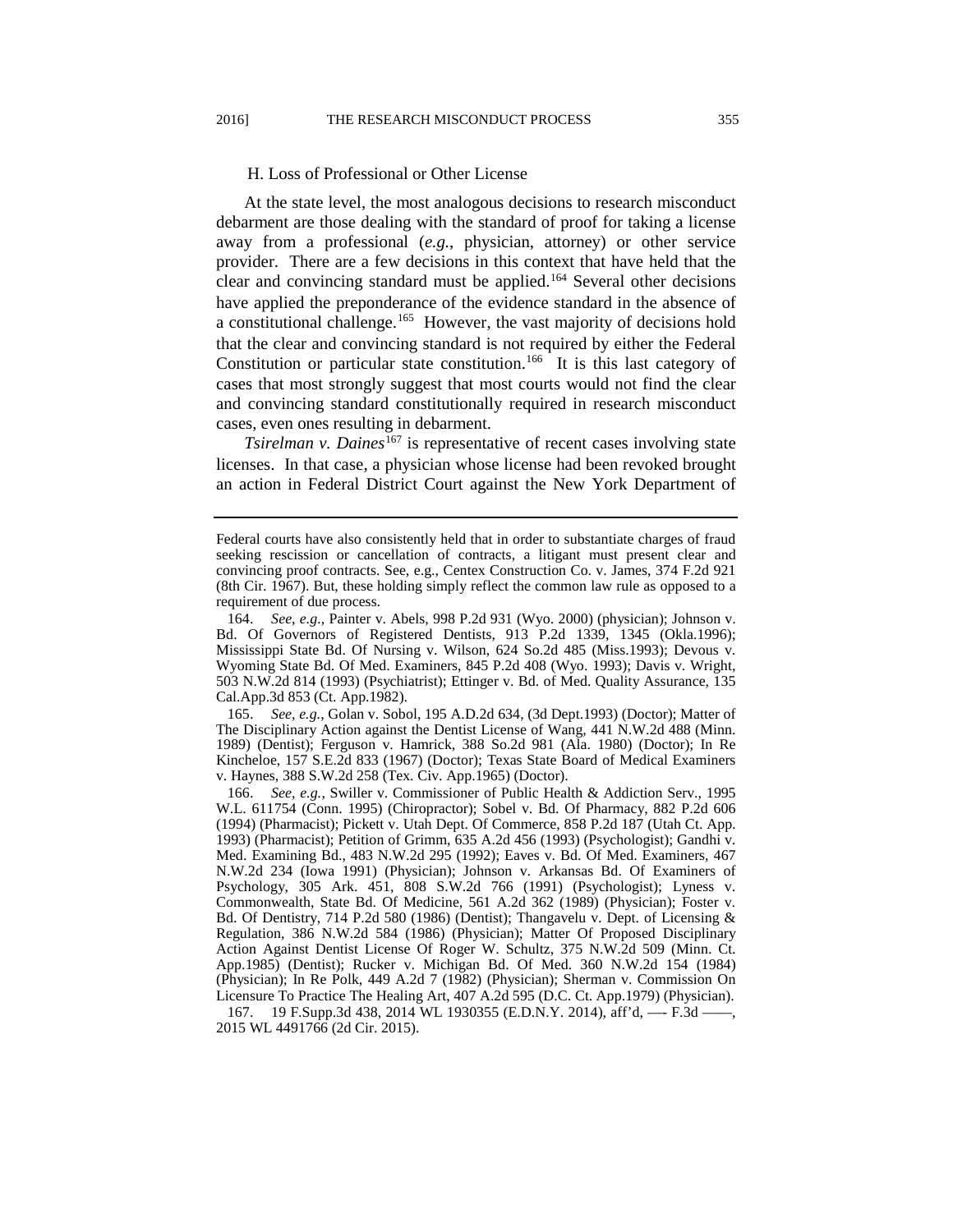Health and others claiming that the application of the preponderance of the evidence standard in his disciplinary hearing failed to comport with the requirements of due process. The defendants moved to dismiss. In rejecting the physician's argument, the District Court first noted that "[t]he federal and New York courts that have considered the issue have all determined that the preponderance of the evidence standard of proof comports with due process in medical disciplinary proceedings"[168](#page-45-0) and that "[t]he highest courts of several other jurisdictions have similarly rejected calls for a higher standard of proof."[169](#page-45-1) It then applied the *Mathews'* factors to the issue of the revocation of the physician's license.<sup>[170](#page-45-2)</sup>

The District Court in *Tsirelman* conceded that, as to the first *Mathews* factor (the private interest), "physicians have an important private interest in their medical license."[171](#page-45-3) But, the court noted that the physicians' interest in practicing medicine was short of the private interest involved in the cases where the Supreme Court held that the clear and convincing standard was required.<sup>172</sup> According to the court, that interest must be balanced against the need for ethical medical practices protecting the public. As to the second *Mathews*' factor (the governmental interest at stake), the court concluded that without question, New York has an

<span id="page-45-0"></span><sup>168.</sup> *See, e.g.,* Chalasani v. Daines, 2011 WL 4465564 (E.D.N.Y. 2011) report and recommendation adopted, [10–CV–1978, 2011 WL 4465408 \(E.D.N.Y. 2011\);](https://web2.westlaw.com/find/default.wl?mt=Westlaw&db=999&tc=-1&rp=%2ffind%2fdefault.wl&findtype=Y&ordoc=2033381605&serialnum=2026230248&vr=2.0&fn=_top&sv=Split&tf=-1&pbc=228B9FA0&rs=WLW14.10) [In re](https://web2.westlaw.com/find/default.wl?mt=Westlaw&db=602&tc=-1&rp=%2ffind%2fdefault.wl&findtype=Y&ordoc=2033381605&serialnum=1984136207&vr=2.0&fn=_top&sv=Split&tf=-1&referencepositiontype=S&pbc=228B9FA0&referenceposition=130&rs=WLW14.10)  [Gould v. Bd. of Regents of Univ. of State of N.Y.,](https://web2.westlaw.com/find/default.wl?mt=Westlaw&db=602&tc=-1&rp=%2ffind%2fdefault.wl&findtype=Y&ordoc=2033381605&serialnum=1984136207&vr=2.0&fn=_top&sv=Split&tf=-1&referencepositiontype=S&pbc=228B9FA0&referenceposition=130&rs=WLW14.10) 478 N.Y.S.2d 129, 130 (3d Dep't [1984\);](https://web2.westlaw.com/find/default.wl?mt=Westlaw&db=602&tc=-1&rp=%2ffind%2fdefault.wl&findtype=Y&ordoc=2033381605&serialnum=1984136207&vr=2.0&fn=_top&sv=Split&tf=-1&referencepositiontype=S&pbc=228B9FA0&referenceposition=130&rs=WLW14.10) Giffone v. De Buono, [693 N.Y.S.2d 691, 694 \(3d Dep't 1999\).](https://web2.westlaw.com/find/default.wl?mt=Westlaw&db=0000602&tc=-1&rp=%2ffind%2fdefault.wl&findtype=Y&ordoc=2033381605&serialnum=1999166900&vr=2.0&fn=_top&sv=Split&tf=-1&referencepositiontype=S&pbc=228B9FA0&referenceposition=694&rs=WLW14.10)

<span id="page-45-1"></span><sup>169.</sup> *See, e.g*., [Sherman v. Comm'n on Licensure to Practice the Healing Art,](https://web2.westlaw.com/find/default.wl?mt=Westlaw&db=0000162&tc=-1&rp=%2ffind%2fdefault.wl&findtype=Y&ordoc=2033381605&serialnum=1979110839&vr=2.0&fn=_top&sv=Split&tf=-1&referencepositiontype=S&pbc=228B9FA0&referenceposition=601&rs=WLW14.10) 407 [A.2d 595, 601 \(D.C.App.1979\);](https://web2.westlaw.com/find/default.wl?mt=Westlaw&db=0000162&tc=-1&rp=%2ffind%2fdefault.wl&findtype=Y&ordoc=2033381605&serialnum=1979110839&vr=2.0&fn=_top&sv=Split&tf=-1&referencepositiontype=S&pbc=228B9FA0&referenceposition=601&rs=WLW14.10) Petition of Grimm, [138 N.H. 42, 635 A.2d 456, 461](https://web2.westlaw.com/find/default.wl?mt=Westlaw&db=0000162&tc=-1&rp=%2ffind%2fdefault.wl&findtype=Y&ordoc=2033381605&serialnum=1993241429&vr=2.0&fn=_top&sv=Split&tf=-1&referencepositiontype=S&pbc=228B9FA0&referenceposition=461&rs=WLW14.10)  [\(1993\);](https://web2.westlaw.com/find/default.wl?mt=Westlaw&db=0000162&tc=-1&rp=%2ffind%2fdefault.wl&findtype=Y&ordoc=2033381605&serialnum=1993241429&vr=2.0&fn=_top&sv=Split&tf=-1&referencepositiontype=S&pbc=228B9FA0&referenceposition=461&rs=WLW14.10) In re Polk, [90 N.J. 550, 449 A.2d 7 \(N.J. 1982\);](https://web2.westlaw.com/find/default.wl?mt=Westlaw&db=0000162&tc=-1&rp=%2ffind%2fdefault.wl&findtype=Y&ordoc=2033381605&serialnum=1982135440&vr=2.0&fn=_top&sv=Split&tf=-1&pbc=228B9FA0&rs=WLW14.10) [N.D. State Bd. of Med.](https://web2.westlaw.com/find/default.wl?mt=Westlaw&db=0000595&tc=-1&rp=%2ffind%2fdefault.wl&findtype=Y&ordoc=2033381605&serialnum=2011253700&vr=2.0&fn=_top&sv=Split&tf=-1&referencepositiontype=S&pbc=228B9FA0&referenceposition=230&rs=WLW14.10)  Examiners v. Hsu, [726 N.W.2d 216, 230 \(N.D. 2007\).](https://web2.westlaw.com/find/default.wl?mt=Westlaw&db=0000595&tc=-1&rp=%2ffind%2fdefault.wl&findtype=Y&ordoc=2033381605&serialnum=2011253700&vr=2.0&fn=_top&sv=Split&tf=-1&referencepositiontype=S&pbc=228B9FA0&referenceposition=230&rs=WLW14.10)

<span id="page-45-2"></span><sup>170.</sup> *Tsirelman*, 19 F. Supp. 3d at 449–50 ("In determining the proper standard of proof, the three factors set forth in Mathews v. Eldridge must be considered: (1) "the private interest that will be affected by the official action;" (2) "the Government's interest, including the function involved and the fiscal and administrative burdens that the additional or substitute procedural requirement would entail;" and (3) "the risk of an erroneous deprivation of such interest through the procedures used, and the probable value, if any, of additional or substitute procedural safeguards." (quoting Matthews v. Eldrige, 424 U.S. 319, 335 (1976))).

<span id="page-45-3"></span><sup>171</sup>*. Tsirelman*, 19 F. Supp. 3d at 450 ("As plaintiff asserts, the loss of a professional license is a serious matter for the license holder. It represents the loss of a livelihood and a career."). *See also* [RRI Realty Corp. v. Inc. Vill. of Southampton, 870](https://web2.westlaw.com/find/default.wl?mt=Westlaw&db=0000350&tc=-1&rp=%2ffind%2fdefault.wl&findtype=Y&ordoc=2033381605&serialnum=1989050137&vr=2.0&fn=_top&sv=Split&tf=-1&referencepositiontype=S&pbc=228B9FA0&referenceposition=917&rs=WLW14.10)  [F.2d 911, 917 n. 4 \(2d Cir. 1989\)](https://web2.westlaw.com/find/default.wl?mt=Westlaw&db=0000350&tc=-1&rp=%2ffind%2fdefault.wl&findtype=Y&ordoc=2033381605&serialnum=1989050137&vr=2.0&fn=_top&sv=Split&tf=-1&referencepositiontype=S&pbc=228B9FA0&referenceposition=917&rs=WLW14.10) ("plaintiffs denied licenses required for pursuing a particular occupation . . . have a liberty interest in earning a livelihood and are normally not required to show an entitlement to the license they seek in order to state a claim").

<span id="page-45-4"></span><sup>172.</sup> As stated by the court: "The private interest at issue here does not quite rise to the level at which the Supreme Court has held a clear and convincing standard of evidence to be constitutionally required*. Tsirelman*, 19 F. Supp. 3d at 453 (citing Addington v. Texas, 441 U.S. 418, 425 (1979) (civil commitment); Woodby v. INS, 385 U.S. 276, 285 (1966) (deportation); Chaunt v. United States, 364 U.S. 350, 353 (1960) (denaturalization); Schneiderman v. United States, 320 U.S. 118, 125 (1943) (denaturalization)).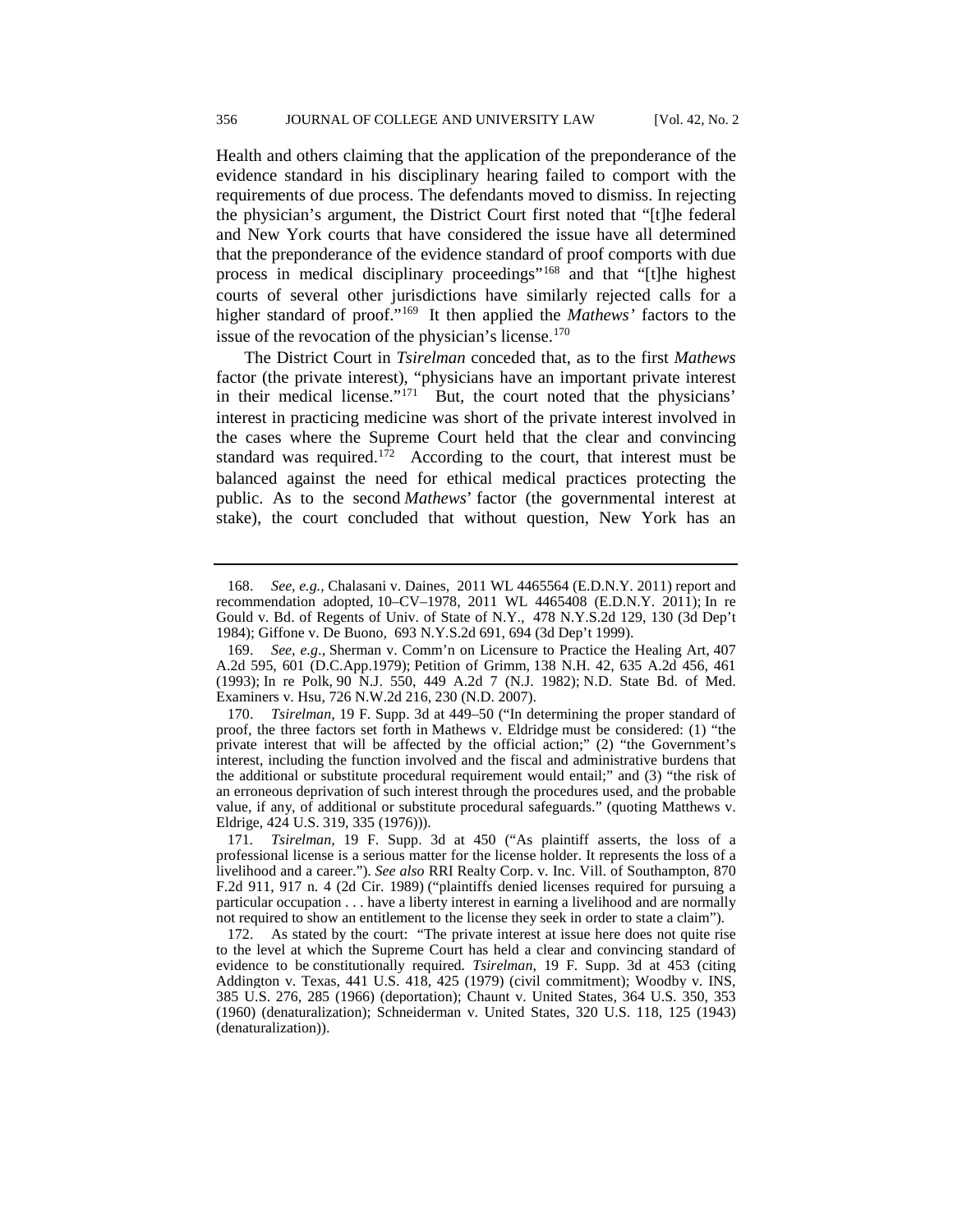important state interest in protecting the health of its citizens by regulating the practice of medicine within its borders.<sup>[173](#page-46-0)</sup> Finally, as to the third *Mathews*' factor (an undue risk of error) the court concluded that given the judicial-like process of the state's physician misconduct hearing, there was no undue risk of error sufficient to create a constitutionally required clear and convincing standard.

The plaintiff in *Tsirelman* stressed that medical disciplinary proceedings based primarily on fraud are unique in that they threaten the charged individual with "stigma" as well as the deprivation of an important private interest, necessitating clear and convincing evidence.<sup>[174](#page-46-1)</sup> But, the District Court rejected that argument based on the Supreme Court precedent discussed above where the Court held that the preponderance of the evidence standard comported with due process in federal administrative proceedings involving the commission of fraud<sup>[175](#page-46-2)</sup> as well as similar New York cases<sup>[176](#page-46-3)</sup> and cases in other jurisdictions finding the "stigma"

<span id="page-46-1"></span>174. The plaintiff relied on Santosky and cases applying the clear and convincing standard in common law fraud cases. *See*, *e.g.,* Ty Inc. v. Softbelly's, Inc., 517 F.3d 494, 499 (7th Cir. 2008) (noting "in the absence of a statute or rule," traditional common law or equitable principles dictate that fraud must be proved by clear and convincing evidence).

<span id="page-46-2"></span>175. *See, e.g.*, Steadman v. S.E.C., 450 U.S. 91 (1981) (upholding use of preponderance standard in SEC hearing involving antifraud provisions of securities law). The court noted that Congress and the Supreme Court have repeatedly applied the preponderance standard under federal fraud statutes. *Tsirelman*, 19 F. Supp. 3d at 450 (citing Herman & MacLean v. Huddleston, 459 U.S. 375, 389 (1983) (applying preponderance standard to civil enforcement of antifraud provisions of securities law); Grogan v. Garner, 498 U.S. 279, 288 (1991) (holding Congress chose the preponderance standard for substantive causes of action for fraud (collecting cases and statutes)); Sedima, S.P.R.L v. Imrex Co., 473 U.S. 479, 491 (1985) (suggesting preponderance standard applies to civil actions under RICO).

<span id="page-46-3"></span>176. The court cited the following New York State cases upholding the preponderance of the evidence standard in medical disciplinary proceedings involved charges of fraudulent misconduct: Matter of Bazin v. Novello, 754 N.Y.S.2d 446 (3d Dep't 2003) (physician charged with misconduct including fraudulent billing of insurance companies); Matter of Giffone v. DeBuono, 693 N.Y.S.2d 691 (3d Dep't 1999) (charging physician with improper touching under guise of providing legitimate medical treatment). The court also noted that in disciplinary proceedings against attorneys involving allegations of fraud, the Court of Appeals for the Second Circuit held that the preponderance standard provides adequate due process. *See, e.g.*, In re Theodore Friedman, 51 F.3d 20, 22 (2d Cir. 1995) (upholding preponderance standard where attorney was charged with knowingly making false affidavit); In re Friedman,

<span id="page-46-0"></span><sup>173.</sup> Selkin v. State Bd. for Prof'l Med. Conduct, 63 F. Supp. 2d 397, 402 (S.D.N.Y. 1999); Doe v. Connecticut, 75 F.3d 81, 85 (2d Cir. 1996); Blake v. Lang, 669 F. Supp. 584, 589) (S.D.N.Y. 1987); Middlesex County Ethics Committee v. Garden State Bar Ass'n, 457 U.S. 423 (1982); *see also* Goldfarb v. Va. State Bar, 421 U.S. 773, 792 (1975) ("We recognize that the States have a compelling interest in the practice of professions within their boundaries, and that as part of their power to protect the public health, safety, and other valid interests they have broad power to establish standards for licensing practitioners and regulating the practice of professions.").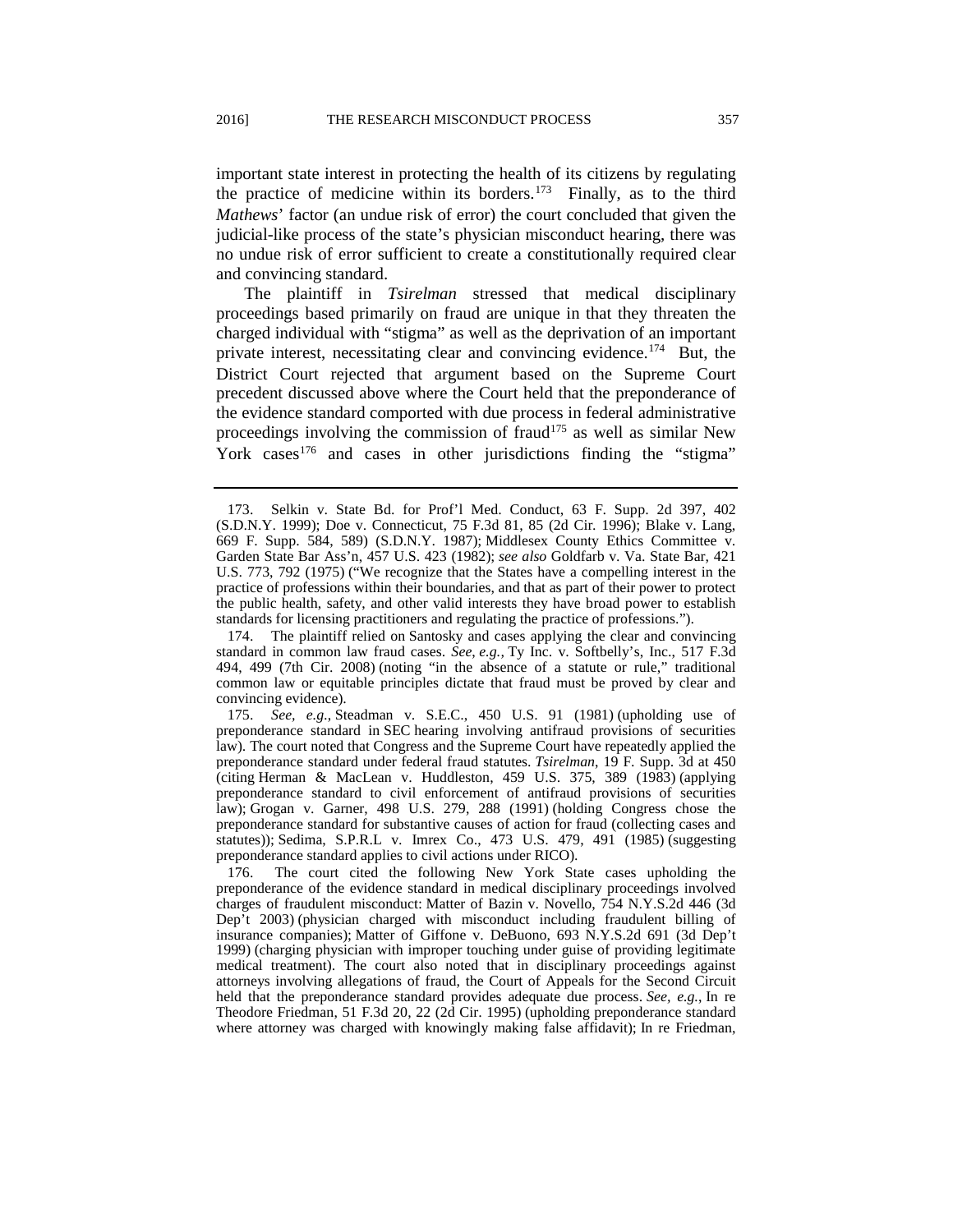insufficient to require a higher standard of proof. $177$  Thus, the court held: "In light of the compelling government interest and the procedural safeguards provided to the physicians, the preponderance of the evidence standard is constitutionally adequate in physician misconduct proceedings based primarily on fraud."[178](#page-47-1)

In affirming the local court's decision in *Tsirelman*, the Second Circuit reasoned that physicians have an important, but not compelling, property interest in their medical licenses and a liberty interest in pursuing their chosen profession;[179](#page-47-2) the preponderance standard "fairly distributes the risk of error" between the state and the physician;[180](#page-47-3) and the countervailing governmental interest is strong. The State, on behalf of the public, has a

178. *Tsirelman*, 19 F. Supp. 3d at 452.

<span id="page-47-2"></span><span id="page-47-1"></span>179. Tsirelman v. Daines, 794 F.3d 310, 315 (2d Cir. 2015). The Second Circuit cited: Donk v. Miller, 365 F.3d 159, 163 (2d Cir. 2004); RRI Realty Corp. v. Inc. Vill. of Southhampton, 870 F.2d 911, 917, n. 4 (2d Cir.1989). The Court of Appeals reasoned that: "if a physician loses his license, he remains free to pursue other employment and otherwise participate in life's activities. For this reason, we find a physician's interest in his license to be less compelling than those interests that the Supreme Court has determined require clear and convincing proof before the state can effect a deprivation." *Tsirelman*, 794 F.3d at 315. Tsirelman had argued that a physician's interest in a fraud-based medical disciplinary hearing is more substantial than in other disciplinary proceedings because the resulting reputational harm can extend beyond the medical field. In concluding that this distinction was unpersuasive, the Second Circuit stated:

A license revocation based on medical incompetence, sexual impropriety, or another serious charge would also tend to taint a physician's other future endeavors. In any event, even if we accepted Tsirelman's argument that physicians have a greater interest in fraud-based revocation proceedings, that interest still does not rise to the fundamental level that requires the application of a heightened standard of proof as a matter of federal due process. *Id.*

<span id="page-47-3"></span>180. The Second Circuit reasoned that:

[T]he corresponding consequences of error to the physician and the state in a fraud-based license revocation are roughly equivalent. If a doctor's license is erroneously revoked, he should be, but is not, allowed to practice medicine. If a doctor's license is erroneously maintained, he should not be, but is, allowed to continue to practice. Thus, the "social disutility" of each potential outcome is about the same, and it is not in general more serious for a license to be erroneously revoked than to be erroneously maintained. *Tsirelman*, 794 F.3d at 315.

<sup>1996</sup> WL 705322, at \*7 (E.D.N.Y. 1996) (upholding preponderance standard where attorney was charged with instructing witness to give false testimony).

<span id="page-47-0"></span><sup>177.</sup> The court noted that the preponderance standard had been upheld in the following cases involving other stigmatizing state actions. *See, e.g.,* [Valmonte v. Bane,](https://web2.westlaw.com/find/default.wl?mt=Westlaw&db=0000506&tc=-1&rp=%2ffind%2fdefault.wl&findtype=Y&ordoc=2033381605&serialnum=1994059553&vr=2.0&fn=_top&sv=Split&tf=-1&referencepositiontype=S&pbc=228B9FA0&referenceposition=994&rs=WLW14.10)  [18 F.3d 992, 994 \(2d Cir. 1994\)](https://web2.westlaw.com/find/default.wl?mt=Westlaw&db=0000506&tc=-1&rp=%2ffind%2fdefault.wl&findtype=Y&ordoc=2033381605&serialnum=1994059553&vr=2.0&fn=_top&sv=Split&tf=-1&referencepositiontype=S&pbc=228B9FA0&referenceposition=994&rs=WLW14.10) (maintenance and publication of names on central registry of suspected child abusers); Petition of Grimm, [635 A.2d 456 \(N.H.](https://web2.westlaw.com/find/default.wl?mt=Westlaw&db=0000162&tc=-1&rp=%2ffind%2fdefault.wl&findtype=Y&ordoc=2033381605&serialnum=1993241429&vr=2.0&fn=_top&sv=Split&tf=-1&pbc=228B9FA0&rs=WLW14.10)  [1993\)](https://web2.westlaw.com/find/default.wl?mt=Westlaw&db=0000162&tc=-1&rp=%2ffind%2fdefault.wl&findtype=Y&ordoc=2033381605&serialnum=1993241429&vr=2.0&fn=_top&sv=Split&tf=-1&pbc=228B9FA0&rs=WLW14.10) (physician disciplinary proceedings involving sexual relations with patient); [Gandhi v. State of Wisconsin Med. Bd.,](https://web2.westlaw.com/find/default.wl?mt=Westlaw&db=0000595&tc=-1&rp=%2ffind%2fdefault.wl&findtype=Y&ordoc=2033381605&serialnum=1992087497&vr=2.0&fn=_top&sv=Split&tf=-1&pbc=228B9FA0&rs=WLW14.10) 307, 483 N.W.2d 295 (Wis. Ct. App. [1992\)](https://web2.westlaw.com/find/default.wl?mt=Westlaw&db=0000595&tc=-1&rp=%2ffind%2fdefault.wl&findtype=Y&ordoc=2033381605&serialnum=1992087497&vr=2.0&fn=_top&sv=Split&tf=-1&pbc=228B9FA0&rs=WLW14.10) (physician disciplinary proceeding involving inappropriate touching). *Tsirelman*, 19 F. Supp. 3d at 451-52.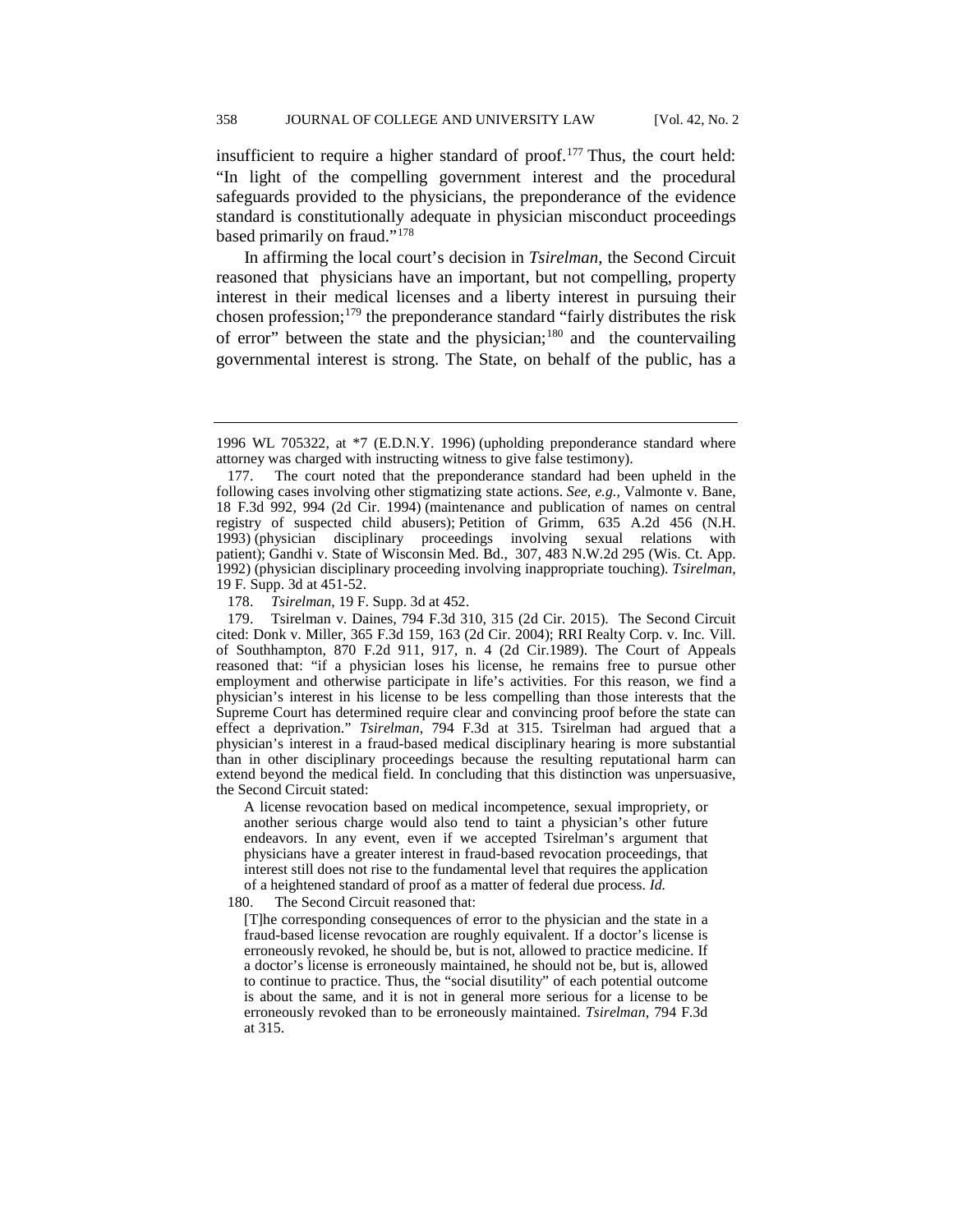substantial interest in revoking the licenses of doctors who engage in fraud or are otherwise found to be unfit to practice medicine.<sup>[181](#page-48-0)</sup>

A second representative case in this area is *Jones v. Connecticut Medical Examining Bd.,*[182](#page-48-1) in which the Supreme Court of Connecticut held that use of the preponderance of the evidence standard in a physician disciplinary proceeding does not offend a physician's due process rights. In reaching this result, the state supreme court relied upon its prior decision in *Goldstar Medical Services, Inc. v. Department of Social Services*, [183](#page-48-2) in which it had concluded that the preponderance standard is the default rule applicable in federal administrative proceedings, including those in which sanctions include the potential loss of a professional license.<sup>184</sup> The

<span id="page-48-0"></span><sup>181.</sup> The court of appeals acknowledged a physician's interest in maintaining his license, but concluded that "the State has at least as substantial an interest in protecting the public, and the cost of error is about the same. Thus, we find no constitutional basis for exempting fraud-based medical disciplinary proceedings from the traditional powers of state legislatures to prescribe standards of proof in state proceedings." *Id.* at 316.

<span id="page-48-1"></span><sup>182.</sup> 72 A.3d 1034 (2013). Among the findings of the Connecticut Medical Examining Bd. against Dr. Jones were that he violated the standard of care with respect to his treatment of child patients (1) by prescribing an antibiotic to a patient he did not know and had never examined; (2) prescribing antibiotics for nearly one year without repeat examinations and without any arrangement with another physician to monitor the patient for the side effects of long-term antibiotic therapy; and (3) diagnosing a disease in two children patients when the exposure risk was extremely low, the medical history was nonspecific, the signs and symptoms were non-specific, and the laboratory tests were negative. *Id.* at 1037.

<span id="page-48-2"></span><sup>183.</sup> 955 A.2d 15 (Conn. 2008). The administrative proceeding at issue in *Goldstar* was before the Connecticut Commissioner of Social Services (commissioner). *See id.* at 798. Using the preponderance of the evidence standard, the commissioner found that the plaintiffs, who were Medicaid providers, had committed fraud and therefore suspended them from the Medicaid program and ordered restitution. *See id.* at 798–99, 818. The Connecticut Supreme Court in Goldstar rejected the plaintiffs' argument that the standard of proof should have been clear and convincing evidence, concluding instead that, "[i]n the absence of state legislation prescribing an applicable standard of proof . . . the preponderance of the evidence standard is the appropriate standard of proof in administrative proceedings. . . ." *Id.* at 821. The Federal standard was relevant to the Connecticut Court, in part, because Medicaid is a cooperative program between the states and the Federal government.

<span id="page-48-3"></span><sup>184.</sup> The Connecticut Supreme Court in Goldstar stated as follows:

We begin by noting that, in this state, proof by preponderance of the evidence is the "ordinary civil standard of proof. . . ." The plaintiffs accurately state, however, that the clear and convincing standard is the appropriate standard of proof in *common-law* fraud cases.

In federal administrative proceedings, the preponderance of the evidence standard is applicable, even when the issue is the commission of fraud. The United States Supreme Court has held that the preponderance of the evidence standard traditionally applies in administrative cases in the absence of a legislative directive to the contrary. *Goldstar*, 955 A.2d at 33–34 (citations omitted).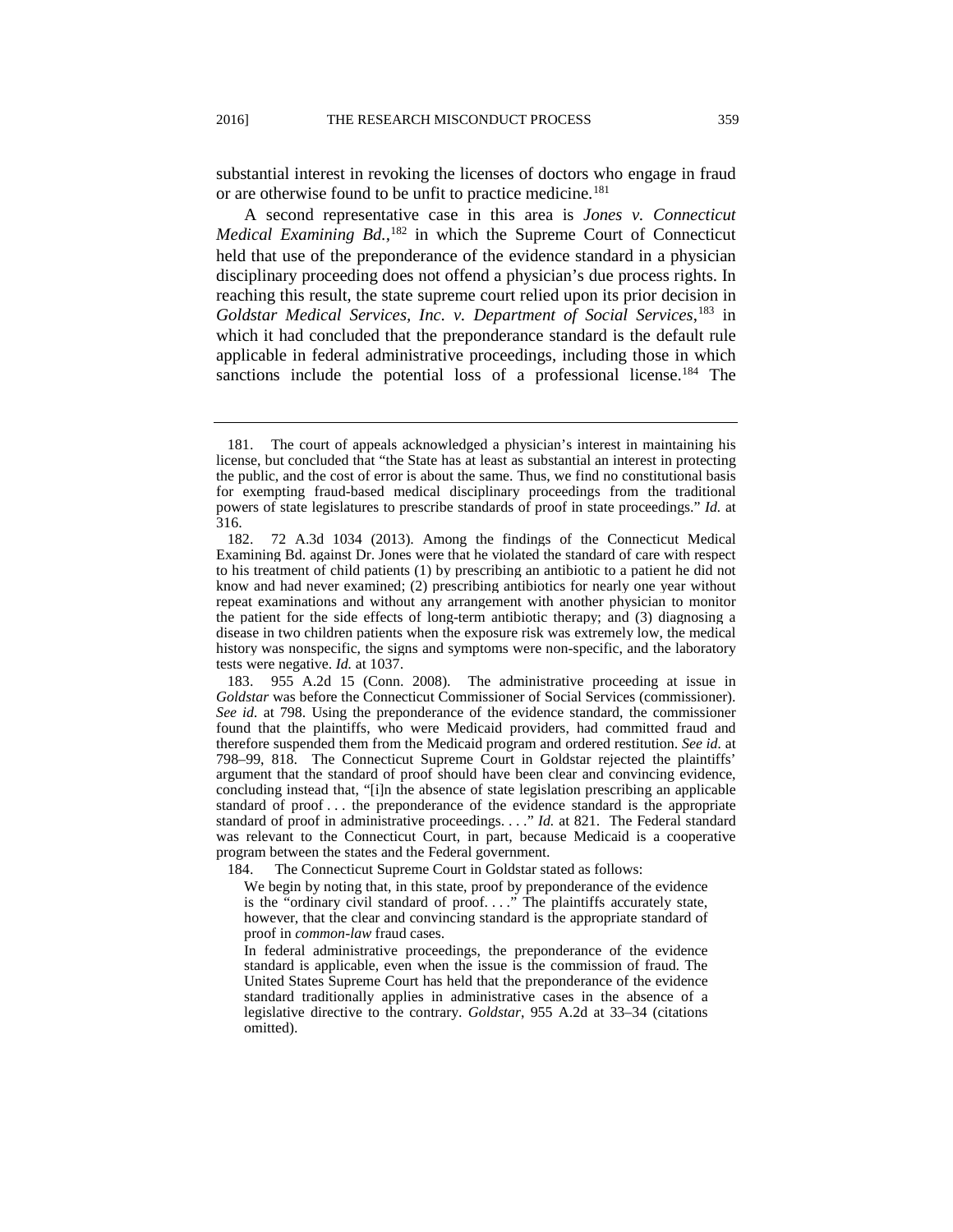physician in *Jones* argued, however, that the Supreme Court's decisions in *Mathews* and *Addington* required the clear and convincing standard.<sup>185</sup> In rejecting this argument, the Connecticut Supreme Court concluded that the *Mathews* test warranted the application of the preponderance of the evidence standard.<sup>186</sup> It said:

As stated by the court in *Jones*:

Although the United States Supreme Court has not yet considered whether, under the *[Mathews](https://web2.westlaw.com/find/default.wl?rs=WLW14.10&pbc=95AEBBDC&vr=2.0&findtype=Y&rp=%2ffind%2fdefault.wl&sv=Split&fn=_top&tf=-1&ordoc=2031233969&mt=Westlaw&serialnum=1976142314&tc=-1)* framework, the federal constitution mandates a higher standard of proof in physician disciplinary proceedings, a majority of our sister states has concluded that the preponderance of the evidence standard satisfies the requirements of due process in such cases. Applying the *[Mathews](https://web2.westlaw.com/find/default.wl?rs=WLW14.10&pbc=95AEBBDC&vr=2.0&findtype=Y&rp=%2ffind%2fdefault.wl&sv=Split&fn=_top&tf=-1&ordoc=2031233969&mt=Westlaw&serialnum=1976142314&tc=-1)* test in the present case, we agree with the majority of our sister jurisdictions that the use of the preponderance of the evidence standard in a physician disciplinary proceeding does not offend a physician's due process rights. With respect to the first *[Mathews](https://web2.westlaw.com/find/default.wl?rs=WLW14.10&pbc=95AEBBDC&vr=2.0&findtype=Y&rp=%2ffind%2fdefault.wl&sv=Split&fn=_top&tf=-1&ordoc=2031233969&mt=Westlaw&serialnum=1976142314&tc=-1)* factor, we are mindful of the plaintiff's important property interest in his medical license, the deprivation of which, the plaintiff claims,

186. The court stated:

<span id="page-49-0"></span><sup>185.</sup> The plaintiff in *Jones* also cited [Nguyen v. Dept. of Health, 29 P.3d 689](https://web2.westlaw.com/find/default.wl?mt=Westlaw&db=4645&tc=-1&rp=%2ffind%2fdefault.wl&findtype=Y&ordoc=2031233969&serialnum=2001717896&vr=2.0&fn=_top&sv=Split&tf=-1&pbc=95AEBBDC&rs=WLW14.10)  [\(Wash. 2001\),](https://web2.westlaw.com/find/default.wl?mt=Westlaw&db=4645&tc=-1&rp=%2ffind%2fdefault.wl&findtype=Y&ordoc=2031233969&serialnum=2001717896&vr=2.0&fn=_top&sv=Split&tf=-1&pbc=95AEBBDC&rs=WLW14.10) cert. denied sub nom; [Washington Medical Quality Assurance Comm'](https://web2.westlaw.com/find/default.wl?mt=Westlaw&db=708&tc=-1&rp=%2ffind%2fdefault.wl&findtype=Y&ordoc=2031233969&serialnum=2001510187&vr=2.0&fn=_top&sv=Split&tf=-1&pbc=95AEBBDC&rs=WLW14.10) v. Nguyen, [535 U.S. 904 \(2002\).](https://web2.westlaw.com/find/default.wl?mt=Westlaw&db=708&tc=-1&rp=%2ffind%2fdefault.wl&findtype=Y&ordoc=2031233969&serialnum=2001510187&vr=2.0&fn=_top&sv=Split&tf=-1&pbc=95AEBBDC&rs=WLW14.10) Jones v. Connecticut Medical Examining Bd., 72 A.3d 1034 (2013). In rejecting the plaintiff's reliance on the Supreme Court cases, holding that a clear and convincing standard was required, the Washington court stated:

The United States Supreme Court "has mandated an intermediate standard of proof clear and convincing evidence—when the individual interests at stake in a state proceeding are both particularly important and more substantial than mere loss of money.... [T]he [c]ourt has deemed this level of certainty necessary to preserve fundamental fairness in a variety of government-initiated proceedings that threaten the individual involved with a significant deprivation of liberty or stigma." "[I]n any given proceeding, the minimum standard of proof tolerated by the due process requirement reflects not only the weight of the private and public interests affected, but also a societal judgment about how the risk of error should be distributed between the litigants.

<span id="page-49-1"></span>*Jones*, 72 A.3d 1034, 1042 fn. 6 (quoting Santosky *v.* Kramer, 454 U.S. 745, 755–57 (1982)).

As the United States Supreme Court has explained, [p]rocedural due process imposes constraints on governmental decisions which deprive individuals of 'liberty' or 'property' interests within the meaning of the [d]ue [p]rocess [c]lause of the [f]ifth or [f]ourteenth [a]mendment. [D]ue process is flexible and calls for such procedural protections as the particular situation demands. The fundamental requirement of due process is the opportunity to be heard at a meaningful time and in a meaningful manner, and, specifically, to be heard before being condemned to suffer grievous loss of any kind, even though it may not involve the stigma and hardships of a criminal conviction. . . .

*Jones*, 72 A.3d at 1040 (quoting Mathews v. Eldridge, 424 U.S. 319, 332–333 (1976); Morrissey v. Brewer, 408 U.S. 471, 481 (1972)) (quotations omitted).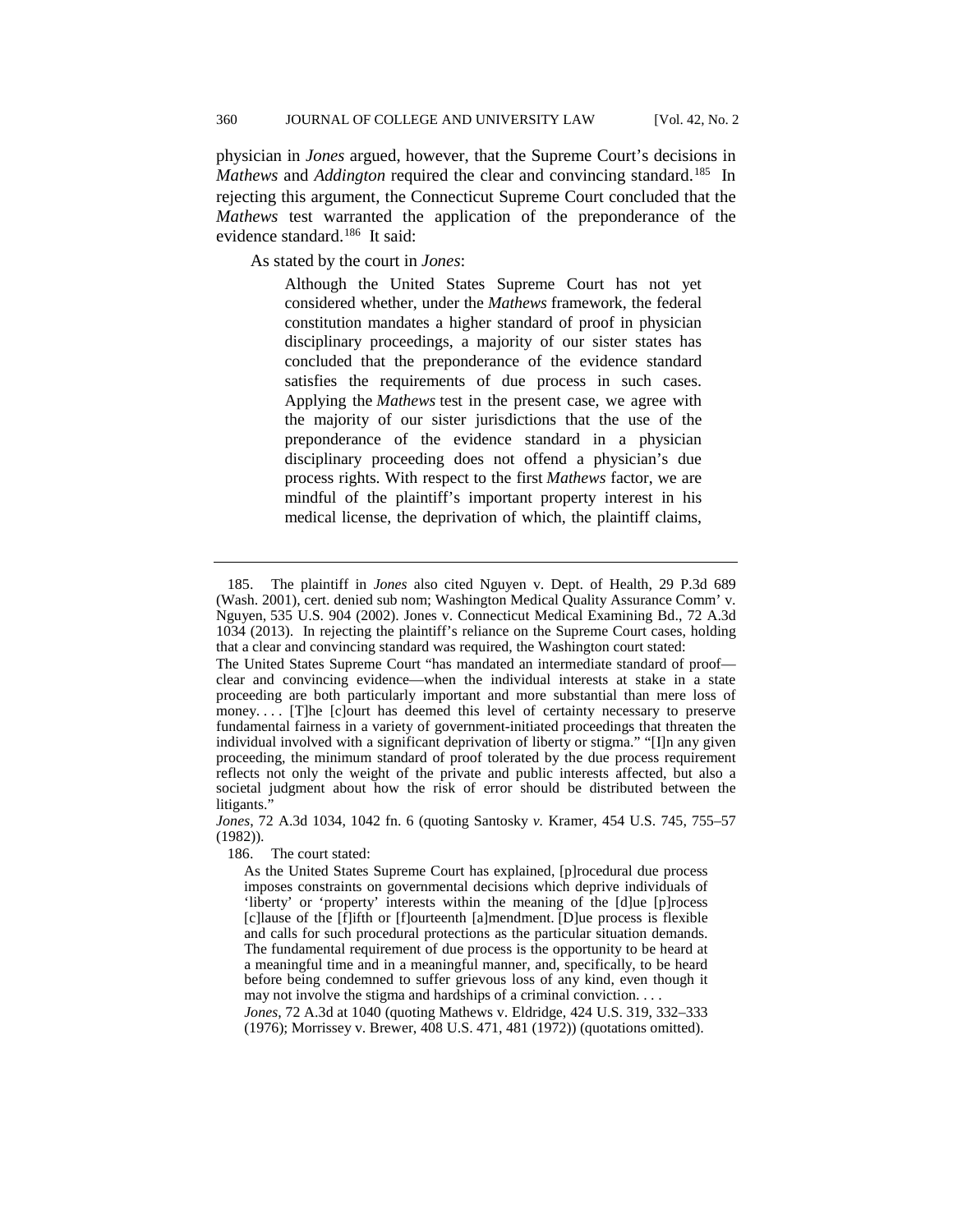could both preclude him from practicing medicine and subject him to social stigma. Nonetheless, this interest does not rise to the level of those for which the United States Supreme Court has concluded that due process mandates the application of the clear and convincing evidence standard rather than the preponderance of the evidence standard . . . . Regarding the risk of erroneous deprivation, the second factor under the *[Mathews](https://web2.westlaw.com/find/default.wl?rs=WLW14.10&pbc=95AEBBDC&vr=2.0&findtype=Y&rp=%2ffind%2fdefault.wl&sv=Split&fn=_top&tf=-1&ordoc=2031233969&mt=Westlaw&serialnum=1976142314&tc=-1)* framework, we agree with the board that the procedures adequately protect against an unacceptable risk of error. Turning to the final *[Mathews](https://web2.westlaw.com/find/default.wl?rs=WLW14.10&pbc=95AEBBDC&vr=2.0&findtype=Y&rp=%2ffind%2fdefault.wl&sv=Split&fn=_top&tf=-1&ordoc=2031233969&mt=Westlaw&serialnum=1976142314&tc=-1)* factor, we are persuaded that the governmental interest weighs in favor of maintaining the preponderance of the evidence standard because a heightened standard of proof necessarily renders it more difficult for the state to protect the public from unsafe medical practitioners.\*\*\*\*Weighing these three factors, we are not persuaded that the constitution requires a heightened standard of proof when a physician's license is imperiled in an administrative proceeding before the board. We therefore decline the plaintiff's invitation to judicially impose the heightened standard of proof imposed by a minority of our sister states.<sup>[187](#page-50-0)</sup>

Another recent noteworthy case is *Olympic Healthcare Services II LLC v. Department of Social & Health Services*, [188](#page-50-1) a decision by the Court of Appeals of Washington. The case involved the revocation of the license of an operator of an adult family home. What is interesting about the case is the Court of Appeals' discussion of three earlier Washington Supreme Court cases, *Nguyen v. Department of Health Medical Quality Assurance Commission*, [189](#page-50-2) *Ongom v. Department of Health, Office of Professional Standards*<sup>190</sup>, and *Hardee v. Dep't of Soc. & Health Servs.*,<sup>191</sup>, In *Nguyen* the state supreme court applied the three-part *Mathews* test to conclude that due process required proof by clear and convincing evidence to revoke a

<span id="page-50-0"></span><sup>187.</sup> The Jones Court found unpersuasive the plaintiff's argument that the disciplinary procedures to which attorneys are subjected should have some bearing on the appropriate disciplinary procedures applied to physicians. According to the court the plaintiff's argument fails to recognize that attorney discipline, unlike physician discipline, is overseen by the Judicial Branch. *Jones*, 72 A.3d at 1044. *See also*, Statewide Grievance Committee v. Rozbicki, 558 A.2d 986 (1989) (noting that regulation of attorney conduct is "within the court's inherent authority" and that statewide grievance committee is authorized "to act as an arm of the court in fulfilling this responsibility").

<sup>188. 304</sup> P.3d 491 (Wash. Ct. App. 2013).<br>189. 29 P.3d 689 (Wash. 2001), cert. denie 189. 29 P.3d 689 (Wash. 2001), *cert. denied*, 535 U.S. 904 (2002).

<span id="page-50-4"></span><span id="page-50-3"></span><span id="page-50-2"></span><span id="page-50-1"></span><sup>190.</sup> 148 P.3d 1029 (Wash. 2006), *overruled by* Hardee, 256 P.3d 339 (Wash. 2011).

<sup>191.</sup> 256 P.3d 339 (Wash. 2011).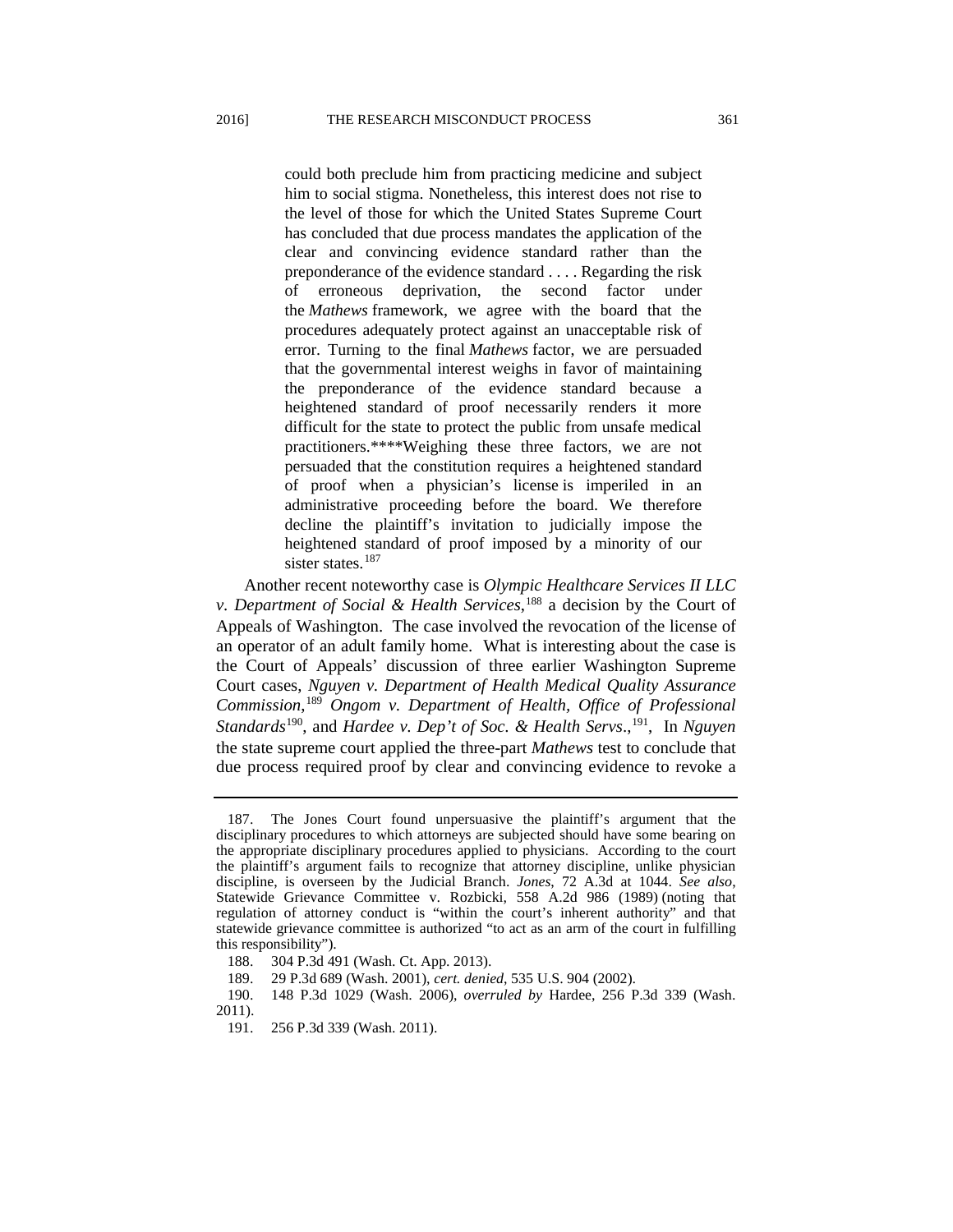professional license.[192](#page-51-0) In *Ongom* the state supreme court held that revocation of state registration as a nursing assistant was indistinguishable from revocation of a medical license and, thus, due process required proof by clear and convincing evidence. And, in *Hardee* the Washington Supreme Court overruled *Ongom*, reasoning that there was a distinction between professional and other licenses. In reaching this result, the court in *Hardee* focused on the time, expense, and education invested in obtaining the licensing. The court identified three factors that distinguished a home child care license from a professional license: (1) the license adheres to the facility and not the individual provider, (2) the state agency can revoke the license for the misconduct of someone other than the provider, and (3) obtaining a license only requires completion of state approved training. Based on *Hardee*, the Washington Court of Appeals in *Olympia* held that the preponderance of the evidence standard was appropriate for revocation of an adult family home license.<sup>[193](#page-51-1)</sup>

#### I. Burden of Proof Under Federal Contract Statutes

Most claims of fraud relating to government contracts involve one or more of the following statutes: the False Claims Act (FCA)<sup>194</sup>, Contract Disputes Act (CDA)<sup>[195](#page-51-3)</sup> Fraud Provision and Forfeiture of Fraudulent Claims Act (FFCA).[196](#page-51-4)

To establish that a plaintiff is liable under the False Claims Act, the government must show that: (1) the contractor presented a claim for payment, (2) the claim was false or fraudulent, (3) the contractor knew that the claim was false or fraudulent, and (4) the government suffered damages because of the false or fraudulent claim.<sup>[197](#page-51-5)</sup> For purposes of the FCA, the terms "knowing" and "knowingly" mean: (A) that a person, with respect to information-(i) has actual knowledge of the information; (ii) acts in deliberate ignorance of the truth or falsity of the information; or (iii) acts in reckless disregard of the truth or falsity of the information; and (B) that no proof of specific intent to defraud is required.<sup>198</sup> However, there must be a

<span id="page-51-1"></span><span id="page-51-0"></span><sup>192.</sup> As noted above, the decision in *Hardee* represents the minority view. It was based primarily on the court's reasoning that an individual has a "profound" interest in his or her professional license. Most courts hold that such personal interest is insufficient to warrant application of the clear and convincing standard.

<sup>193.</sup> *Hardee,* 304 P.3d 491 (Wash. Ct. App. 2013).

<sup>194.</sup> 31 U.S.C. § 3729 (2000).

<sup>195.</sup> 41 U.S.C. § 604 (2000).

<sup>196.</sup> 28 U.S.C. § 2514 (2000)

<span id="page-51-5"></span><span id="page-51-4"></span><span id="page-51-3"></span><span id="page-51-2"></span><sup>197.</sup> *See, e.g.*, Young-Montenay, Inc. v. United States, 15 F.3d 1040, 1043 (Fed. Cir. 1994).

<span id="page-51-6"></span><sup>198</sup>**.** 31 U.S.C. § 3729(b). S*ee, e.g*., Ulysses Inc. v. United States, 117 Fed. Cl. 772 (2014).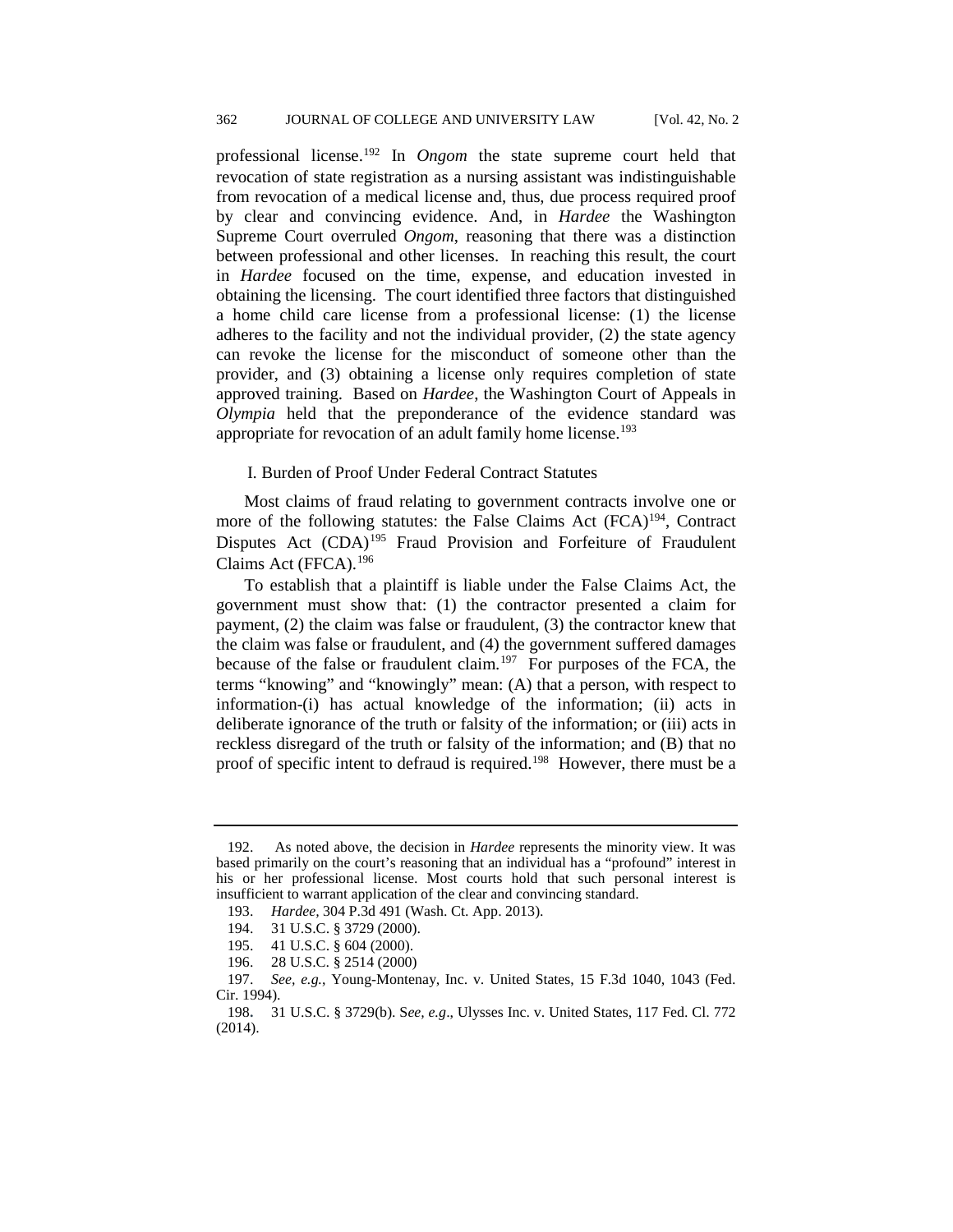showing by the government of more than innocent mistake or mere negligence.[199](#page-52-0)

The FCA specifically provides that the government need only prove the elements of a FCA claim by a preponderance of the evidence.<sup>200</sup> Arguments have been made challenging this standard.<sup>[201](#page-52-2)</sup> But, to date, there have been no significant judicial decisions addressing the issue.<sup>[202](#page-52-3)</sup>

Under the Contract Disputes Act (CDA), if a contractor is unable to support any part of his claim and it is determined that such inability is attributable to a misrepresentation of fact or fraud on the part of the contractor, then the contractor is liable to the government for an amount

In discussion on the 1986 amendments to the FCA, it was clearly expressed that the FCA's burden of proof was to be broadened precisely because courts had found that FCA cases often required "specific intent" and "clear and convincing, even unequivocal, evidence." The framers of the FCA, in contending that it was a traditional civil case, argued for the traditional civil burden: preponderance of the evidence, precisely because they feared the move courts had been making to put more stringent burdens of proof. As a result of the 1986 amendments, "preponderance of the evidence" is the current standard under 31 U.S.C. § 3731(c).

There are circumstances in which the FCA is acts like a criminal, rather than civil, statute. It is punitive and exposed to double jeopardy and double jeopardy challenges. In light of the recent rulings [ ] that the FCA acts enough like a criminal statute to trigger the traditional criminal defenses of double jeopardy and excessive fines, a simple conjecture is possible: if the FCA acts enough like a criminal statute to concern the Supreme Court with its implications for excessive fines and double jeopardy, its burden of proof should reflect not the lightest civil burden but one closer to a criminal statute. But that is for the courts to decide. *Id.* at 483 (citations omitted).

<span id="page-52-3"></span>202. There have been a number of FCA claims regarding research misconduct. *See*  United States Ex Rel. Jones v. Brigham and Women's Hospital, 678 F.3d 72 (1st Cir. 2012); U.S. v. Univ. Of Med., 2010 WL 4116966 (D.N.J.); United States Ex Rel. Gober v. Univ. Of Alabama at Birmingham, No. 01-CU-00877-VEH (N.D. Ala. settled Apr. 14, 2005) (settlement agreement *available at*  https://www.justice.gov/sites/default/files/civil/legacy/2014/04/18/Univ.Ala.%202005. pdf); United States Ex Rel. Long v. Mayo Foundation, No. CV02-522-ADM/SRN (D. Minn. settled May 26, 2005) (settlement agreement *available at* settled May 26, 2005) (settlement agreement *available at* https://www.justice.gov/sites/default/files/civil/legacy/2014/04/18/MayoClinic%20200 5.pdf). The elements of making out a FCA claim are not the same as those under the NSF and HHS regulations regarding research misconduct. For an analysis of FCA claims in the research misconduct context, see Brief of Defendants-Appellees, United States Ex Rel. Jones v. Brigham and Women's Hospital, 2011 WL 2309192. As to the evidentiary role that the investigative reports of ORI and OIG can have in an FCA case, see, U.S. ex rel. Milam v. Regents of University of California, 912 F. Supp. 868 (D. Md. 1995).

For a discussion of FCA cases involving research misconduct *see*, B. Stanković, *Pulp Fiction: Reflections on Scientific Misconduct*, 2004 WIS. L. REV. 975 (2004).

<span id="page-52-0"></span><sup>199.</sup> UMC Elec. Co. v. United States, 43 Fed. Cl. 776, 795 (1999); Comm. Contractors Inc. v. United State*s*, 154 F.3d 1357, 1366 (Fed. Cir. 1998); Wang v. FMC Corp*.*, 975 F.2d 1412, 1420 (9th Cir. 1992).

<sup>200.</sup> 31 U.S.C. § 3731(C) (2000).

<span id="page-52-2"></span><span id="page-52-1"></span><sup>201.</sup> Eric Askanase, *Qui Tam And The False Claims Act: Criminal Punishment In Civil Disguise*, 70 DEF. COUNS.J. 472 (2003):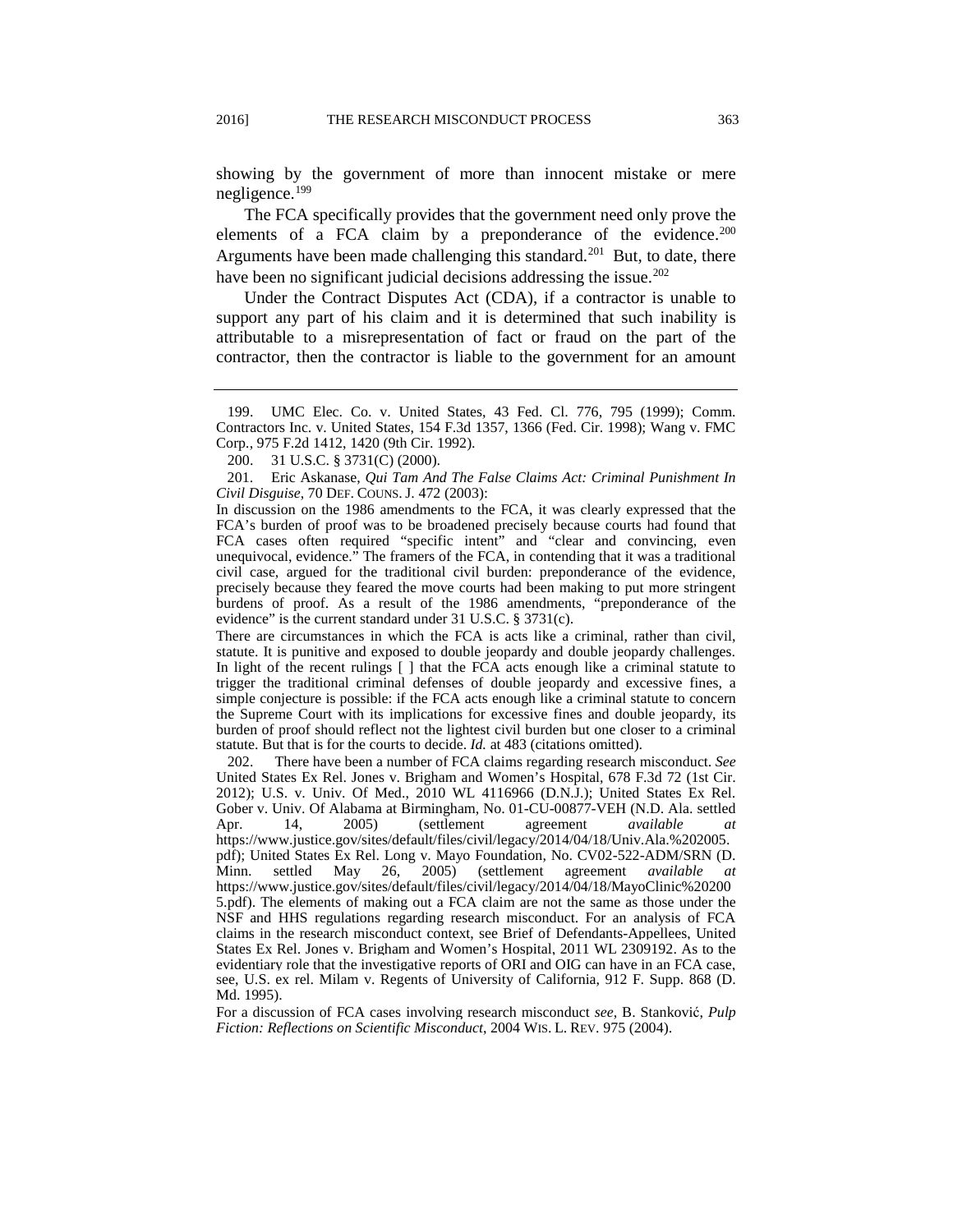equal to such unsupported part of the claim in addition to all costs to the government attributable to the cost of reviewing said part of his claim[.203](#page-53-0) While the CDA does not provide a standard of proof, the United States Court of Appeals for the Federal Circuit has applied the preponderance of evidence standard to claims brought under the CDA's fraud provision.<sup>[204](#page-53-1)</sup>

Finally, under the Fraud Provision and Forfeiture of Fraudulent Claims Act (FFCA), a claim against the United States shall be forfeited by any person who fraudulently submits a false claim to the government.<sup>[205](#page-53-2)</sup> The Federal Circuit has held that, to prevail on a claim alleging fraud under the FFCA, the government is required to establish by clear and convincing evidence that the contractor knew that its submitted claims were false, and that it intended to defraud the government by submitting those claims.<sup>206</sup> The distinction between the application of the preponderance of the evidence standard in the FCA (which expressly states that the preponderance of the evidence standard applies) and the clear and convincing standard in the FFCA appears to be solely based on the different language of the two statutes.<sup>[207](#page-53-4)</sup>

J. Does Due Process Require The Clear And Convincing Standard To Be Applied At Least In Circumstances When ORI Or OIG May Seek To Debar A Researcher Based On Research Misconduct?

Applying the foregoing to the research misconduct context, it is clear under *Addington* and *Mathews* that there are circumstances under which the

<sup>203.</sup> 41 U.S.C. § 604 (2000).

<span id="page-53-1"></span><span id="page-53-0"></span><sup>204.</sup> *See* Grand Acadian, Inc. v. United States, 105 Fed. Cl. 447, 457–58 (2012); Commercial Contractors, Inc. v. United States, 154 F.3d 1357, 1362 (Fed. Cir. 1998). 205. 28 U.S.C. § 2514 (2000).

<span id="page-53-3"></span><span id="page-53-2"></span><sup>206.</sup> *See*, Ulysses, Inc. v. United States 117 Fed. Cl. 772 (2014); Alcatec, LLC v. U.S*.*, 100 Fed. Cl. 502, 517 (2012). In Chapman Law Firm, LPA v. United States, 113 Fed. Cl. 555, 610-611 (Fed. Cl. 2013) the court stated:

Under the statute, "the government must establish by clear and convincing evidence that the contractor knew that its submitted claims were false, and that it intended to defraud the government by submitting those claims." Mere negligence, inconsistency, or discrepancies are not actionable under the Special Plea in Fraud statute. The United States Court of Appeals for the Federal Circuit has described the clear and convincing evidence standard as follows: "A requirement of proof by clear and convincing evidence imposes a heavier burden upon a litigant than that imposed by requiring proof by preponderant evidence but a somewhat lighter burden than that imposed by requiring proof beyond a reasonable doubt. Clear and convincing evidence has been described as evidence which produces in the mind of the trier of fact an abiding conviction that the truth of a factual contention is highly probable."

*Id.* (quoting Daewoo Eng'g & Constr. Co. v. United States, 557 F.3d 1332, 1341 (Fed. Cir. 2009); Alcatec, LLC v. United States, 100 Fed. Cl. 502, 517 (2011); Am-Pro Prot. Agency, Inc. v. United States, 281 F.3d 1234, 1240 (Fed. Cir. 2002) (internal quotations omitted)).

<span id="page-53-4"></span><sup>207.</sup> *See*, Alcatec, LLC v. U.S. 100 Fed. Cl. 502 (Fed. Cir. 2011) (discussing different burdens of proof under FCA and FFCA based upon statutory language).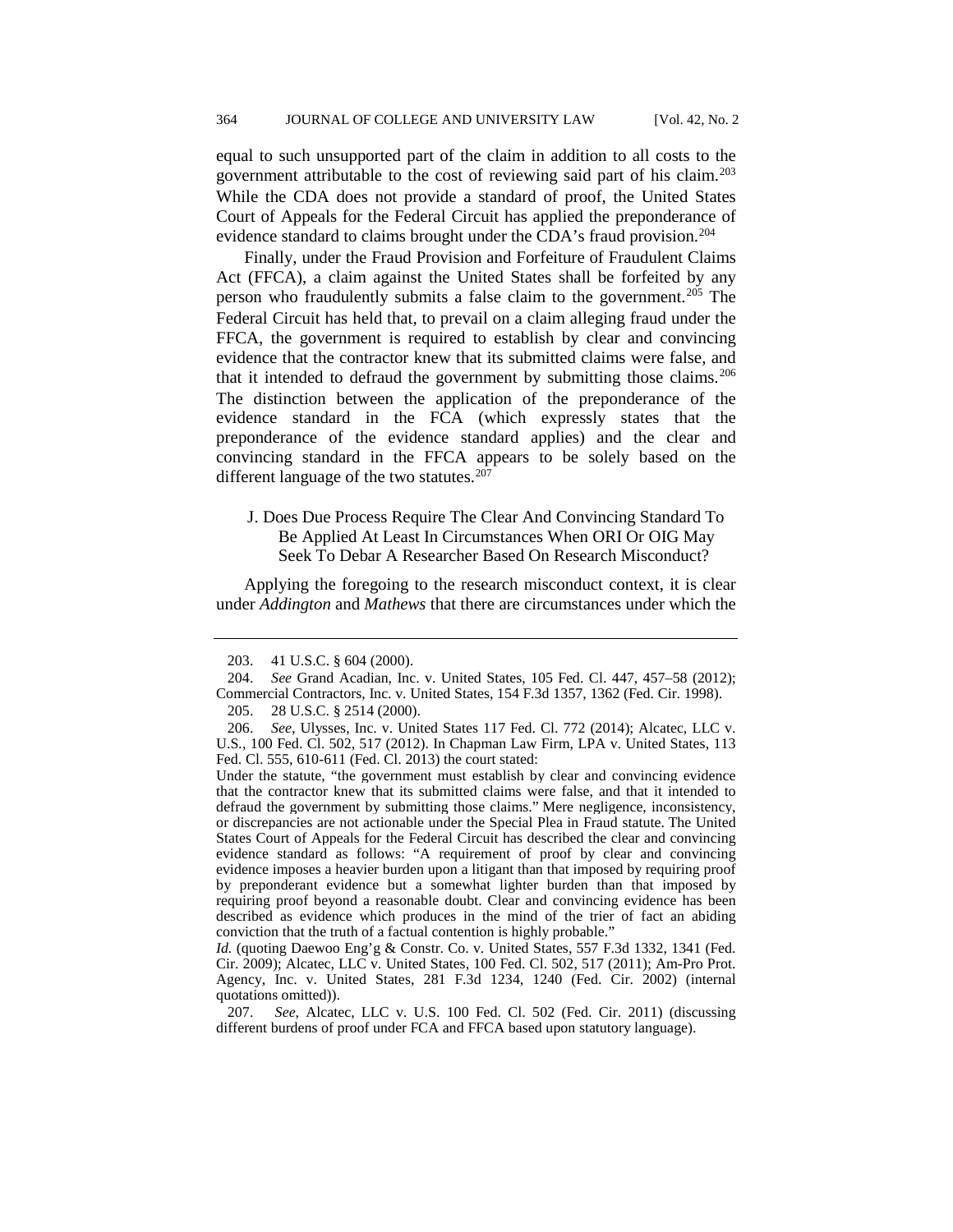Due Process Clause might require an agency or court to apply a clear and convincing standard of proof before taking an adverse action against a private person. What is less clear is exactly where the line is drawn between those circumstances requiring clear and convincing evidence and those for which a preponderance of the evidence will suffice. The argument has been made that the debarring of a researcher for misconduct fits within the category of cases that constitutionally requires application of the clear and convincing standard.<sup>[208](#page-54-0)</sup> As demonstrated above, however, the strength of such an argument is far from clear. In fact, the precedent strongly suggests that the Constitution does not require HHS and NSF to apply the "clear and convincing" standard in research misconduct.

Nevertheless, the precedent also supports the conclusion that HHS and NSF should have more fully evaluated whether there are circumstances where the clear and convincing standard can or should be applied while still ensuring that the public interest is adequately protected. It may very well be that those agencies can articulate why the public interests outweigh the countervailing due process concerns and justify use of the preponderance standard. But, to date, they have not adequately done so.

There is undoubtedly a possibility of mistake when there are factual disputes relating to research misconduct.<sup>209</sup> As the Supreme Court noted in *Addington*, the purpose of the standard of proof is "to allocate the risk of error between the litigants and to indicate the relative importance attached to the ultimate decision."[210](#page-54-2) And, as also recognized by the Court in *Addington*, there are circumstances where an "individual should not be asked to share equally with society the risk of error."[211](#page-54-3) That is especially true "when the possible injury to the individual is significantly greater than

- <span id="page-54-2"></span>210. *Addington*, 441 U.S. at 423.
- <span id="page-54-3"></span>211. *Id.* at 427.

<span id="page-54-0"></span><sup>208.</sup> *See* Trial Motion, Memorandum and Affidavit, Brodie v. Dep't. of Health and Human Services, 2010 WL 3416349 (D.D.C.) in which the Plaintiff stated:

The Fifth Amendment protects several rights of citizenship, including the right not to be deprived of liberty without due process of law, an interest that encompasses the right to be free from official stigmatization. The core requirements of due process are notice and the opportunity to be heard. The Court of Appeals for the District of Columbia Circuit has recognized that "debarment is a form of punishment which stigmatizes the target." The Court of Appeals further recognized that such stigmatization is "a blow to a protected 'liberty' interest, which, of course, triggers an inquiry as to whether the process it has been afforded is adequate."*Id.* (quoting Fischer v. Resolution Trust Corp., 59 F.3d 1344, 1349 (D.C. Cir. 1995). *See also* Trifax v. District of Columbia, 314 F.3d 641, 643 (D.C. Cir. 2003) ("Because this liberty concept protects corporations as well as individuals, formally debarring a corporation from government contract bidding constitutes a deprivation of liberty that triggers the procedural guarantees of the Due Process Clause.").

<span id="page-54-1"></span><sup>209.</sup> *See* Speiser v. Randall, 357 U.S. 513, 526 (1958).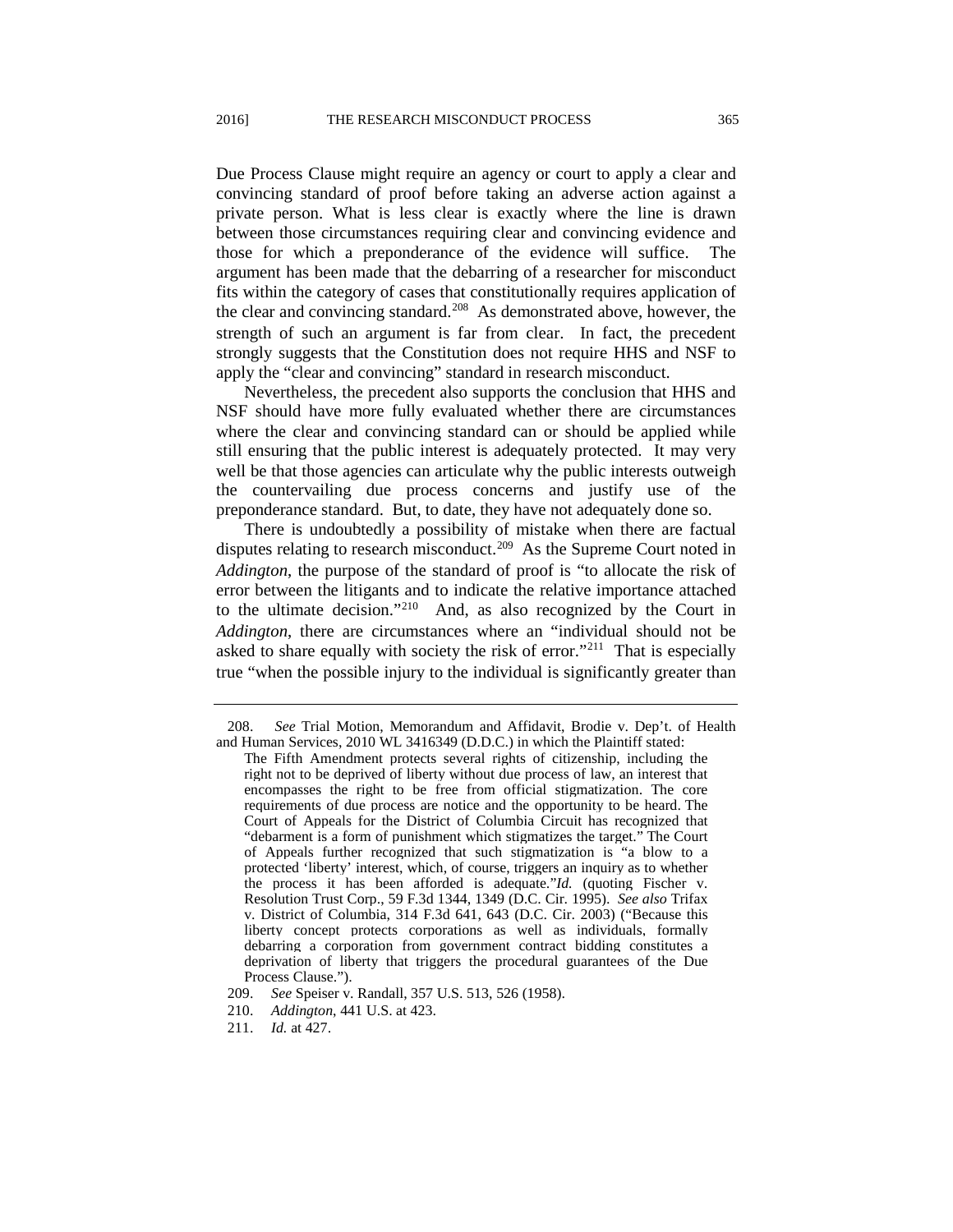any possible harm to the state."<sup>[212](#page-55-0)</sup> Of course, the purpose of the threefactor *Mathews* test is to balance those factors to determine the appropriate balance of the risk of error.

There is no indication that HHS or NSF did the balancing required by *Mathews* in adopting the preponderance standard. Moreover, if the agencies were to undertake such an analysis, there are arguments to support the conclusion that the "clear and convincing" standard is appropriate.

As to *Mathews'* first factor—"the private interest that will be affected by the official action"—the Supreme Court has consistently recognized the importance of allowing a person to pursue his or her chosen career.<sup>[213](#page-55-1)</sup> And while debarment may or may not be permanent, a finding of research fraud by HHS or NSF will, for all practical purposes, either end or substantially limit the ability of a researcher to pursue an academic career. In addition, irrespective of an agencies' characterization of the purpose of debarment, it cannot helped be viewed as a decision by the relevant federal agency to punish the researcher for his conduct.[214](#page-55-2) And, as the Court suggested in *In Re Ruffalo*, the punishment is being imposed in what is essentially a quasicriminal proceeding. $215$ 

Similarly, the decision to debar a researcher subjects the researcher to the type social stigma that the Court suggested in *Santosky*[216](#page-55-4) warrants application of the clear and convincing standard. This reasoning is implicit in *Addington* where the Court noted that the clear and convincing standard of proof is applied in civil cases involving allegations of fraud or some other quasi-criminal wrongdoing by the defendant in part because "[t]he interests at stake in those cases are deemed to be more substantial than mere loss of money" but directly impact the reputation of the alleged wrongdoer.<sup>[217](#page-55-5)</sup>

As to *Mathews'* second factor—"the risk of an erroneous deprivation of such interest through the procedures used, and the probable value, if any, of additional or substitute procedural safeguards"— the institutional proceedings generally will not have all the procedural safeguards that would apply in the judicial context. Moreover, the cases where the standard of proof can be expected to make a difference are likely to be the more complicated proceedings where additional procedural safeguards may be of more importance.

<sup>212.</sup> *Id.*

<span id="page-55-1"></span><span id="page-55-0"></span><sup>213.</sup> *See, e.g.*, Yick Wo v. Hopkins, 118 U.S. 356, 374 (1886); Truax v. Raich, 239 U.S. 33, 44 (1915); Hampton v. Mow Sun Wong, 426 U.S. 88, 102 n.23 (1976).

<span id="page-55-4"></span><span id="page-55-3"></span><span id="page-55-2"></span><sup>214.</sup> *See* Woodby v. Immigration Service, 385 U.S. 276, 285 (1966) (simply calling a proceeding remedial does not justify by itself applying the preponderance of the evidence standard).

<sup>215.</sup> In re Ruffalo, 390 U.S. 544, 550 (1968).

<sup>216.</sup> Santosky v. Kramer, 455 U.S. 745, 757 (1982).

<span id="page-55-5"></span><sup>217.</sup> Addingtion v. Texas, 441 U.S. 418, 424 (1979).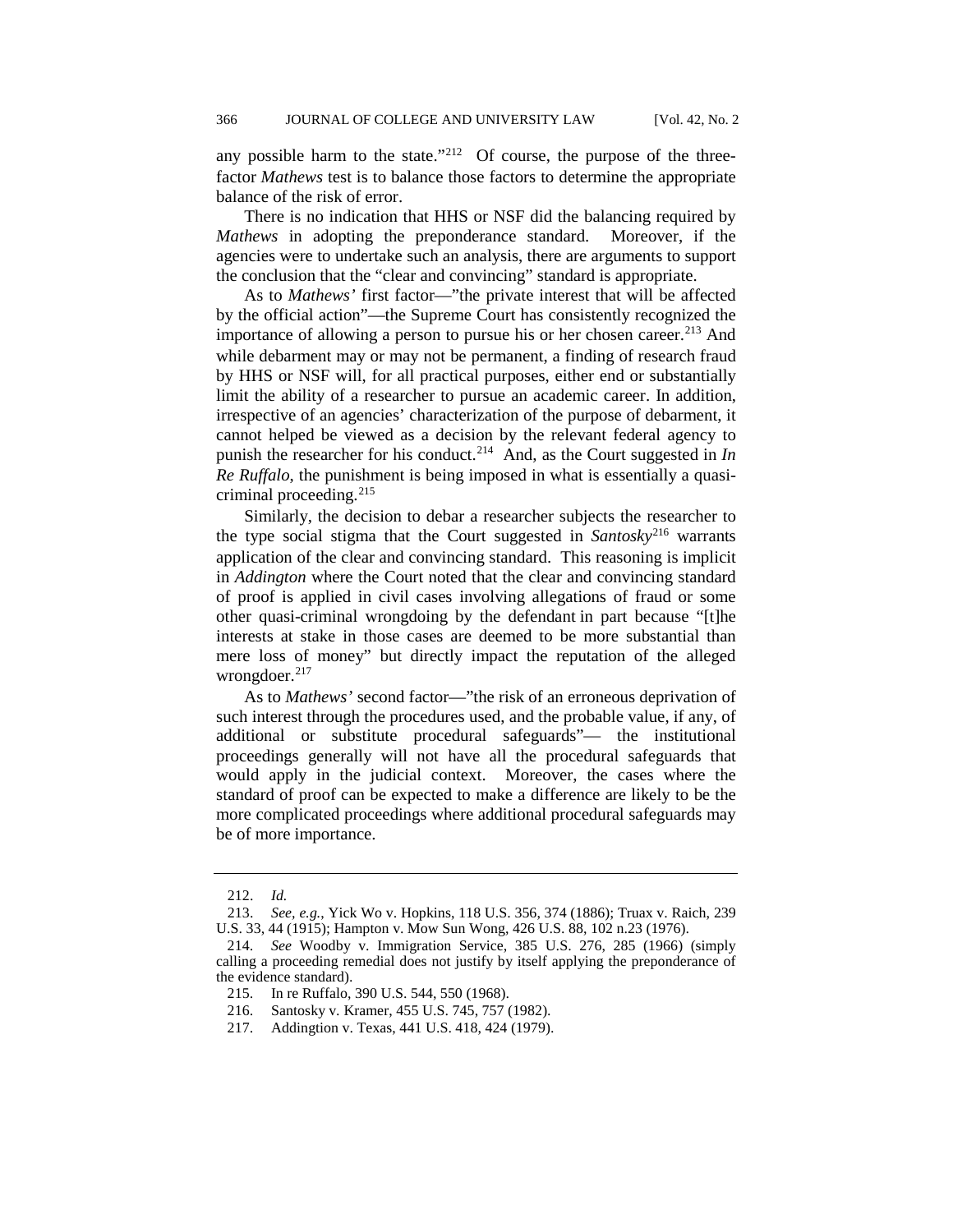And as to *Mathews'* third factor—"the government's interest, including the function involved and the fiscal and administrative burdens that the additional or substitute procedural requirement would entail"—there is no reason to believe that an institution or an agency will do any less (or more) of an investigation depending on the standard of proof. Presumably, regardless of the standard, the institution and the agencies will do what is required to determine the true facts underlying the challenged research. And, if the result of applying the clear and convincing standard does result in a more thorough investigation, that would seem to be a positive public benefit that would outweigh any extra administrative burden.

Moreover, by the time a research misconduct case reaches a debarment official (that is, after completion of the institution's and agencies' proceedings), the evidence that is necessary for a decision has been compiled. Thus, the main impact of applying the higher standard of proof is to serve to impress upon the debarment official the importance of the decision and thereby perhaps reduce the chances that an erroneous decision will be made with tremendous impact on the researcher.<sup>[218](#page-56-0)</sup>

To the extent the courts have held that the preponderance of the evidence standard is necessary to protect the public interest in the state licensing context, there is a distinction between taking away a license from a physician or lawyer and debarring a researcher. There is an obvious immediate risk of harm to individual members of the public if an unqualified physician is allowed to treat patients (or an attorney is allowed to practice) that is absent in the researcher context. At the time of the debarment proceeding, the researcher's work will typically have been thoroughly reviewed and, where appropriate, modified. And, in those instances where the debarment proceeding occurs after the publication of the research, presumably any needed retractions or corrections to that work can occur independent of a proceeding at which the ultimate issue is whether the researcher should be debarred (that is, the validity of the research can be questioned in multiple forums apart from the debarment proceeding).

And as to the possibility of future misconduct by a researcher, any researcher who has been the subject of a proceeding that resulted in a recommendation of debarment will have his/her work highly scrutinized going forward regardless of the conclusion of the debarment official.<sup>[219](#page-56-1)</sup>

One might argue that the punishment of debarment deters researchers from engaging in

<sup>218.</sup> *Id.* at 426–27.

<span id="page-56-1"></span><span id="page-56-0"></span><sup>219.</sup> For example, nothing would preclude a debarment official from stating his or her conclusion that the research was significantly flawed and still conclude that there was not clear and convincing evidence of research misconduct. Presumably, the debarment official could even state that he or she would have imposed debarment under the preponderance standard.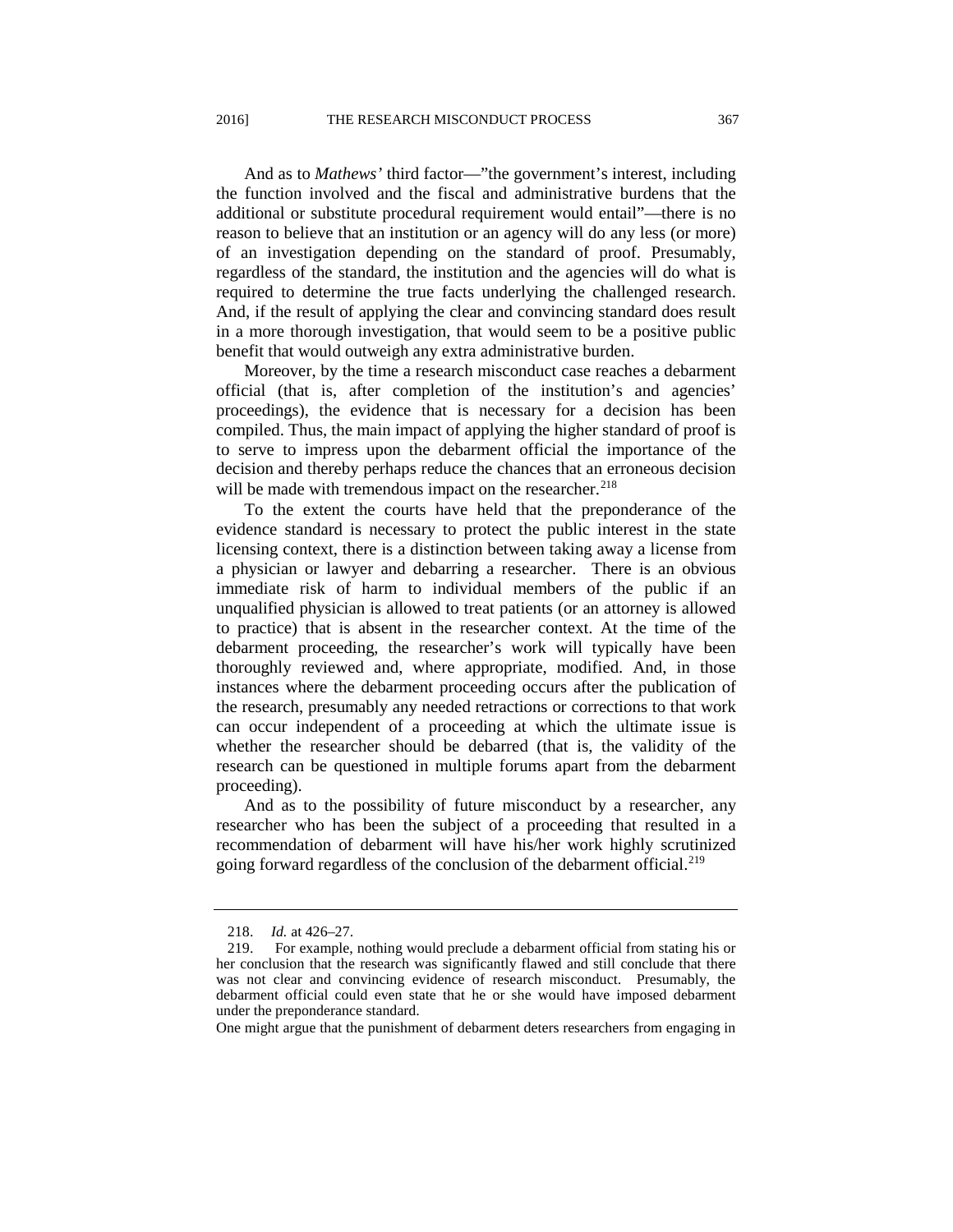The foregoing is not intended to suggest that there is no public harm if a researcher is wrongly found not to have engaged in research misconduct. Clearly there is a public interest in making sure that all researchers act with the highest integrity. But, HHS and NSF should consider whether that public interest can be vindicated without the need for having a researcher's career depend on fifty percent of the evidence and "a feather." At a minimum, the agencies should thoughtfully consider whether—in the rare close case—the harm to the individual researcher who is wrongly debarred under the preponderance of evidence standard outweighs the potential public harm which may occur should a researcher who did engage in misconduct escapes debarment under the clear and convincing standard. It is noteworthy in this regard that cases such as *Brodie* and *Bois* suggest that application of the clear and convincing standard may only rarely affect the outcome.

### K. Did HHS And NSF's Violate the APA In Adopting the Preponderance Of The Evidence Standard?

As noted, HHS and NSF adopted the preponderance of the evidence standard both for the determination as to whether research misconduct occurred and for the decision of the debarring official as to whether to impose debarment as a sanction. The question this raises is whether the agencies' adoption of the preponderance standard violated the Administrative Procedures Act.

Under the APA, a court is required to set aside an agency regulation that is contrary to a constitutional right.[220](#page-57-0) Therefore, a court could theoretically hold that the HHS and NSF regulations applying the preponderance of the evidence standard to research misconduct are invalid under this provision by application of the *Mathews'* test. Alternatively, a court may set aside even a constitutional regulation if the court concludes that the regulation is "arbitrary, capricious, an abuse of discretion, or otherwise not in accordance with law."[221](#page-57-1) Under this provision, a researcher, educational institution, or other organization with standing could challenge the regulations of HHS and NSF.

misconduct. While it seems reasonable that such is the case, the mere fact that a researcher may be subject to a debarment proceeding—regardless of the standard of proof—would seem to create determent enough.

<sup>220. 5</sup> U.S.C. § 706(2)(B).<br>221. 5 U.S.C. § 706(2)(A)

<span id="page-57-1"></span><span id="page-57-0"></span><sup>5</sup> U.S.C. § 706(2)(A); Allentown Mack Sales & Serv., Inc. v. NLRB, 522 U.S. 359 (1998) (holding that § 706(2)(a) governs substantive review of agency's interpretation of its own regulations); Martin v. Occupational Safety & Health Review Comm'n, 499 U.S. 144 (1991) (reviewing agency's interpretation of regulations for "reasonableness"); Edwards v. Califano, 619 F.2d 865, 868 (10th Cir.1980) (holding that acknowledged deference to agency's interpretation of own regulation does not preclude review under § 706(2)(A)).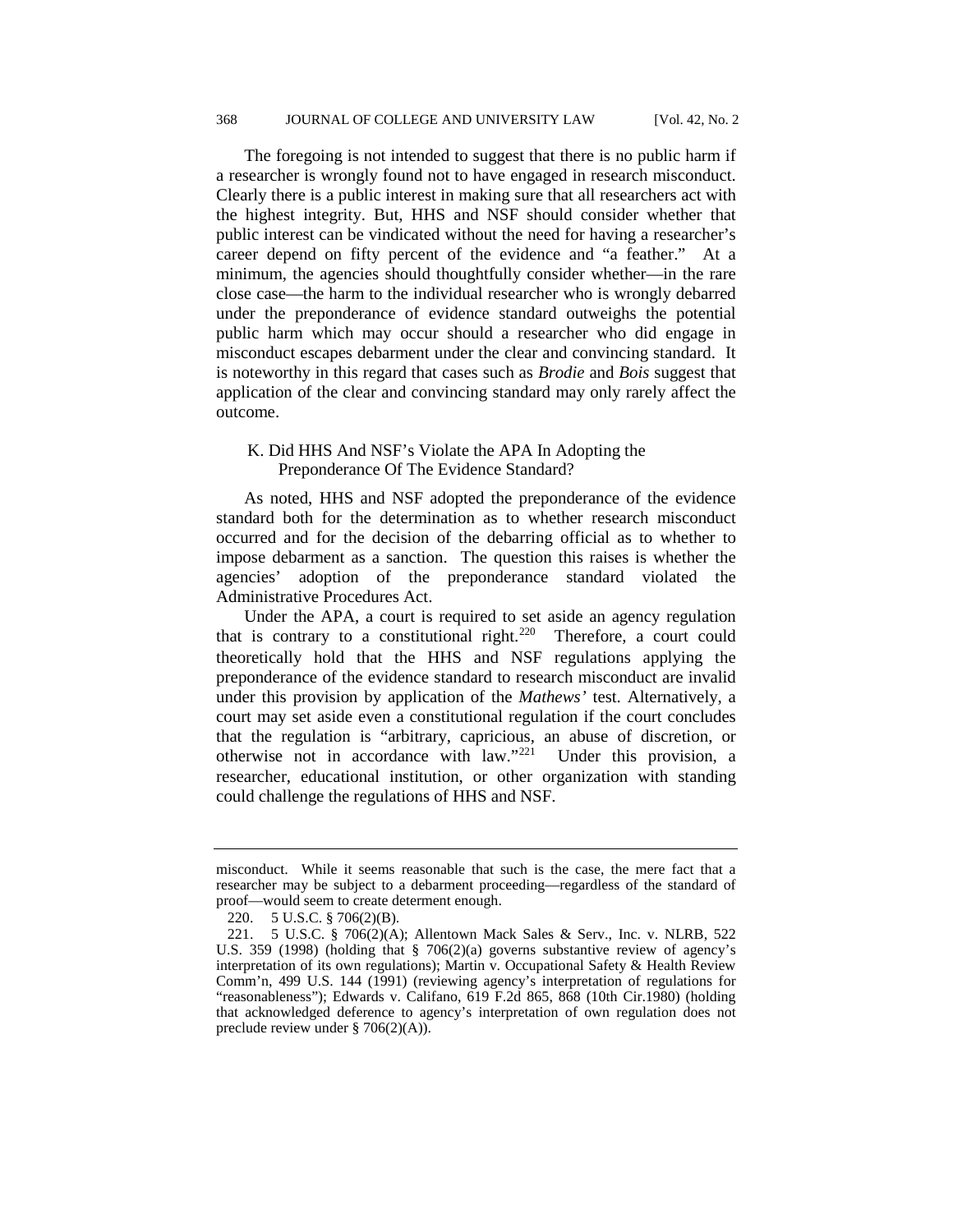It is well established that courts are generally required to give deference to an agency's interpretations of the statutes that the agency administers.<sup>[222](#page-58-0)</sup> However, there are a number of arguments as to why deference should not be required as to HHS's and NSF's adoption of the preponderance standard. First, the agency deference rule has been held not to apply to questions of law and the proper standard of proof in research misconduct cases would seem to be a legal issue.<sup>223</sup> Second, when an agency's interpretation of its own regulation is based not on its expertise in a particular field, but on general common law principles, it is not entitled to great deference.<sup>224</sup> In this case, the agencies relied, in part, upon the erroneous assumption that the common law standard in fraud cases was preponderance of the evidence, when in fact, the common law rule is clear and convincing.<sup>[225](#page-58-3)</sup> It also relied upon the standard rule applicable to commercial debarment cases without considering the different circumstances of a scientific researcher. And while HHS and NSF have expertise relating to the importance of public confidence in scientific research, they have no particular expertise in balancing considerations of due process. Third, an agency's failure to consider an important aspect of a problem is "arbitrary and capricious" under the APA. $226$  In this instance, the record does not reflect any meaningful consideration of the factors, which would support use of the clear and convincing standard (i.e., the *Mathews* factors). Fourth, an agency's failure to articulate a satisfactory explanation for its conclusions may make its decision arbitrary and capricious, and as noted above, $227$  neither HHS nor NSF set forth any

225. *Supra* text at note 124.

<span id="page-58-0"></span><sup>222.</sup> *See* Chevron, U.S.A., Inc. v. Nat'l Res. Def. Council, Inc., 467 U.S. 837, 842– 45 (1984).

<span id="page-58-1"></span><sup>223.</sup> *See* Wolfe v. Barnhart, 446 F.3d 1096, 1100 (10th Cir.2006); Artesian Indus., Inc. v. Dep't of Health and Human Servs., 646 F. Supp. 1004, 1006 (D.D.C.1986).

<span id="page-58-2"></span><sup>224.</sup> *See, e.g.*, Bd. of County Commissioners v. Isaac, 18 F.3d 1492, 1497 (10th Cir. 1994) ("An agency's interpretation of its own regulation is not entitled to great deference if it is based on general common law principles rather than the agency's expertise..."); Mission Group Kansas, Inc. v. Riley, 146 F.3d 775 (10th Cir. 1998); Bambidele v. Immigration & Naturalization Service, 99 F.3d 557, 561 (3d Cir. 1996) (little deference is owed when the dispute involves a legal issue that is not within the agency's particular expertise, such as the interpretation of a statute of limitations); Edwards v. Califano,  $619$  F.2d 865 (10th Cir. 1980) (an agency's interpretation of its own regulation, which is not based on expertise in its particular field but is rather based on general common law principles, is not entitled to great deference); Jicarilla Apache Tribe v. Federal Energy Regulatory Comm'n, 578 F.2d 289, 292–93 (10th Cir.1978).

<span id="page-58-5"></span><span id="page-58-4"></span><span id="page-58-3"></span><sup>226.</sup> *See* Motor Vehicle Mfrs. Ass'n V. State Farm Mut. Auto. Ins. Co*.*, 463 U.S. 29, 41 (1983).

<sup>227.</sup> *Id.* at 43.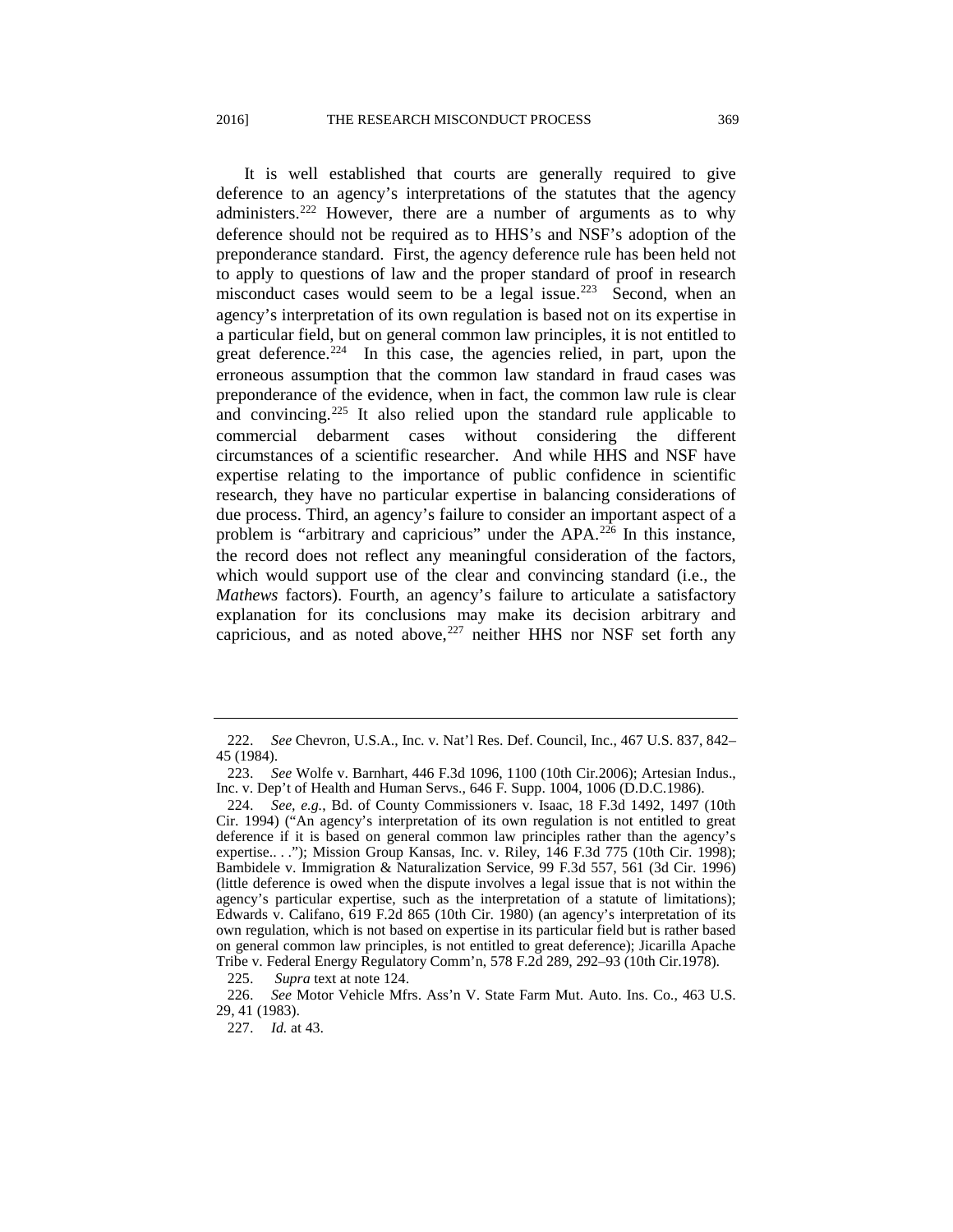meaningful analysis as to why the public interest could not be protected by application of the clear and convincing standard.<sup>[228](#page-59-0)</sup>

Accordingly, even if the clear and convincing standard is not constitutionally mandated (and it likely is not), a reasonable argument could be made that the agencies' adoption of the preponderance of the evidence standard violated the APA based on:

- (i) the arguments set forth above supporting the conclusion that application of the clear and convincing standard would comport more with due process than the preponderance standard (even in not constitutionally mandated);
- (ii) the fact that OSTP and NSF wrongfully stated in their rulemaking process that the uniform standard of proof in fraud cases is preponderance of the evidence, and
- (iii) the apparent lack of any meaningful analysis during the agencies' rulemaking of the *Mathews'* factors and whether a higher standard of proof should be applied to research misconduct cases in light of the unique circumstances of a scientific researcher.

#### L. New rulemaking by HHS and NSF.

Rather than HHS and NSF being faced with a legal challenge to their regulations in the absence of a full consideration of the correct standard of proof, the agencies should initiate rulemaking on their own to consider whether application of the preponderance of the evidence standard is appropriate in all circumstances. Should the agencies choose not to initiate such rulemaking, then interested parties should petition the agencies to open rulemaking on this issue pursuant to 5 U.S.C. § 553 which provides that "each agency shall give an interested person the right to petition for the issuance, amendment, or repeal of a rule."<sup>[229](#page-59-1)</sup> Should the agencies deny such a petition, that denial can be appealed to the courts.<sup>[230](#page-59-2)</sup>

#### **CONCLUSION**

The NSF and HHS have adopted procedures which allow for the creation of a reasonably complete evidentiary record for determining whether research misconduct has occurred.<sup>231</sup> Researchers have an

<span id="page-59-0"></span><sup>228.</sup> *See* Securitypoint Holdings, Inc. v. Transportation Sec. Admin*.* 769 F.3d 1184, 2014 WL 5432132 (D.C. Cir. 2014).

<span id="page-59-1"></span><sup>229.</sup> 5 USC § 553(e); Sean Croston, *The Petition is Mightier than the Sword: Rediscovering an Old Weapon in the Battles over "Regulation Through Guidance,"* 63 ADMIN. L. REV. 381 (2011); Reeve T. Bull, *Building a Framework for Governance: Retrospective Review and Rulemaking Petitions,* 67 ADMIN. L. REV. 265 (2015).

<sup>230.</sup> 5 USC §§ 702, 706; *Auer v. Robbins*, 519 U.S. 452 (1997).

<span id="page-59-3"></span><span id="page-59-2"></span><sup>231.</sup> For articles representative of the view that the procedures adopted by HHS and NSF are fundamentally unfair to researchers see, Jacqueline Bonilla, *Illusory*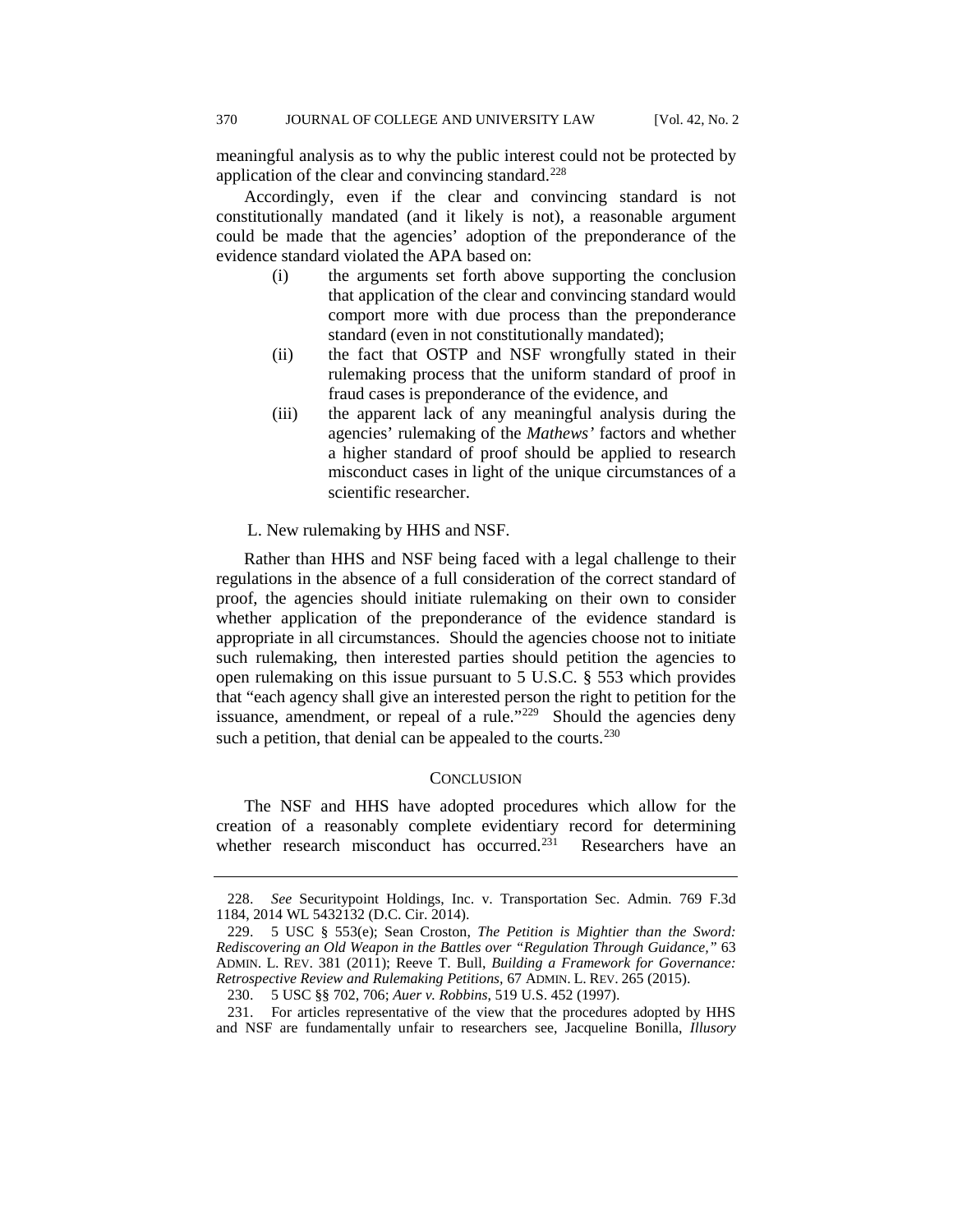opportunity to rebut allegations, and, given how few cases are actually litigated before the DAB and in the courts, it may be fair to assume that in the majority of cases the underlying facts are ultimately not significantly contested. Nevertheless, there are certainly cases which are the result of honest error by the researcher. There will also be cases, such as the hypothetical involving Dr. White, where the evidence is less than clear. And, it would be naïve to believe that there will not be instances where a researcher will be the subject of a malicious complaint or intentional sabotage. In such cases, it is a fair question whether the agencies should be able to impose substantial harm to a researcher's career based merely on a preponderance of the evidence. As shown above, there are legitimate arguments that can be made that due process requires a higher burden of proof. But, even if not constitutionally required, the issue is one that has not been fully vetted and warrants future discussion as part of the rulemaking process.

*Protections For Those Accused Of Scientific Research Misconduct: Need For Reform*, 16 J. TECH. L. & POL'Y 107 (June 2011).